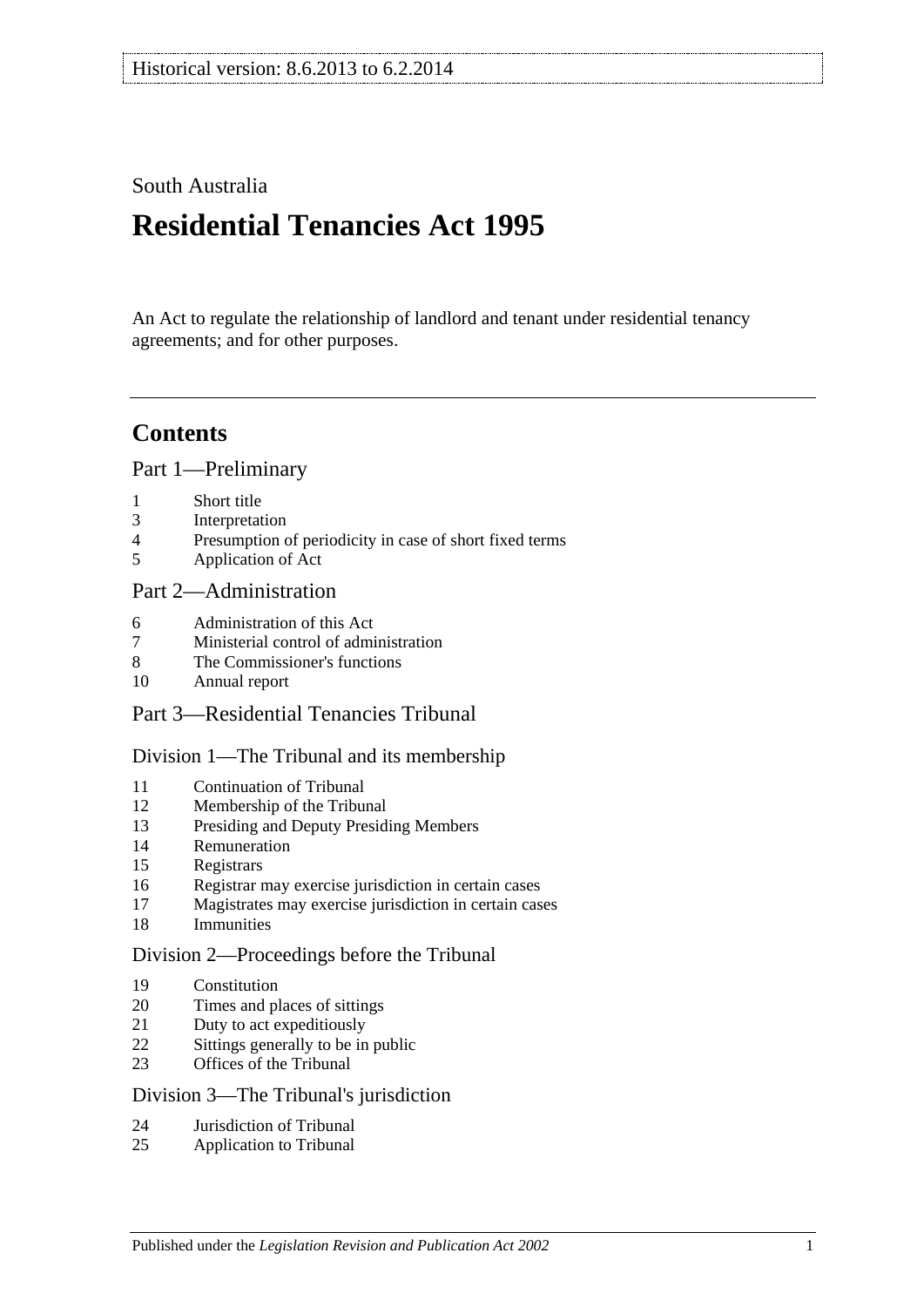#### [Division 4—Conferences](#page-13-0)

- [Conferences](#page-13-1)<br>27 Presiding off
- [Presiding officer](#page-13-2)
- [Registrar to notify parties](#page-13-3)
- [Procedure](#page-13-4)
- [Restriction on evidence](#page-13-5)

#### [Division 5—Evidentiary and procedural powers](#page-14-0)

- [Tribunal's powers to gather evidence](#page-14-1)
- [Procedural powers of the Tribunal](#page-14-2)
- [General powers of the Tribunal to cure irregularities](#page-15-0)

#### [Division 6—Mediation](#page-15-1)

[Mediation](#page-15-2)

### [Division 7—Judgments and orders](#page-16-0)

- [Special powers to make orders and give relief](#page-16-1)
- [Enforcement of orders](#page-16-2)
- [Application to vary or set aside order](#page-16-3)
- [Costs](#page-16-4)

### [Division 8—Obligation to give reasons for decisions](#page-17-0)

[Reasons for decisions](#page-17-1)

## [Division 9—Reservation of questions of law and appeals](#page-17-2)

- [Reservation of questions of law](#page-17-3)
- [Appeals](#page-17-4)
- [Stay of proceedings](#page-17-5)

#### [Division 10—Miscellaneous](#page-17-6)

- [Entry and inspection of property](#page-17-7)
- [Contempt of the Tribunal](#page-18-0)
- [Punishment of contempts](#page-18-1)
- [Fees](#page-18-2)
- [Procedural rules](#page-18-3)

## [Part 4—Mutual rights and obligations of landlord and tenant](#page-19-0)

#### [Division 1—Entering into residential tenancy agreement](#page-19-1)

- [Tenant to be notified of landlord's name etc](#page-19-2)
- [Written residential tenancy agreements](#page-19-3)<br>50 Cost of preparing agreement
- [Cost of preparing agreement](#page-20-0)
- [False information from tenant](#page-20-1)

#### [Division 2—Discrimination against tenants with children](#page-20-2)

[Discrimination against tenants with children](#page-20-3)

### [Division 3—Rent](#page-20-4)

- [Permissible consideration for residential tenancy](#page-20-5)
- [Rent in advance](#page-21-0)
- [Variation of rent](#page-21-1)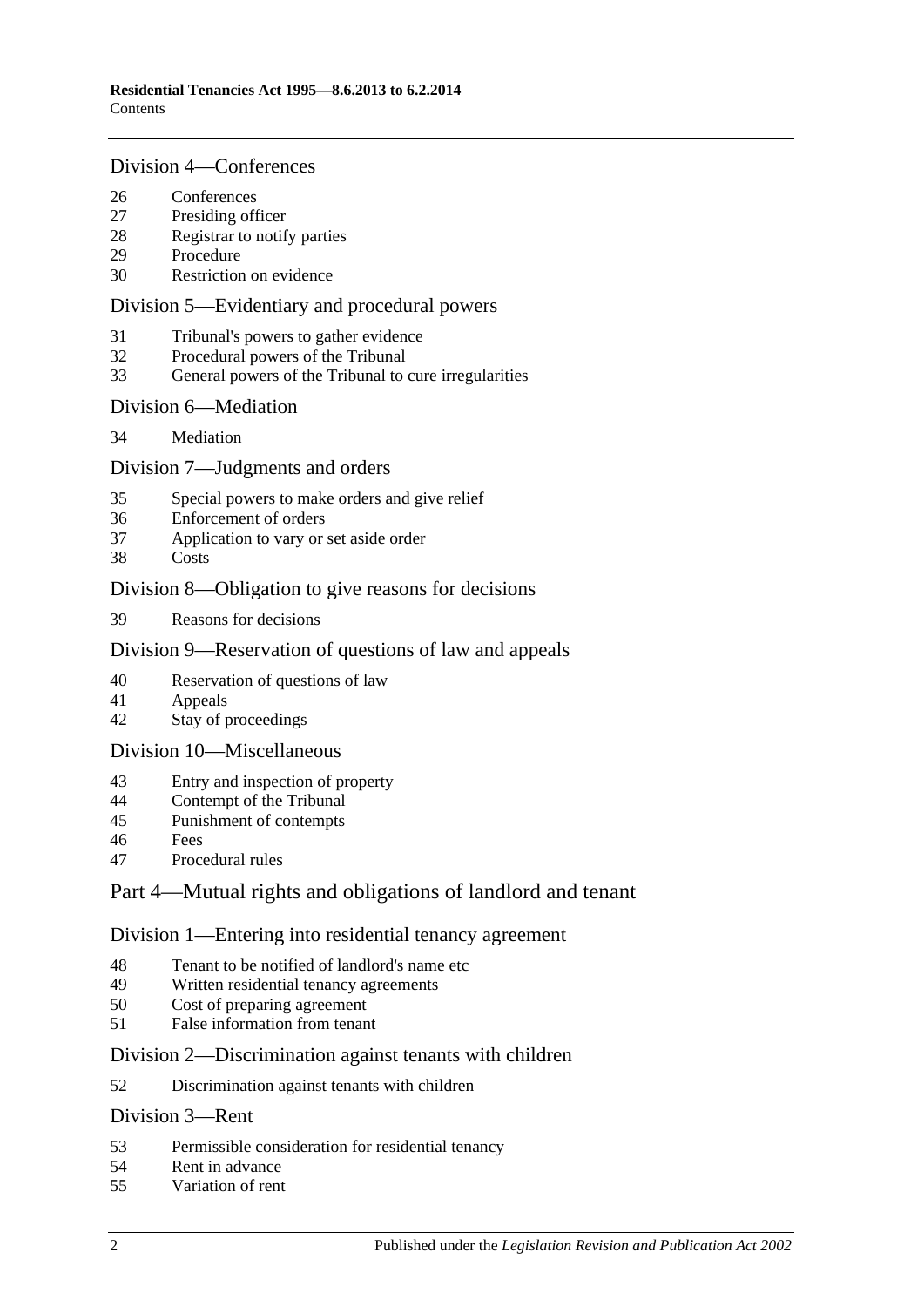- [Excessive rent](#page-22-0)
- [Landlord's duty to keep proper records of rent](#page-23-0)
- [Duty to give receipt for rent](#page-23-1)
- [Accrual and apportionment of rent](#page-23-2)
- [Abolition of distress for rent](#page-24-0)

#### [Division 4—Security bonds](#page-24-1)

- [Security bond](#page-24-2)
- [Receipt of security and transmission to the Commissioner](#page-24-3)
- [Repayment of security bond](#page-25-0)

#### [Division 5—Tenant's entitlement to possession and quiet enjoyment](#page-27-0)

- [Vacant possession etc](#page-27-1)
- [Quiet enjoyment](#page-27-2)

#### [Division 6—Security of premises](#page-28-0)

[Security of premises](#page-28-1)

### [Division 7—Landlord's obligation in regard to condition of the premises](#page-28-2)

- [Cleanliness](#page-28-3)
- [Landlord's obligation to repair](#page-28-4)

### [Division 8—Tenant's obligations in relation to the premises and ancillary property](#page-29-0)

- [Tenant's responsibility for cleanliness and damage](#page-29-1)
- [Alteration of premises](#page-30-0)

#### [Division 9—Tenant's conduct on the premises](#page-30-1)

[Tenant's conduct](#page-30-2)

#### [Division 10—Landlord's right of entry](#page-30-3)

[Right of entry](#page-30-4)

#### [Division 11—Rates, taxes and charges](#page-31-0)

[Rates, taxes and charges](#page-31-1)

#### [Division 12—Assignment](#page-32-0)

[Assignment of tenant's rights under residential tenancy agreement](#page-32-1)

#### [Division 13—Tenant's vicarious liability](#page-33-0)

[Vicarious liability](#page-33-1)

#### [Division 14—Harsh or unconscionable terms](#page-33-2)

[Harsh or unconscionable terms](#page-33-3)

#### [Division 15—Miscellaneous](#page-33-4)

- [Accelerated rent and liquidated damages](#page-33-5)
- [Duty of mitigation](#page-34-0)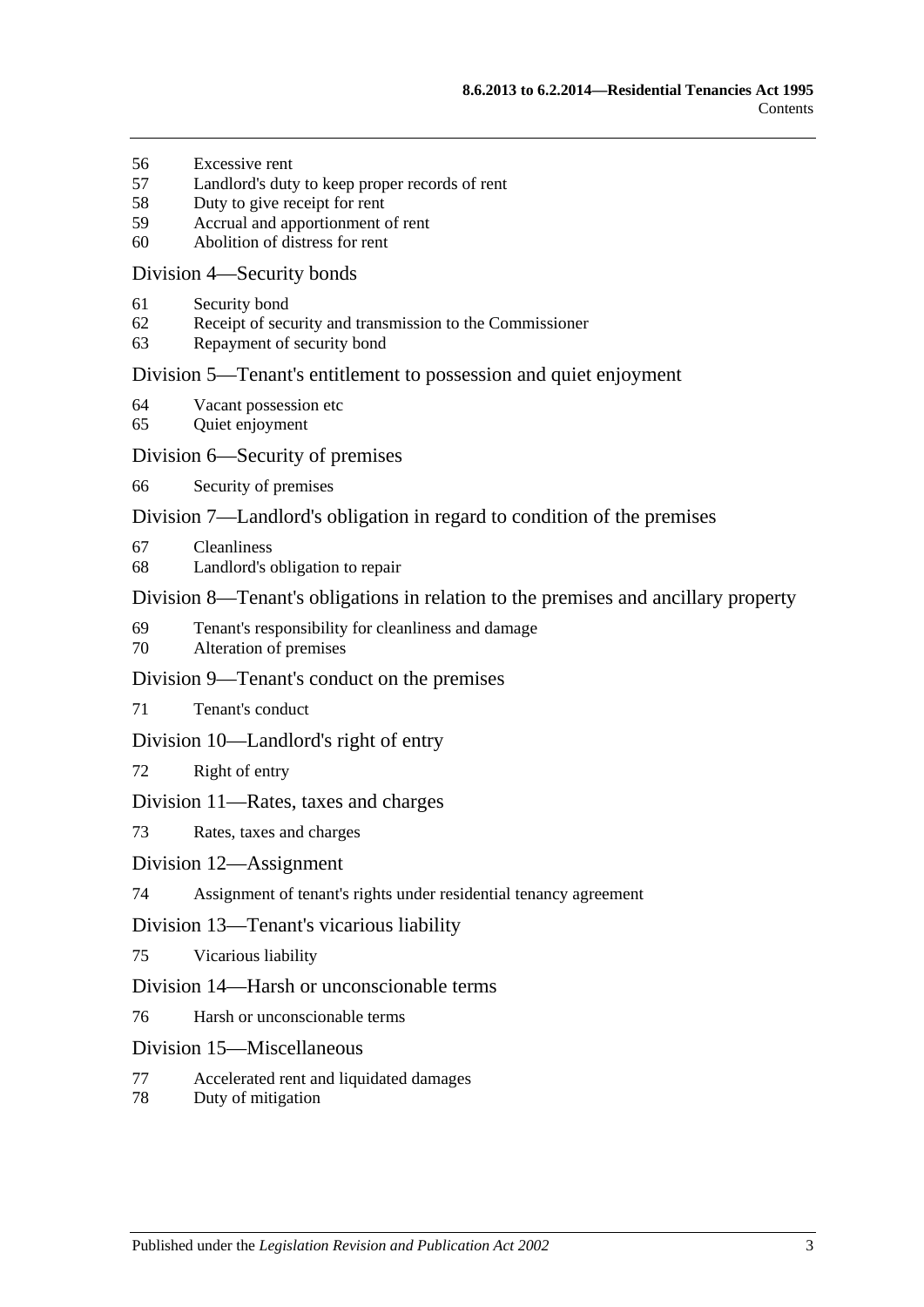## [Part 5—Termination of residential tenancy agreements](#page-34-1)

## [Division 1—Termination generally](#page-34-2)

[Termination of residential tenancy](#page-34-3)

#### [Division 2—Termination by the landlord](#page-34-4)

- [Notice of termination by landlord on ground of breach of the agreement](#page-34-5)
- [Termination because possession is required by the landlord for certain purposes](#page-35-0)
- [Termination of residential tenancy by housing co-operative](#page-36-0)
- [Termination by landlord without specifying a ground of termination](#page-36-1)
- [Limitation of right to terminate](#page-37-0)

#### [Division 3—Termination by tenant](#page-37-1)

- [Notice of termination by tenant on ground of breach of the agreement](#page-37-2)
- [Termination by tenant without specifying a ground of termination](#page-37-3)

#### [Division 4—Termination by the Tribunal](#page-38-0)

- [Termination on application by landlord](#page-38-1)
- [Termination on application by tenant](#page-38-2)
- [Termination based on hardship](#page-38-3)
- [Tribunal may terminate tenancy where tenant's conduct unacceptable](#page-39-0)

#### [Division 5—Notices of termination](#page-39-1)

- [Form of notice of termination](#page-39-2)
- [Termination of periodic tenancy](#page-40-0)

#### [Division 6—Repossession of premises](#page-40-1)

- [Order for possession](#page-40-2)
- [Abandoned premises](#page-41-0)
- [Repossession of premises](#page-41-1)
- [Forfeiture of head tenancy not to result automatically in destruction of right to possession](#page-42-0)  [under residential tenancy agreement](#page-42-0)

#### [Division 7—Abandoned goods](#page-42-1)

[Abandoned goods](#page-42-2)

#### [Division 8—Miscellaneous](#page-43-0)

- [Bailiffs](#page-43-1)
- [Enforcement of orders for possession](#page-43-2)

## [Part 6—Residential Tenancies Fund](#page-44-0)

- [Residential Tenancies Fund](#page-44-1)
- [Application of income](#page-44-2)
- [Accounts and audit](#page-45-0)

#### [Part 7—Rooming houses](#page-45-1)

- [Codes of conduct](#page-45-2)<br>104 Obligation to com
- [Obligation to comply with codes of conduct](#page-45-3)
- [Jurisdiction of the Tribunal](#page-45-4)
- 105A [Implied terms](#page-45-5)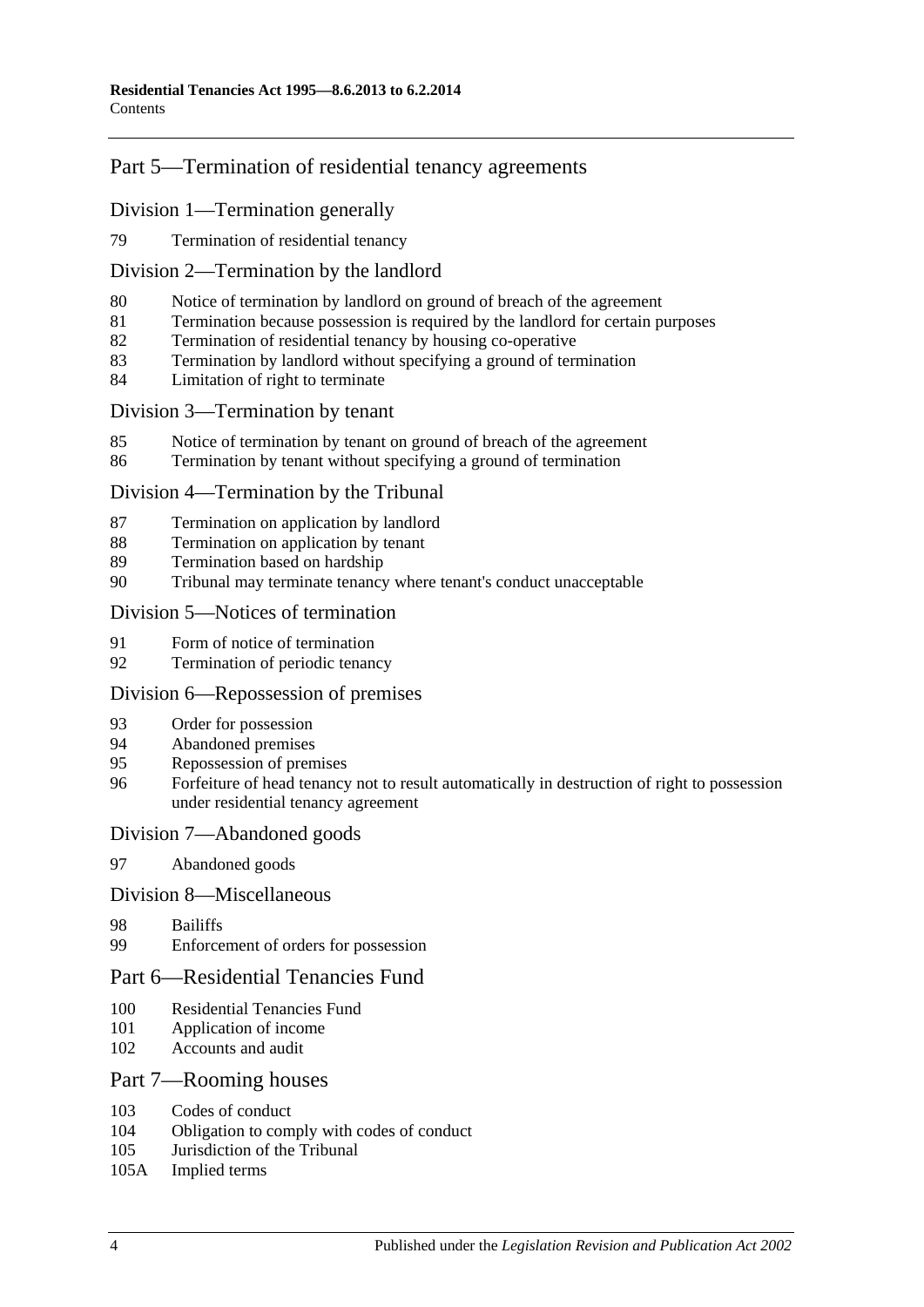## [Part 8—Dispute resolution](#page-45-6)

#### [Division 1—Mediation](#page-45-7)

- 106 [Responsibility of the Commissioner to arrange for mediation of disputes](#page-45-8)
- 107 [Mediation of dispute](#page-45-9)
- 108 [Statements made in the course of mediation proceedings](#page-46-0)

#### [Division 2—Intervention](#page-46-1)

109 [Power to intervene](#page-46-2)

#### [Division 3—Powers of the Tribunal](#page-46-3)

- 110 [Powers of the Tribunal](#page-46-4)
- 111 [Conditional and alternative orders](#page-47-0)
- 112 [Restraining orders](#page-47-1)

#### [Division 4—Representation](#page-47-2)

- 113 [Representation in proceedings before the Tribunal](#page-47-3)
- 114 [Remuneration of representative](#page-48-0)

### [Part 9—Miscellaneous](#page-48-1)

- 115 [Contract to avoid Act](#page-48-2)
- 116 [Overpayment of rent](#page-48-3)
- 117 [Notice by landlord not waived by acceptance of rent](#page-49-0)
- 118 [Exemptions](#page-49-1)
- 119 [Tribunal may exempt agreement or premises from provision of Act](#page-49-2)
- 120 [Service](#page-49-3)
- 121 [Regulations](#page-49-4)

### [Schedule—Transitional provisions](#page-50-0)

- 2 [Definitions](#page-50-1)
- 3 [Retrospective operation](#page-50-2)
- 4 [Proceedings](#page-50-3)<br>5 Interest on m
- 5 [Interest on money lodged in Fund under former Act](#page-50-4)

#### [Legislative history](#page-51-0)

## <span id="page-4-0"></span>**The Parliament of South Australia enacts as follows:**

## **Part 1—Preliminary**

## <span id="page-4-1"></span>**1—Short title**

This Act may be cited as the *Residential Tenancies Act 1995*.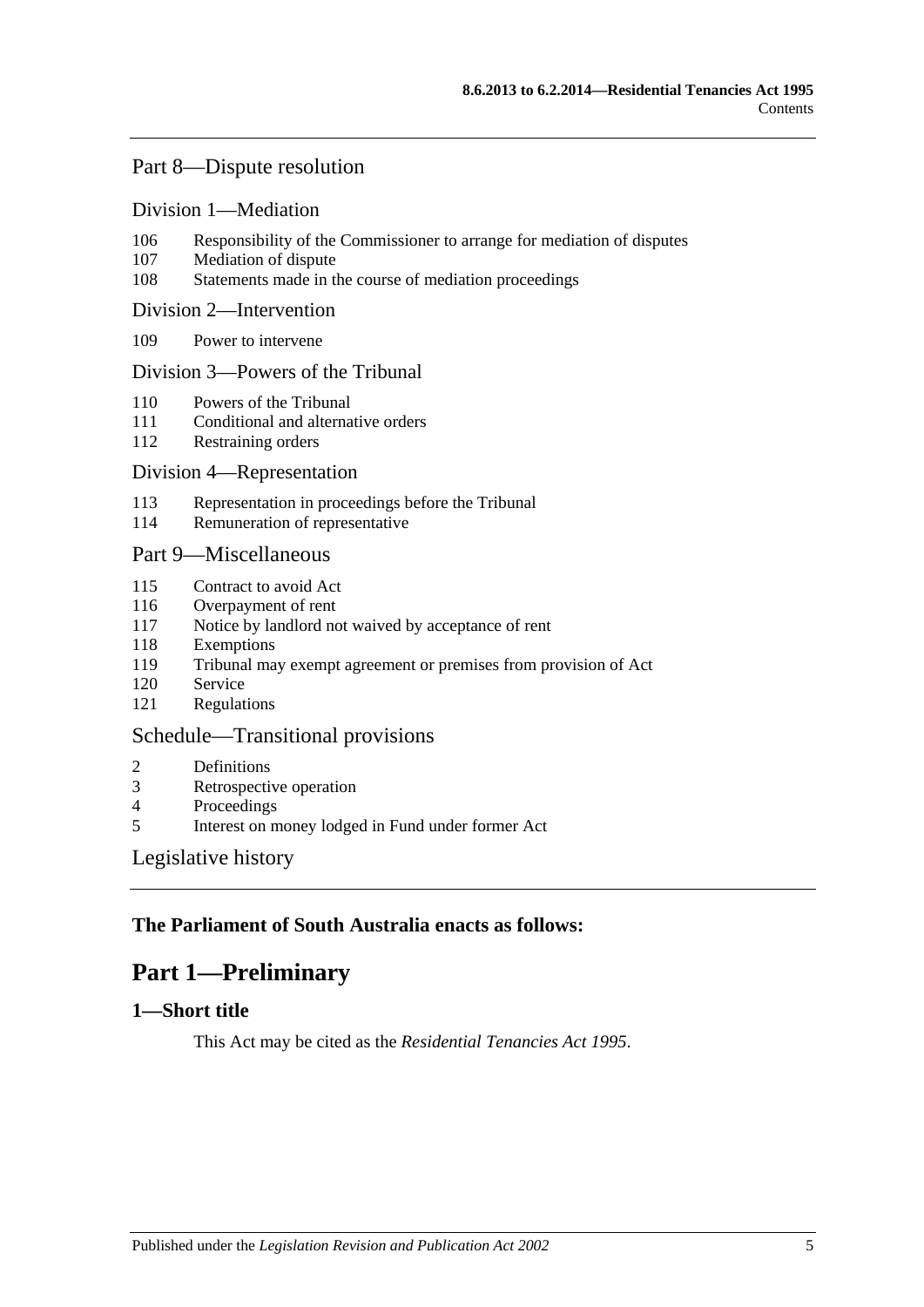## <span id="page-5-0"></span>**3—Interpretation**

(1) In this Act, unless the contrary intention appears—

*ancillary property* means property (not forming part of premises subject to a residential tenancy agreement) that is provided by the landlord, either under the residential tenancy agreement or independently of the agreement, for use by the tenant;

*Commissioner* means the Commissioner for Consumer Affairs;

*Fund* means the Residential Tenancies Fund;

*housing improvement notice* means a notice of intention to declare premises substandard, a notice declaring premises to be substandard, or a notice fixing the maximum rent payable for premises, under Part 7 of the *[Housing Improvement](http://www.legislation.sa.gov.au/index.aspx?action=legref&type=act&legtitle=Housing%20Improvement%20Act%201940)  Act [1940](http://www.legislation.sa.gov.au/index.aspx?action=legref&type=act&legtitle=Housing%20Improvement%20Act%201940)*;

*landlord* means—

- (a) the person who grants the right of occupancy under a residential tenancy agreement; or
- (b) a successor in title to the tenanted premises whose title is subject to the tenant's interest,

and includes a prospective landlord and a former landlord;

*lawyer* means a person entitled to practise the profession of the law under the *[Legal](http://www.legislation.sa.gov.au/index.aspx?action=legref&type=act&legtitle=Legal%20Practitioners%20Act%201981)  [Practitioners Act](http://www.legislation.sa.gov.au/index.aspx?action=legref&type=act&legtitle=Legal%20Practitioners%20Act%201981) 1981*;

*mediation* of a dispute includes preliminary assistance in dispute resolution such as the giving of advice to ensure that—

- (a) the parties to the dispute are fully aware of their rights and obligations; and
- (b) there is full and open communication between the parties about the dispute;

*premises* includes a part of premises;

*registered agent* means a person registered as an agent under the *[Land Agents](http://www.legislation.sa.gov.au/index.aspx?action=legref&type=act&legtitle=Land%20Agents%20Act%201994)  Act [1994](http://www.legislation.sa.gov.au/index.aspx?action=legref&type=act&legtitle=Land%20Agents%20Act%201994)*;

*registered housing co-operative* means a housing co-operative registered under the *[Housing Co-operatives Act](http://www.legislation.sa.gov.au/index.aspx?action=legref&type=act&legtitle=Housing%20Co-operatives%20Act%201991) 1991*;

*rent* means an amount payable under a residential tenancy agreement for the right to occupy premises for a period of the tenancy;

*residential premises* means premises for occupation as a place of residence;

*residential tenancy agreement* means an agreement (other than a rooming house agreement) under which a person grants another person, for valuable consideration, a right (which may, but need not, be an exclusive right<sup>1</sup>) to occupy premises for the purpose of residence;

*rooming house* means residential premises in which—

- (a) rooms are available, on a commercial basis, for residential occupation; and
- (b) accommodation is available for at least three persons on a commercial basis;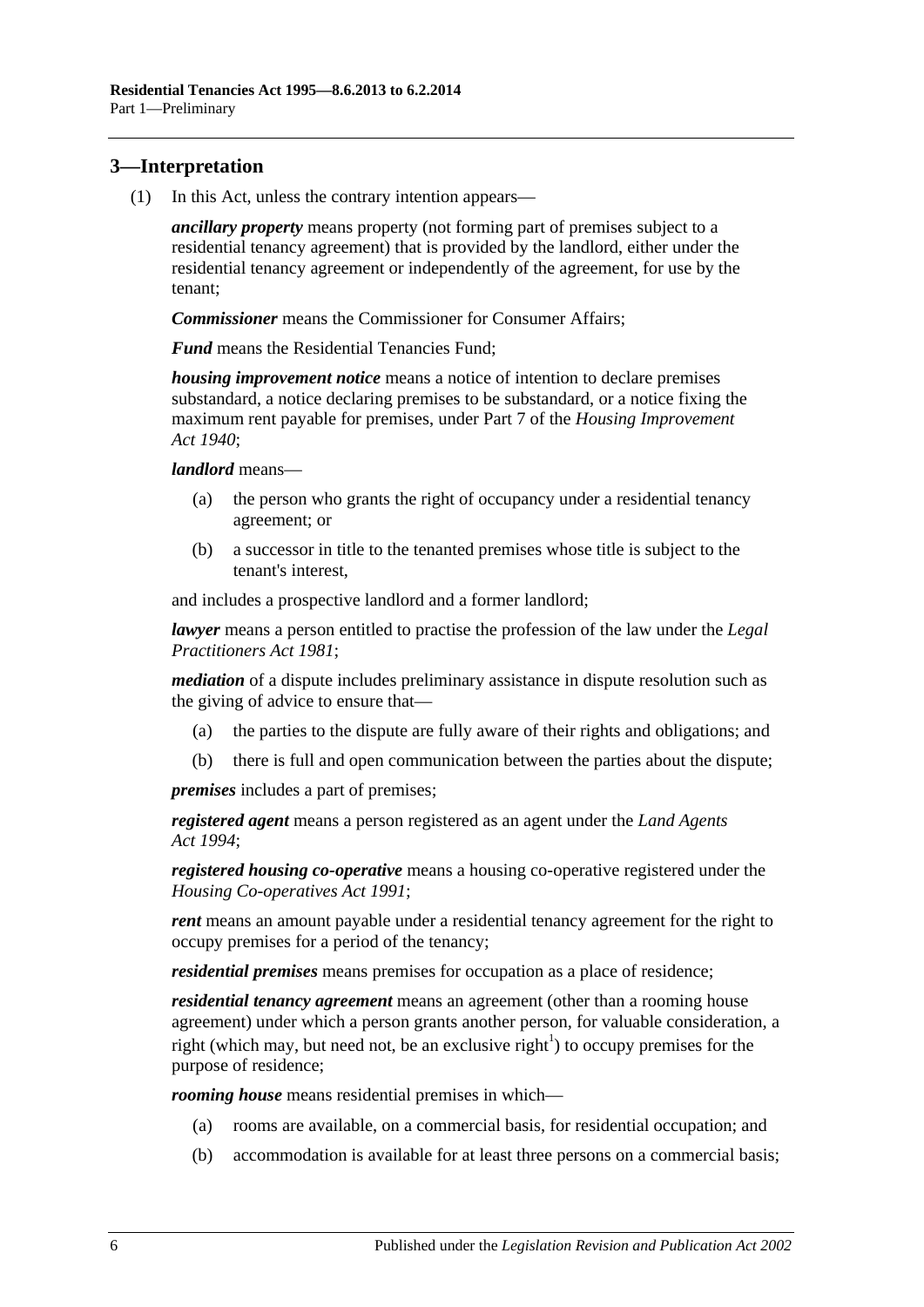*rooming house agreement* means an agreement under which accommodation is provided (with or without meals, or other facilities or services) in a rooming house;

*rooming house proprietor* means a person who carries on a business involving the provision of accommodation under rooming house agreements;

*rooming house resident* means a person who boards or lodges in a rooming house;

*Rules* means the rules of the Tribunal;

*security* means an amount a tenant is required to pay under a residential tenancy agreement, or an agreement collateral to a residential tenancy agreement, as security for the performance of obligations under a residential tenancy agreement;

*security bond* means a provision of a residential tenancy agreement or a collateral agreement under which a tenant is required to give security for the performance of obligations under a residential tenancy agreement;

*statutory rates, taxes and charges* means—

- (a) rates or charges imposed under the *[Local Government Act](http://www.legislation.sa.gov.au/index.aspx?action=legref&type=act&legtitle=Local%20Government%20Act%201934) 1934*; and
- (b) rates or charges imposed under the *[Waterworks Act](http://www.legislation.sa.gov.au/index.aspx?action=legref&type=act&legtitle=Waterworks%20Act%201932) 1932* or the *[Sewerage](http://www.legislation.sa.gov.au/index.aspx?action=legref&type=act&legtitle=Sewerage%20Act%201929)  Act [1929](http://www.legislation.sa.gov.au/index.aspx?action=legref&type=act&legtitle=Sewerage%20Act%201929)*; and
- (c) land tax under the *[Land Tax Act](http://www.legislation.sa.gov.au/index.aspx?action=legref&type=act&legtitle=Land%20Tax%20Act%201936) 1936*;

*tenancy dispute* means—

- (a) a claim under a residential tenancy agreement, a rooming house agreement, or an agreement collateral to a residential tenancy agreement or a rooming house agreement; or
- (b) a dispute between parties or former parties to a residential tenancy agreement, a rooming house agreement, or an agreement collateral to a residential tenancy agreement or a rooming house agreement, about matters arising under the agreement or this Act;

*tenant* means the person who is granted a right of occupancy under a residential tenancy agreement or a person to whom the right passes by assignment or operation of law and includes a prospective tenant or a former tenant;

*Tribunal* means the Residential Tenancies Tribunal.

- (2) If this Act provides for something to be done within a specified period from a particular day, the period will be taken not to include the particular day.
- (3) If this Act provides that action may be taken after the expiration of a specified period of days, the period will be taken to be a period of clear days.
- (4) For the purposes of this Act, a residential tenancy agreement includes an agreement granting a corporation the right to occupy premises that are occupied, or that are intended to be occupied, as a place of residence by a natural person.

**Note—**

1 However, it should be noted that the Act confers certain protections against intrusion on the premises by the landlord. Hence, even if the agreement does not, in its terms, confer an exclusive right to occupation, the Act will (at least in some respects) assimilate the right of occupation to the exclusive right conferred by a lease.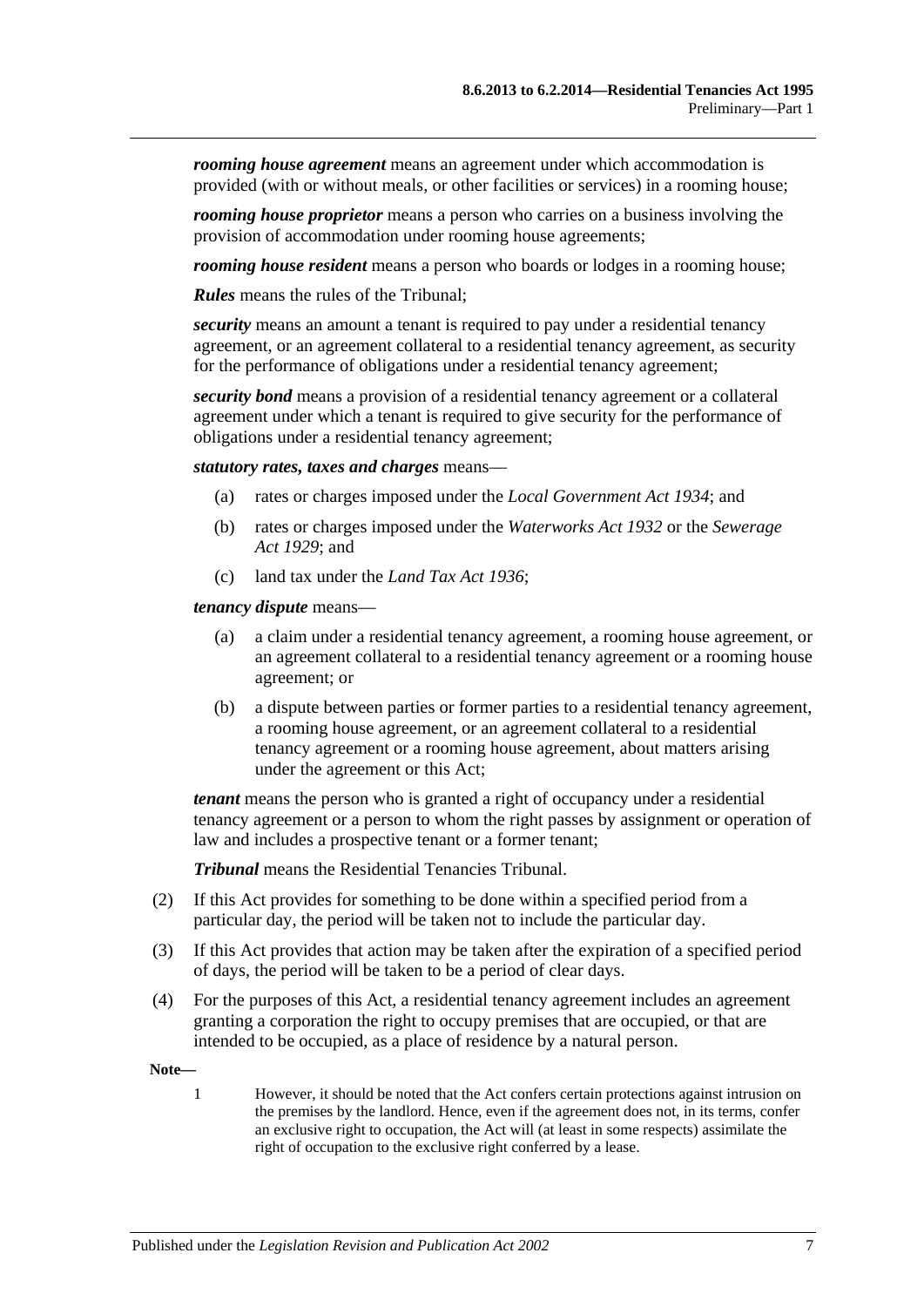## <span id="page-7-0"></span>**4—Presumption of periodicity in case of short fixed terms**

- (1) If a residential tenancy agreement is entered into for a short fixed term, the agreement is taken to be an agreement for a periodic tenancy with a period equivalent to the length of the fixed term unless the landlord establishes that—
	- (a) the tenant genuinely wanted a tenancy ending at the end of the short fixed term and the term was fixed at the tenant's request; or
	- (b) before the residential tenancy agreement was entered into—
		- (i) the landlord gave the tenant a notice containing a warning in the form required by regulation; and
		- (ii) the tenant signed a statement in the form required by regulation acknowledging that the tenant did not expect to continue in possession of the premises after the end of the term stated in the agreement.
- (2) A *short fixed term* is a term of 90 days or less.

## <span id="page-7-1"></span>**5—Application of Act**

- (1) This Act does not apply to—
	- (a) an agreement giving a right of occupancy in—
		- (i) a hotel or motel; or
		- (ii) an educational institution, college, hospital or nursing home; or
		- (iii) club premises; or
		- (iv) a home for aged or disabled persons administered by an eligible organisation under the *Aged or Disabled Persons Care Act 1954* of the Commonwealth; or
		- (v) a retirement village within the meaning of the *[Retirement Villages](http://www.legislation.sa.gov.au/index.aspx?action=legref&type=act&legtitle=Retirement%20Villages%20Act%201987)  Act [1987](http://www.legislation.sa.gov.au/index.aspx?action=legref&type=act&legtitle=Retirement%20Villages%20Act%201987)*; or
		- (vi) a supported residential facility within the meaning of the *[Supported](http://www.legislation.sa.gov.au/index.aspx?action=legref&type=act&legtitle=Supported%20Residential%20Facilities%20Act%201992)  [Residential Facilities Act](http://www.legislation.sa.gov.au/index.aspx?action=legref&type=act&legtitle=Supported%20Residential%20Facilities%20Act%201992) 1992*; or
		- (vii) prescribed premises, or premises of a prescribed class; or
	- (ab) an agreement to which the *[Residential Parks Act](http://www.legislation.sa.gov.au/index.aspx?action=legref&type=act&legtitle=Residential%20Parks%20Act%202007) 2007* applies; or
	- (b) an agreement (other than a rooming house agreement) under which a person boards or lodges with another; or
	- (c) an agreement genuinely entered into for the purpose of conferring on a person a right to occupy premises for a holiday; or

An agreement conferring a right to occupy premises for a fixed term of 60 days or longer will be taken, in the absence of proof to the contrary, not to have been genuinely entered into for the purpose of conferring a right to occupy premises for a holiday.

(d) an agreement conferring a right to occupy premises for the purpose of residence but under which no rent is payable; or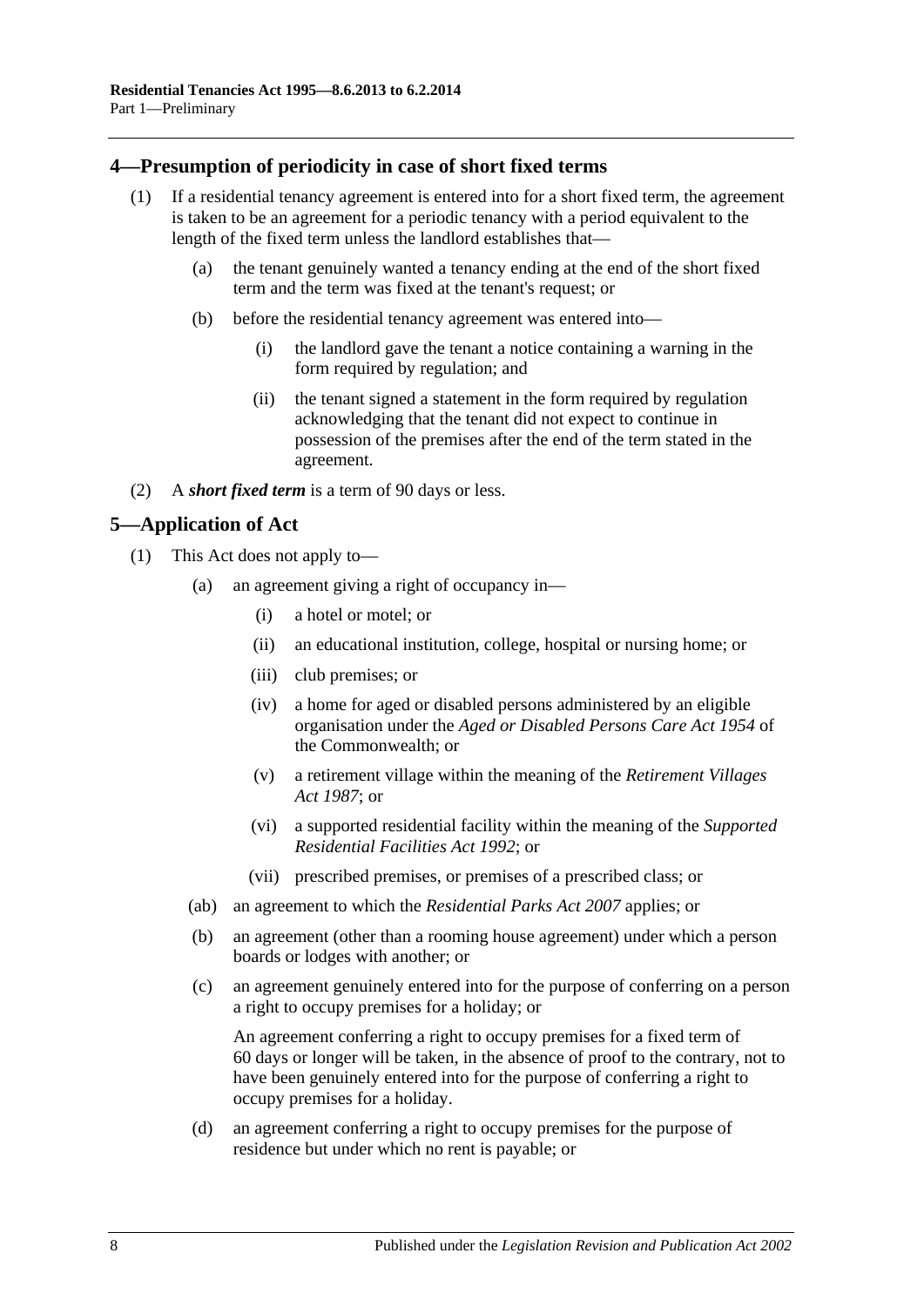#### **Example—**

An agreement under which families exchange houses for an agreed period would not be a residential tenancy agreement if no rent were payable under the agreement.

- <span id="page-8-3"></span>(e) an agreement for the sale of land that confers a right to occupy premises on a party to the agreement; or
- (f) a mortgage; or
- (g) an agreement arising under a scheme in which—
	- (i) a complex of adjacent premises is owned by a company; and
	- (ii) the premises are let by the company to persons who jointly have a controlling interest in the company; or
- (h) a prescribed agreement or an agreement of a prescribed class.
- (1a) The regulations may exclude prescribed classes of agreements that relate to land owned (wholly or in part) by the South Australian Housing Trust, or by a subsidiary of the South Australian Housing Trust, from the operation of [subsection](#page-8-3) (1)(e).
- (2) The following provisions of this Act (and only those provisions) apply to residential tenancy agreements under which the South Australian Housing Trust or a subsidiary of the South Australian Housing Trust is the landlord, to residential tenancies arising under those agreements and to related disputes—
	- (a) [Part 3](#page-9-2) (*Residential Tenancies Tribunal*);
	- (ab) [Section](#page-27-2) 65 (*Quiet enjoyment*);
	- (b) [Section](#page-28-1) 66 (*Security of premises*);
	- (c) [Section](#page-30-2) 71 (*Tenant's conduct*);
	- (ca) [section](#page-38-1) 87 (*Termination on application by landlord*);
	- (d) [Section](#page-39-0) 90 (*Tribunal may terminate tenancy where tenant's conduct unacceptable*);
	- (e) [Section](#page-40-2) 93 (*Order for possession*);
	- (f) [Section](#page-43-2) 99 (*Enforcement orders for possession*);
	- (g) [Division 3](#page-46-3) of [Part 8](#page-45-6) (*Powers of the tribunal*);
	- (h) [Division 4](#page-47-2) of [Part 8](#page-45-6) (*Representation*).

## <span id="page-8-0"></span>**Part 2—Administration**

#### <span id="page-8-1"></span>**6—Administration of this Act**

The Commissioner is responsible for the administration of this Act.

### <span id="page-8-2"></span>**7—Ministerial control of administration**

The Commissioner is, in the administration of this Act, subject to control and direction by the Minister.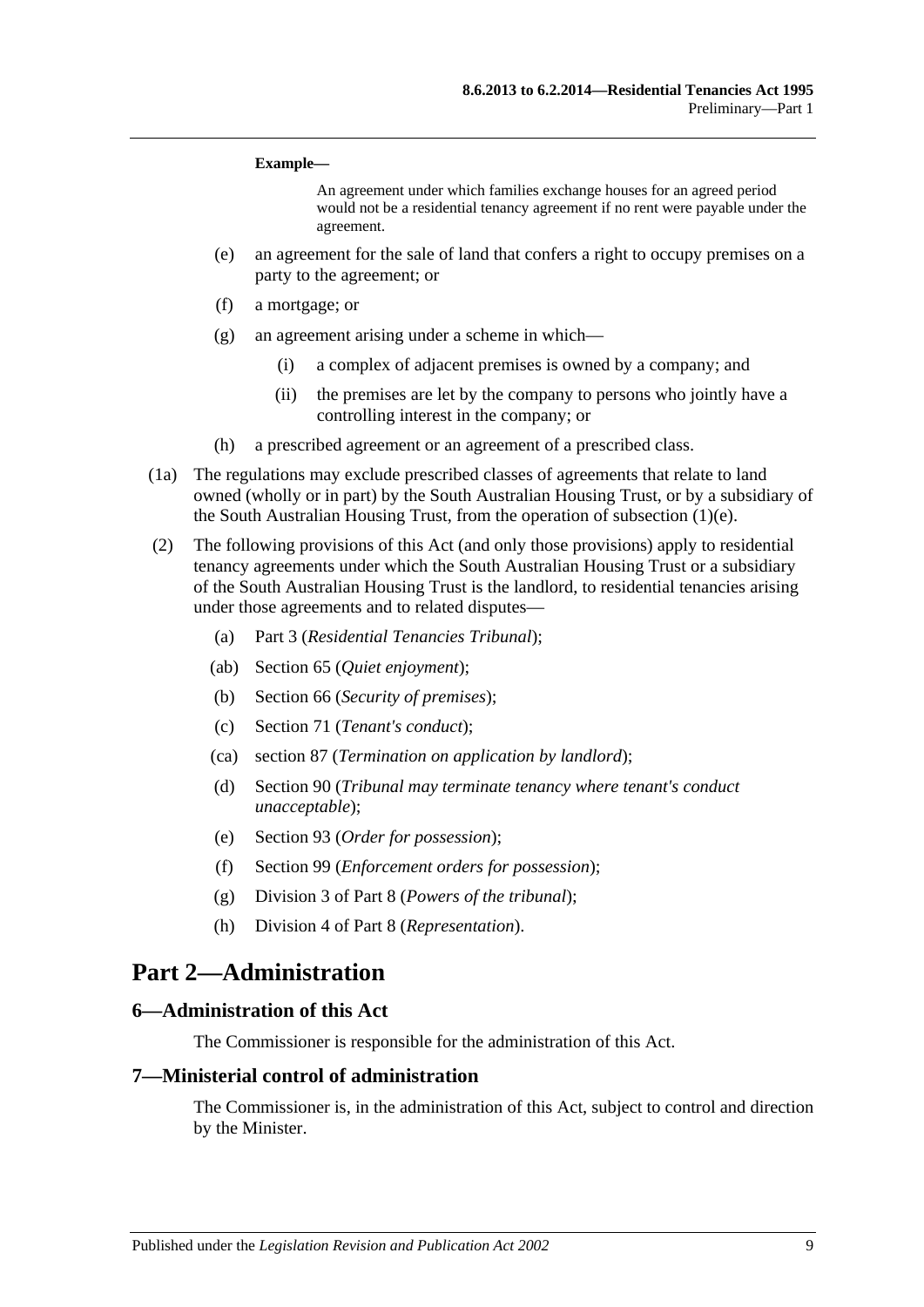### <span id="page-9-0"></span>**8—The Commissioner's functions**

The Commissioner has the following functions:

- (a) investigating and researching matters affecting the interests of parties to residential tenancy agreements and rooming house agreements; and
- (b) publishing reports and information on subjects of interest to the parties to residential tenancy agreements and rooming house agreements; and
- (c) giving advice (to an appropriate extent) on the provisions of this Act and other subjects of interest to the parties to residential tenancy agreements and rooming house agreements; and
- (d) investigating suspected infringements of this Act and taking appropriate action to enforce the Act; and
- (e) making reports to the Minister on questions referred to the Commissioner by the Minister and other questions of importance affecting the administration of this Act; and
- (f) administering the Fund.

### <span id="page-9-1"></span>**10—Annual report**

- (1) The Commissioner must, on or before 31 October in each year, prepare and forward to the Minister a report on the administration of this Act for the year ending on the preceding 30 June.
- (2) The report must include a report on the administration of the Fund.
- (3) The Minister must, within six sitting days after receiving a report under this section, have copies of the report laid before both Houses of Parliament.

## <span id="page-9-2"></span>**Part 3—Residential Tenancies Tribunal**

## <span id="page-9-3"></span>**Division 1—The Tribunal and its membership**

#### <span id="page-9-4"></span>**11—Continuation of Tribunal**

The *Residential Tenancies Tribunal* continues in existence.

## <span id="page-9-5"></span>**12—Membership of the Tribunal**

- (1) Members of the Tribunal are appointed by the Governor.
- (2) A member of the Tribunal is appointed for a term (not exceeding five years) specified in the instrument of appointment and, at the end of a term of appointment, is eligible for reappointment.
- (3) A member of the Tribunal is appointed on conditions specified in the instrument of appointment.
- (4) The office of member of the Tribunal may be held in conjunction with an office or position in the public service of the State.
- <span id="page-9-6"></span>(5) The Governor may remove a member of the Tribunal from office for—
	- (a) breach of, or non-compliance with, a condition of appointment; or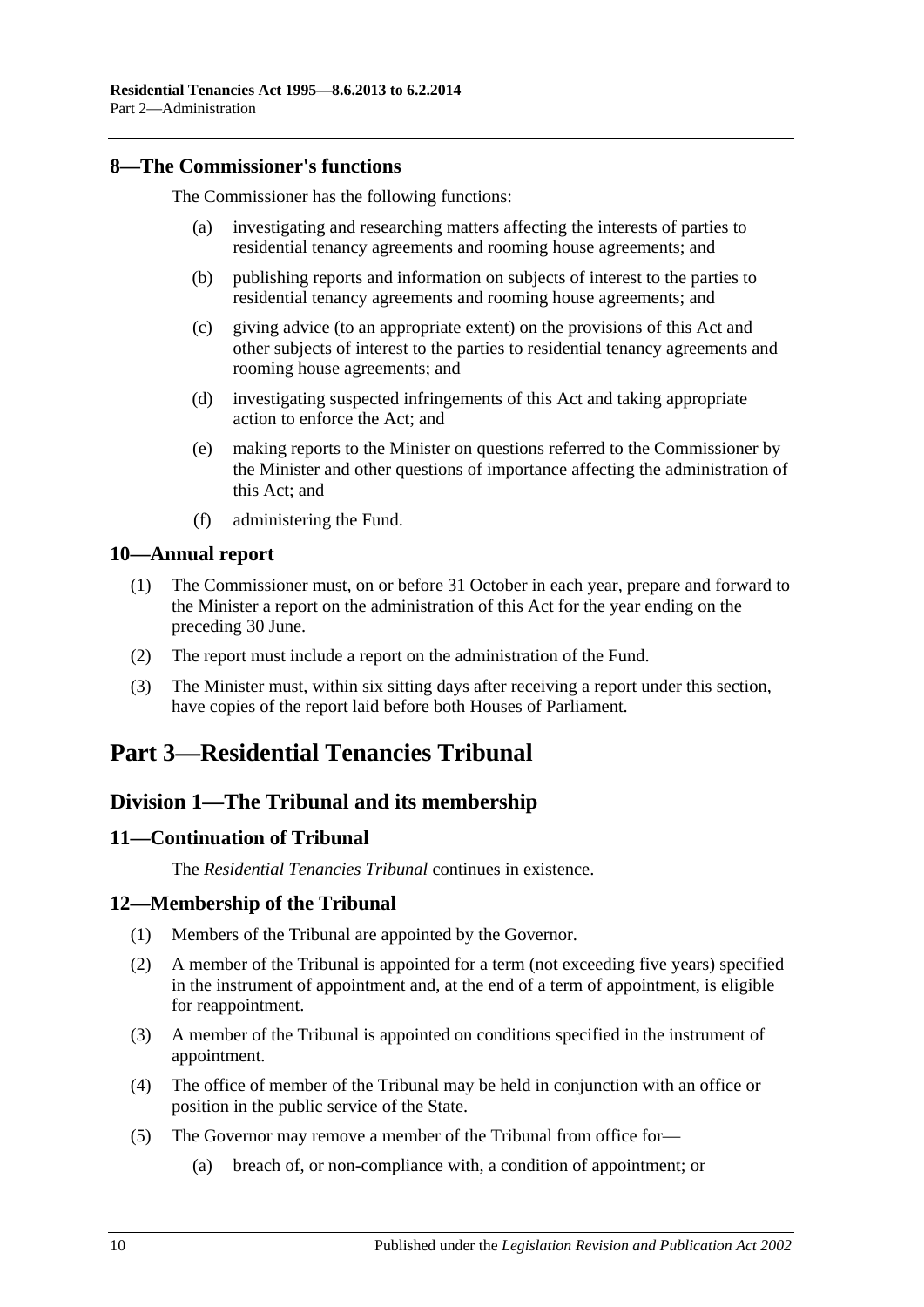- (b) misconduct; or
- (c) failure or incapacity to carry out official duties satisfactorily.
- (6) The office of a member of the Tribunal becomes vacant if the member—
	- (a) dies; or
	- (b) completes a term of office and is not reappointed; or
	- (c) resigns by written notice to the Minister; or
	- (d) is convicted of an offence punishable by imprisonment; or
	- (e) is removed from office under [subsection](#page-9-6) (5).

## <span id="page-10-0"></span>**13—Presiding and Deputy Presiding Members**

- (1) The Governor may appoint a member of the Tribunal to be the Presiding Member or a Deputy Presiding Member of the Tribunal.
- (2) A person may only be appointed as the Presiding Member or a Deputy Presiding Member of the Tribunal if the person is legally qualified.
- (3) A Deputy Presiding Member may exercise powers and functions of the Presiding Member by delegation from the Presiding Member.
- (4) If the Presiding Member is absent, or there is a temporary vacancy in the office of the Presiding Member, the powers, functions and duties of the Presiding Member devolve on a Deputy Presiding Member appointed by the Governor to act in the absence of the Presiding Member or, if no such appointment has been made, on the most senior Deputy Presiding Member of the Tribunal.
- (5) A member who holds office as the Presiding Member or a Deputy Presiding Member of the Tribunal continues in that office until the term of office as member falls due for renewal and, if the member's term of office is renewed, the appointment as Presiding Member or Deputy Presiding Member may (but need not be) renewed also.

## <span id="page-10-1"></span>**14—Remuneration**

A member of the Tribunal is entitled to remuneration, allowances and expenses determined by the Governor.

#### <span id="page-10-2"></span>**15—Registrars**

- (1) The Governor may appoint a person to be the registrar or a deputy registrar of the Tribunal.
- (2) The office of registrar or deputy registrar may be held in conjunction with another office in the public service of the State.

## <span id="page-10-3"></span>**16—Registrar may exercise jurisdiction in certain cases**

The registrar or a deputy registrar may—

- (a) exercise the jurisdiction of the Tribunal if specifically authorised to do so by or under this Act; and
- (b) subject to direction by the Presiding Member of the Tribunal—exercise the jurisdiction of the Tribunal in respect of classes of matters, or in circumstances, specified by the regulations.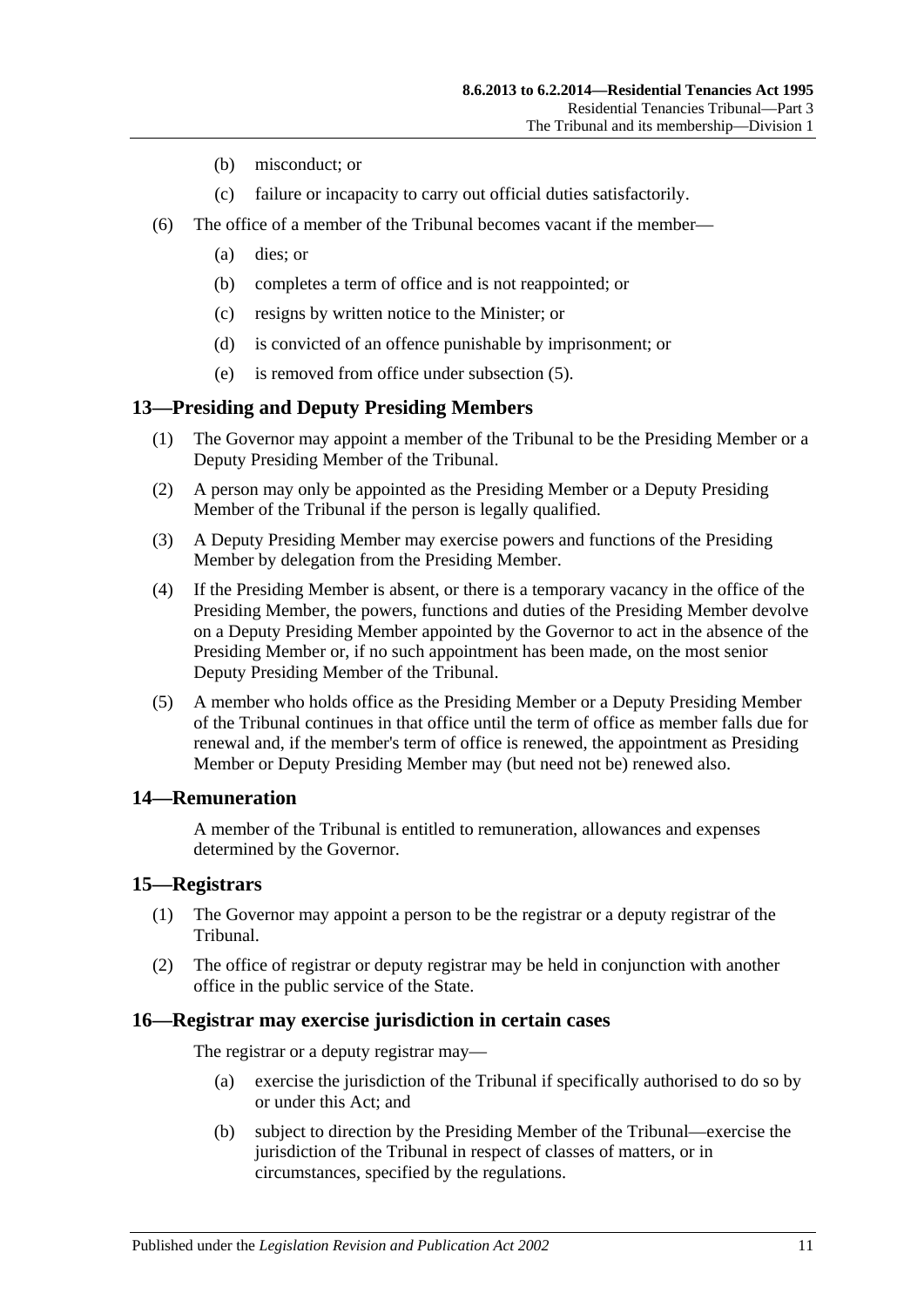## <span id="page-11-0"></span>**17—Magistrates may exercise jurisdiction in certain cases**

- (1) A magistrate may exercise the jurisdiction of the Tribunal.
- <span id="page-11-8"></span>(2) The regulations may prescribe a scheme for the listing of matters before magistrates.
- (3) A regulation cannot be made for the purposes of [subsection](#page-11-8) (2) except after the Minister has consulted with the Presiding Member of the Tribunal and the Chief Magistrate.
- (4) A magistrate exercising the jurisdiction of the Tribunal is taken to be a member of the Tribunal.

#### <span id="page-11-1"></span>**18—Immunities**

A member or officer of the Tribunal incurs no civil or criminal liability for an honest act or omission in carrying out or purportedly carrying out official functions.

## <span id="page-11-2"></span>**Division 2—Proceedings before the Tribunal**

#### <span id="page-11-3"></span>**19—Constitution**

- (1) The Tribunal is constituted for the purpose of hearing proceedings of a single member of the Tribunal.
- (2) The Tribunal may, at any one time, be separately constituted for the hearing and determination of a number of separate matters.

#### <span id="page-11-4"></span>**20—Times and places of sittings**

- (1) The Tribunal may sit at any time (including a Sunday).
- (2) The Tribunal may sit at any place.

#### <span id="page-11-5"></span>**21—Duty to act expeditiously**

The Tribunal must, where practicable, hear and determine proceedings within 14 days after the proceedings are commenced and, if that is not practicable, as expeditiously as possible.

#### <span id="page-11-6"></span>**22—Sittings generally to be in public**

- (1) Subject to any contrary provision of an Act or regulation, the Tribunal's proceedings must be open to the public.
- (2) However, the Tribunal may, in an appropriate case, order that proceedings be held in private.

#### <span id="page-11-7"></span>**23—Offices of the Tribunal**

Offices of the Tribunal will be maintained at such places as the Minister may determine.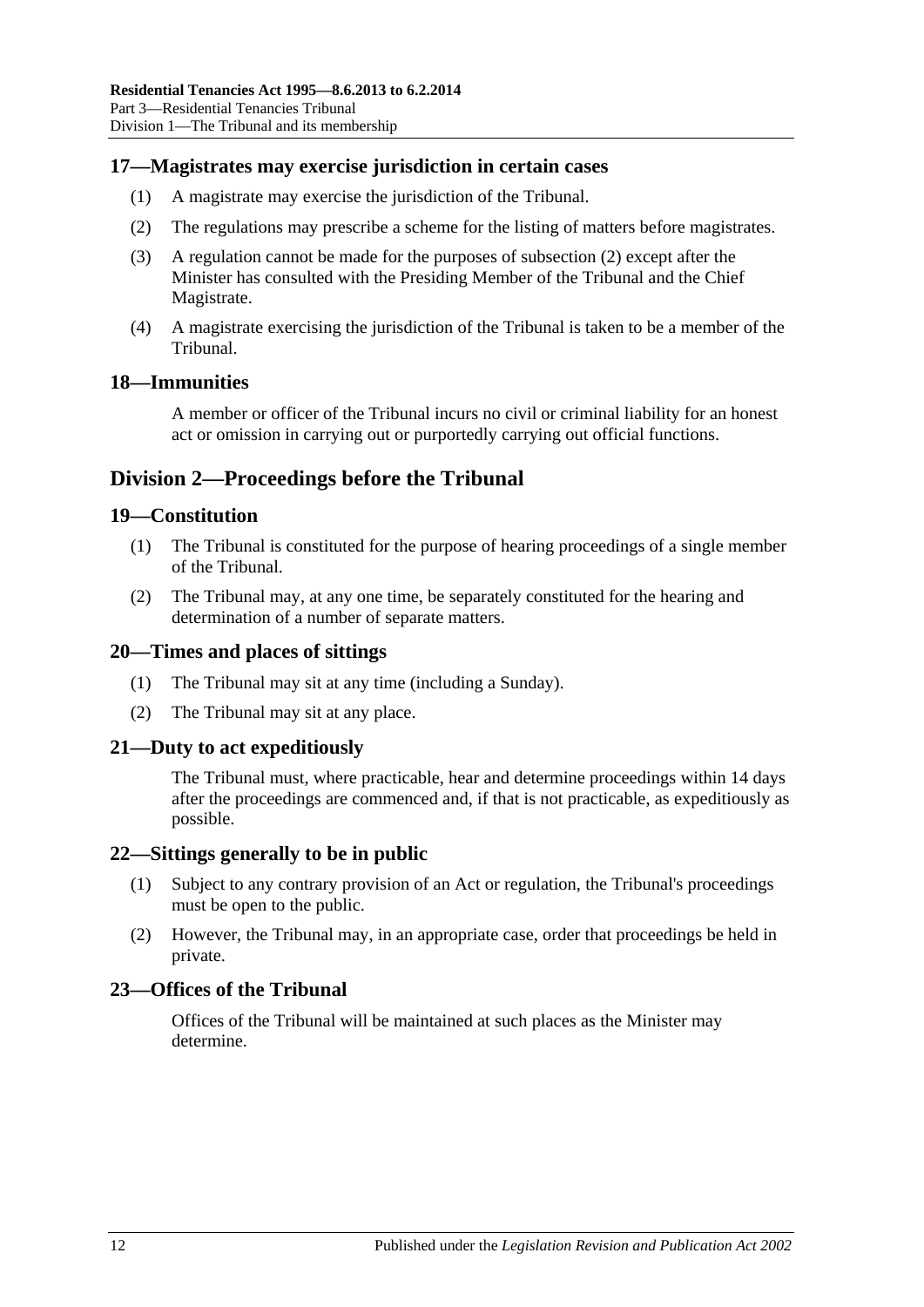## <span id="page-12-0"></span>**Division 3—The Tribunal's jurisdiction**

## <span id="page-12-1"></span>**24—Jurisdiction of Tribunal**

- (1) The Tribunal has—
	- (a) exclusive jurisdiction to hear and determine a matter that may be the subject of an application under this Act;
	- (b) subject to the regulations—jurisdiction to hear and determine claims or disputes arising from tenancies granted for residential purposes by the South Australian Housing Trust or a subsidiary of the South Australian Housing Trust, or arising under agreements collateral to such tenancies (including such agreements that may involve a third party);
	- (c) the other jurisdictions conferred on the Tribunal by statute.
- (2) However, the Tribunal does not have jurisdiction to hear and determine a monetary claim if the amount claimed exceeds \$10 000 unless the parties to the proceedings consent in writing to the claim being heard and determined by the Tribunal (and if consent is given, it is irrevocable).
- <span id="page-12-3"></span>(3) If a monetary claim is above the Tribunal's jurisdictional limit, the claim and any other claims related to the same tenancy may be brought in a court competent to hear and determine a claim founded on contract for the amount of the claim.
- (4) A court in which proceedings are brought under [subsection](#page-12-3) (3) may exercise the powers of the Tribunal under this Act.
- (5) If the plaintiff in proceedings brought in a court under this section recovers less than \$10 000, the plaintiff is not entitled to costs unless the court is satisfied that there were reasonable grounds for the plaintiff to believe that the plaintiff was entitled to \$10 000 or more.

## <span id="page-12-2"></span>**25—Application to Tribunal**

- (1) An application under this Act to the Tribunal must—
	- (a) be made in writing; and
	- (b) contain the prescribed particulars.
- (2) Before the Tribunal proceeds to hear an application it must—
	- (a) give the applicant notice in writing setting out the time and place at which it will hear the application; and
	- (b) give to any other party—
		- (i) notice in writing setting out the time and place at which it will hear the application; and
		- (ii) notice of the nature of the application as it thinks fit.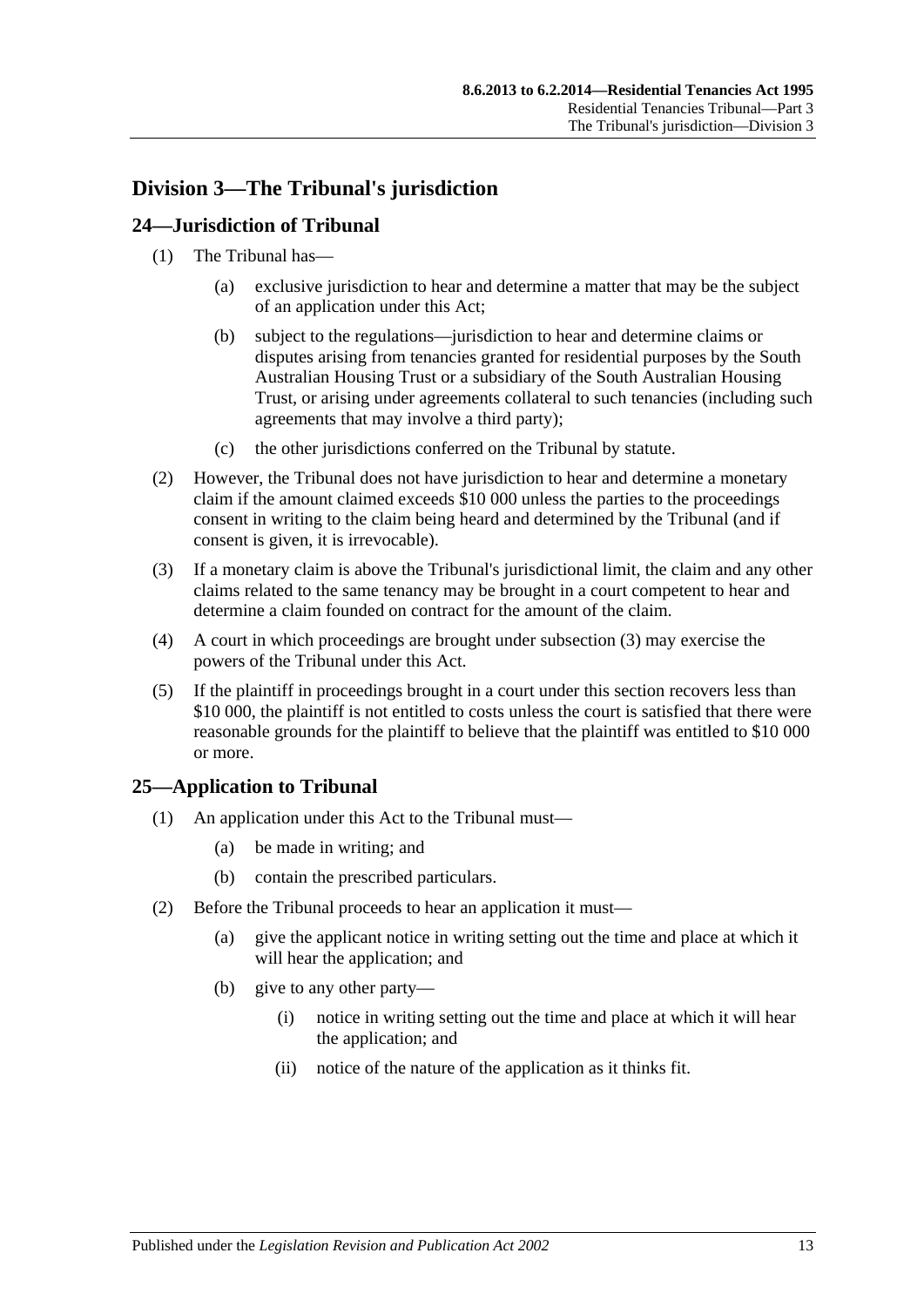## <span id="page-13-0"></span>**Division 4—Conferences**

### <span id="page-13-1"></span>**26—Conferences**

- (1) The Tribunal may refer contested proceedings to a conference of the parties to explore the possibilities of resolving the matters at issue by agreement and must (subject to [subsection](#page-13-6) (2)) refer contested proceedings to such a conference if the proceedings are of a class prescribed by regulation for the purposes of this section.
- <span id="page-13-6"></span>(2) However, even though proceedings are of a class prescribed by regulation for the purposes of this section, a conference need not be held if a member or officer of the Tribunal dispenses with the conference on the ground that the conference would serve no useful purpose or there is some other proper reason to dispense with the conference.

### <span id="page-13-2"></span>**27—Presiding officer**

A member of the Tribunal, the registrar, or another officer of the Tribunal authorised by the Presiding Member of the Tribunal, will preside at a conference.

### <span id="page-13-3"></span>**28—Registrar to notify parties**

The registrar must notify the parties of the time and place fixed for a conference in a manner prescribed by the Rules.

### <span id="page-13-4"></span>**29—Procedure**

- (1) A conference may, at the discretion of the presiding officer, be adjourned from time to time.
- (2) Unless the presiding officer decides otherwise, the conference will be held in private and the presiding officer may exclude from the conference any person apart from the parties and their representatives.
- (3) A party must, if required by the presiding officer, disclose to the conference details of the party's case and of the evidence available to the party in support of that case.
- (4) A settlement to which counsel or other representative of a party agrees at a conference is binding on the party.
- (5) The presiding officer (if not legally qualified) may refer a question of law arising at the conference to a member of the Tribunal who is legally qualified for determination.
- <span id="page-13-7"></span>(6) The presiding officer may record a settlement reached at the conference and make a determination or order to give effect to the settlement.
- (7) A determination or order under [subsection](#page-13-7) (6) is a determination or order of the Tribunal.

## <span id="page-13-5"></span>**30—Restriction on evidence**

Evidence of anything said or done in the course of a conference under this Division is inadmissible in proceedings before the Tribunal except by consent of all parties to the proceedings.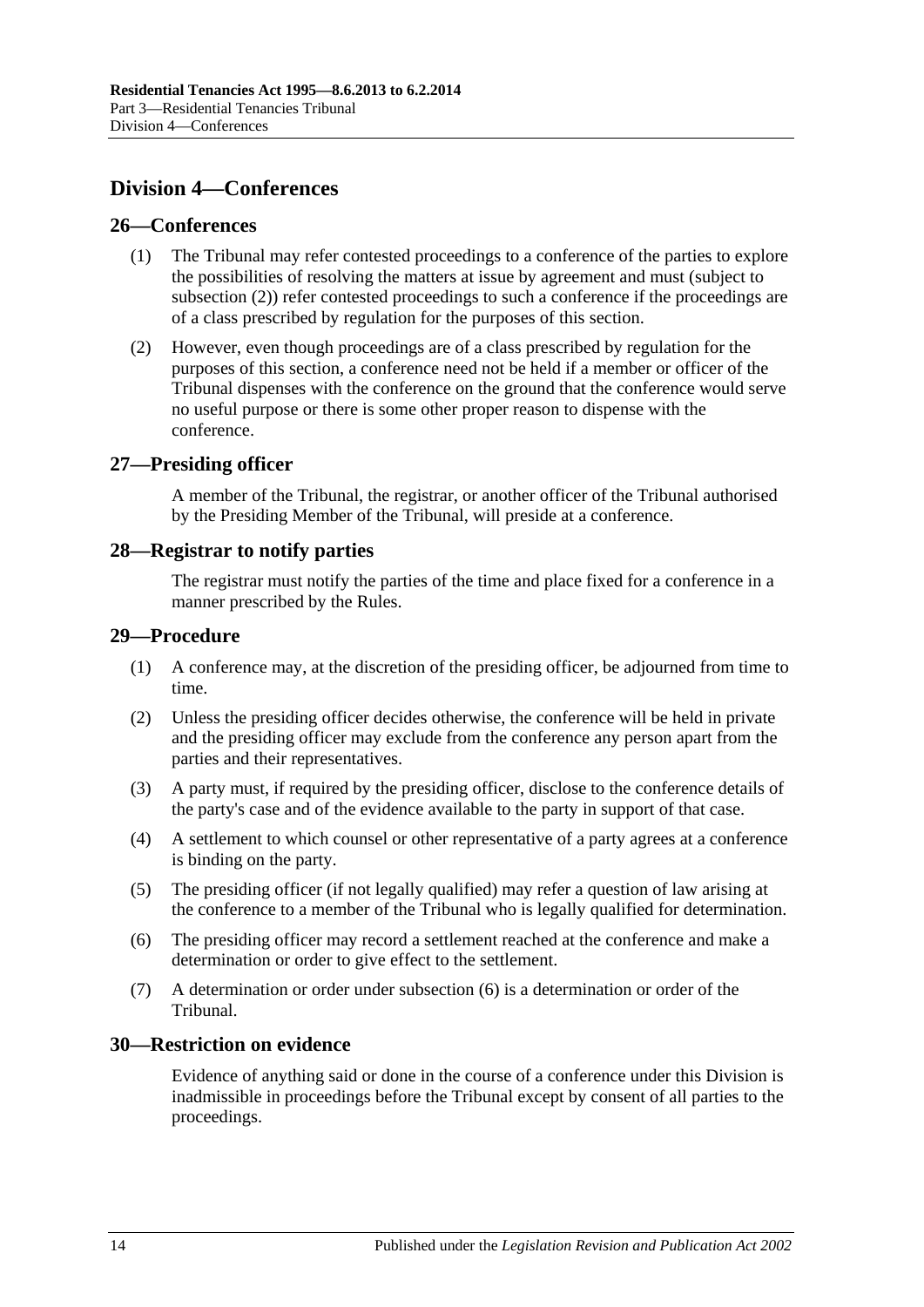## <span id="page-14-0"></span>**Division 5—Evidentiary and procedural powers**

## <span id="page-14-3"></span><span id="page-14-1"></span>**31—Tribunal's powers to gather evidence**

- (1) For the purpose of proceedings, the Tribunal may—
	- (a) by summons signed by a member, registrar or deputy registrar of the Tribunal, require a person to attend before the Tribunal;
	- (b) by summons signed by a member, registrar or deputy registrar of the Tribunal, require the production of books, papers or documents;
	- (c) inspect books, papers or documents produced before it, retain them for a reasonable period, and make copies of them, or of their contents;
	- (d) require a person appearing before the Tribunal to make an oath or affirmation that the person will truly answer relevant questions put by the Tribunal or a person appearing before the Tribunal;
	- (e) require a person appearing before the Tribunal (whether summoned to appear or not) to answer any relevant questions put by the Tribunal or a person appearing before the Tribunal.
- (2) If a person—
	- (a) fails without reasonable excuse to comply with a summons under [subsection](#page-14-3) (1); or
	- (b) refuses or fails to comply with a requirement of the Tribunal under [subsection](#page-14-3) (1); or
	- (c) misbehaves before the Tribunal, wilfully insults the Tribunal or interrupts the proceedings of the Tribunal,

the person is guilty of an offence and liable to a penalty not exceeding \$2 000.

## <span id="page-14-2"></span>**32—Procedural powers of the Tribunal**

- (1) In proceedings the Tribunal may—
	- (a) hear an application in the way the Tribunal considers most appropriate;
	- (b) decline to entertain an application, or adjourn a hearing, until the fulfilment of conditions fixed by the Tribunal with a view to promoting the settlement of matters in dispute between the parties;
	- (c) decline to entertain an application if it considers the application frivolous;
	- (d) proceed to hear and determine an application in the absence of a party;
	- (e) extend a period prescribed by or under this Act within which an application or other step in respect of proceedings must be made or taken (even if the period had expired);
	- (f) vary or set aside an order if the Tribunal considers there are proper grounds for doing so;
	- (g) adjourn a hearing to a time or place or to a time and place to be fixed;
	- (h) allow the amendment of an application;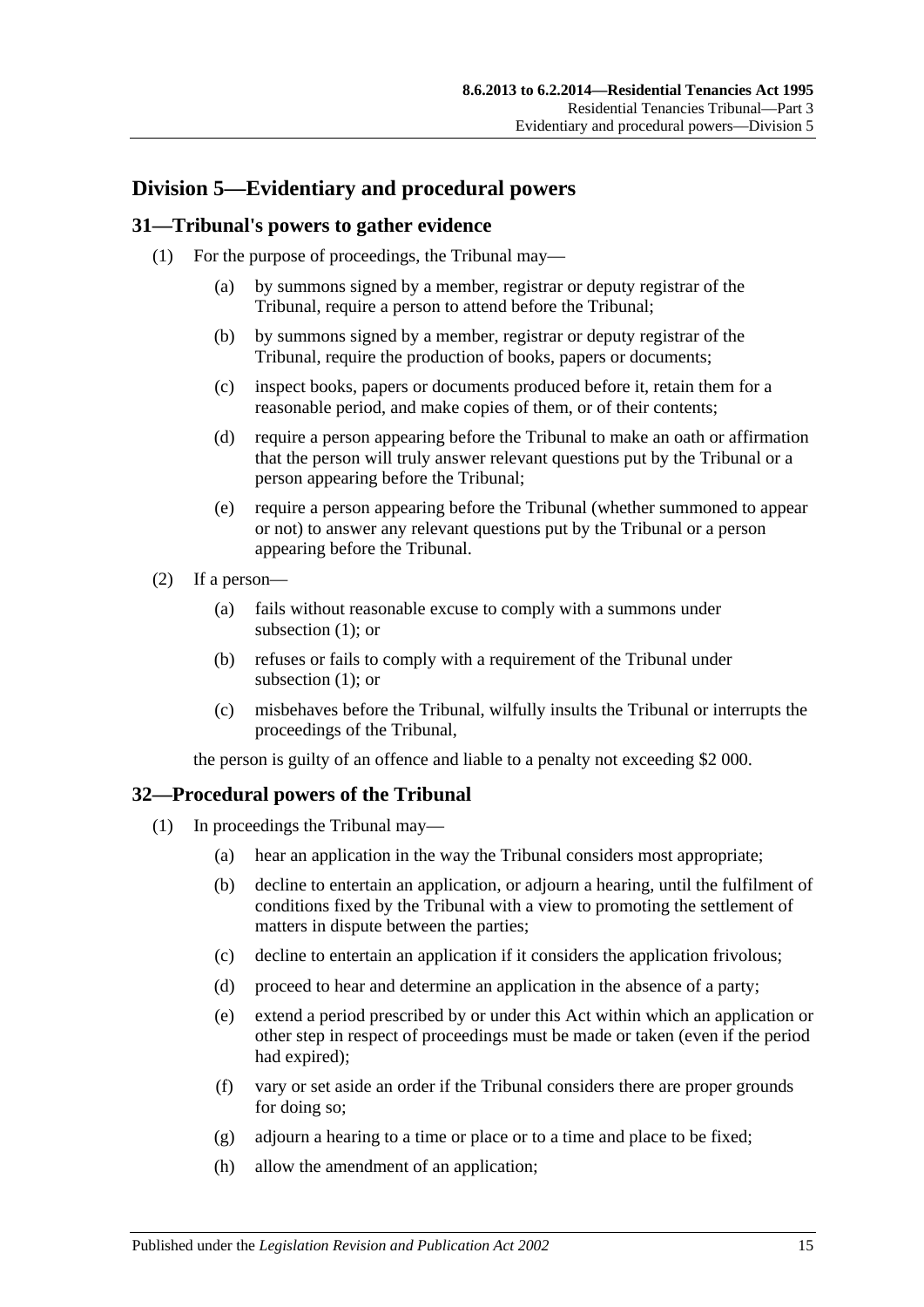- (i) hear an application jointly with another application;
- (j) receive in evidence a transcript of evidence in proceedings before a court and draw conclusions of fact from that evidence;
- (k) adopt, as in its discretion it considers proper, the findings, decision or judgment of a court that may be relevant to the proceedings;
- (l) generally give directions and do all things that it thinks necessary or expedient in the proceedings.
- (2) The Tribunal's proceedings must be conducted with the minimum of formality and in the exercise of its jurisdiction the Tribunal is not bound by evidentiary rules but may inform itself as it thinks appropriate.
- (3) The Tribunal may, on the application of the South Australian Co-operative Housing Authority, allow the Authority to intervene in proceedings before the Tribunal.
- (4) The Authority may only be allowed to intervene if the Tribunal is satisfied that it is fair and reasonable that the Authority participate in the proceedings.
- (5) If the Authority is allowed to intervene in proceedings, it may intervene in the manner and to the extent directed by the Tribunal, and on other conditions determined by the Tribunal.

## <span id="page-15-0"></span>**33—General powers of the Tribunal to cure irregularities**

- (1) The Tribunal may, if satisfied that it would be just and equitable to do so, excuse a failure to comply with a provision of this Act on terms and conditions the Tribunal considers appropriate.
- (2) The Tribunal may amend proceedings if satisfied that the amendment will contribute to the expeditious and just resolution of the questions in issue between the parties.

## <span id="page-15-1"></span>**Division 6—Mediation**

## <span id="page-15-2"></span>**34—Mediation**

- (1) If before or during the hearing of proceedings it appears to the Tribunal either from the nature of the case or from the attitude of the parties that there is a reasonable possibility of settling the matters in dispute between the parties, the person constituting the Tribunal may—
	- (a) appoint, with the consent of the parties, a mediator to achieve a negotiated settlement; or
	- (b) personally endeavour to bring about a settlement of the proceedings.
- (2) A mediator appointed under this section has the privileges and immunities of a member of the Tribunal and may exercise any powers of the Tribunal that the Tribunal may delegate to the mediator.
- (3) Nothing said or done in the course of an attempt to settle proceedings under this section may subsequently be given in evidence in proceedings before the Tribunal except by consent of all parties to the proceedings.
- (4) A member of the Tribunal who attempts to settle proceedings under this section is not disqualified from hearing or continuing to hear further proceedings in the matter.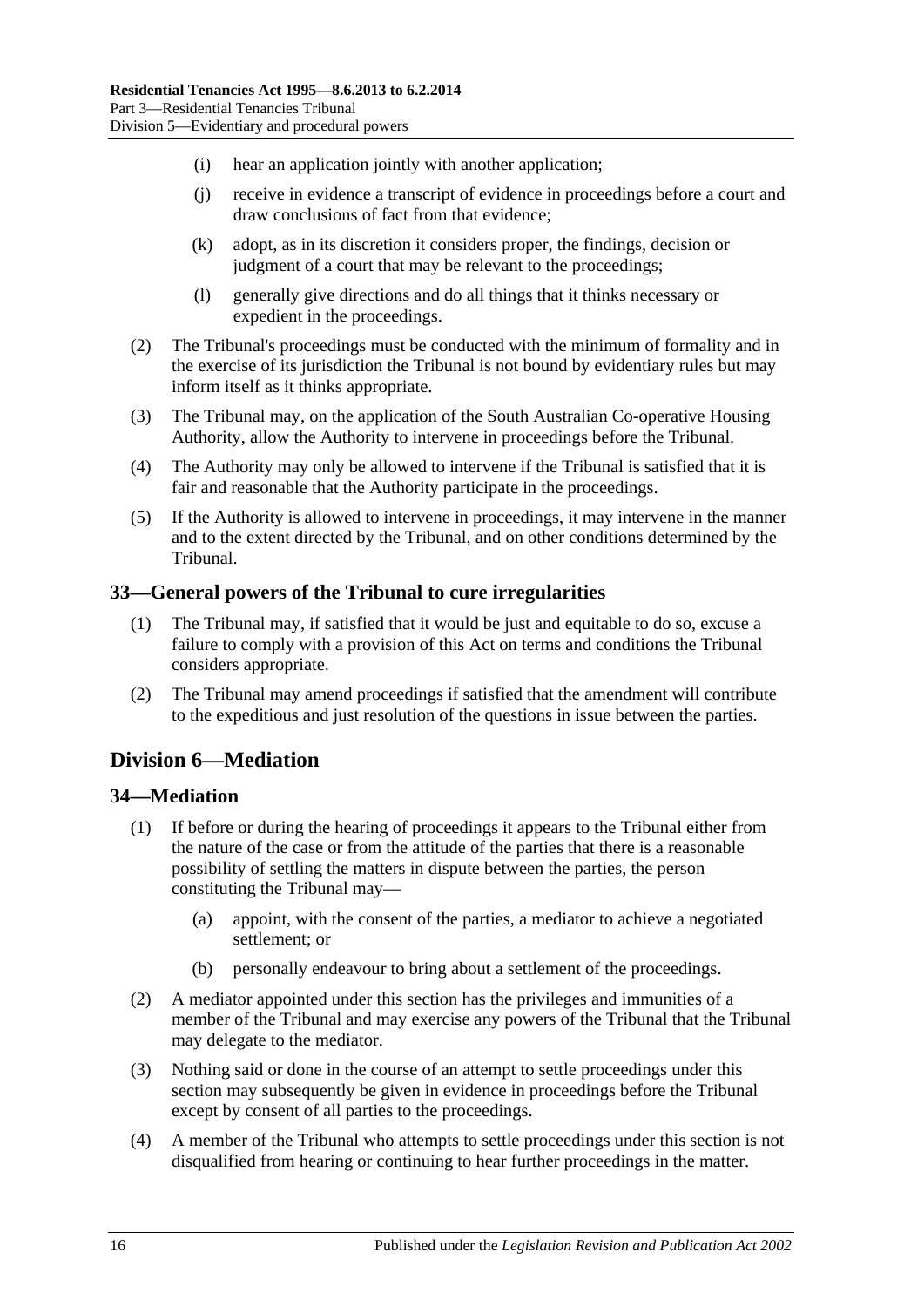(5) If proceedings are settled under this section, the Tribunal may embody the terms of the settlement in an order.

## <span id="page-16-0"></span>**Division 7—Judgments and orders**

## <span id="page-16-5"></span><span id="page-16-1"></span>**35—Special powers to make orders and give relief**

- (1) The Tribunal may make an order in the nature of an injunction (including an interim injunction) or an order for specific performance.
- (2) However, a member of the Tribunal who is not legally qualified cannot make an order under [subsection](#page-16-5) (1) without the approval of the Presiding Member of the Tribunal.
- (3) Although a particular form of relief is sought by a party to proceedings before the Tribunal, the Tribunal may grant any other form of relief that it considers more appropriate to the circumstances of the case.
- (4) The Tribunal may make interlocutory orders on matters within its jurisdiction.
- (5) The Tribunal may, on matters within its jurisdiction, make binding declarations of right whether or not any consequential relief is or could be claimed.
- (6) The Tribunal may, in the exercise of its jurisdiction, make ancillary or incidental orders.

## <span id="page-16-2"></span>**36—Enforcement of orders**

- (1) An order of the Tribunal may be registered in the appropriate court and enforced as an order of that court.
- (2) A person who contravenes an order of the Tribunal (other than an order for the payment of money) is guilty of an offence.

Maximum penalty: \$10 000.

(3) In this section—

#### *appropriate court* means—

- (a) if the order of the Tribunal is for a monetary amount above the jurisdictional limit of the Magistrates Court for a monetary claim founded on contract—the District Court;
- (b) in any other case—the Magistrates Court.

## <span id="page-16-3"></span>**37—Application to vary or set aside order**

- (1) A party to proceedings before the Tribunal may apply to the Tribunal for an order varying or setting aside an order made in the proceedings.
- (2) An application to vary or set aside an order must be made within three months of the making of the order (unless the Tribunal allows an extension of time).

## <span id="page-16-4"></span>**38—Costs**

The Governor may, by regulation, provide that in proceedings of a prescribed class the Tribunal will not award costs unless—

(a) all parties to the proceedings were represented by legal practitioners; or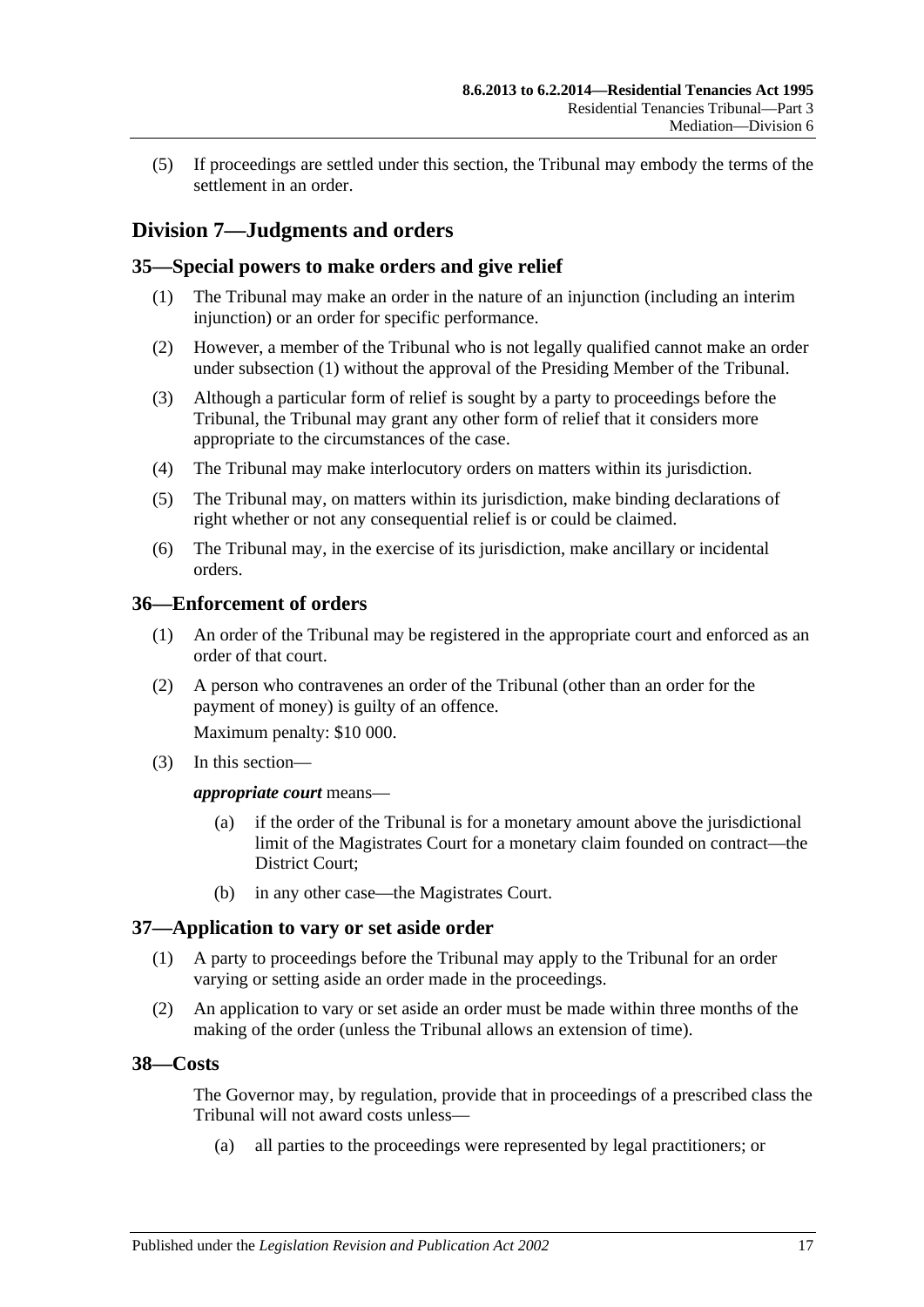(b) the Tribunal is of the opinion that there are special circumstances justifying an award of costs.

## <span id="page-17-0"></span>**Division 8—Obligation to give reasons for decisions**

## <span id="page-17-1"></span>**39—Reasons for decisions**

The Tribunal must, if asked by a person affected by a decision or order, state in writing the reasons for its decision or order.

## <span id="page-17-2"></span>**Division 9—Reservation of questions of law and appeals**

## <span id="page-17-3"></span>**40—Reservation of questions of law**

- (1) The Tribunal may reserve a question of law for determination by the Supreme Court.
- (2) If a question of law is reserved, the Supreme Court may decide the question and make consequential orders and directions appropriate to the circumstances of the case.

## <span id="page-17-4"></span>**41—Appeals**

- (1) An appeal lies to the District Court from a decision or order of the Tribunal made in the exercise (or purported exercise) of its powers under this Act.
- (2) On an appeal, the District Court may (according to the nature of the case)—
	- (a) re-hear evidence taken before the Tribunal, or take further evidence;
	- (b) confirm, vary or quash the Tribunal's decision;
	- (c) make any order that should have been made in the first instance;
	- (d) make incidental and ancillary orders.
- (3) The appeal must be commenced within one month of the decision or order appealed against unless the District Court allows an extension of time.
- (4) If the reasons of the Tribunal are not given in writing at the time of making a decision or order and the appellant then requests the Tribunal to state its reasons in writing, the time for commencing the appeal runs from the time when the appellant receives the written statement of the reasons.

## <span id="page-17-5"></span>**42—Stay of proceedings**

- (1) If an order has been made by the Tribunal and the Tribunal or the District Court is satisfied that an appeal against the order has been commenced, or is intended, it may suspend the operation of the order until the determination of the appeal.
- (2) If the Tribunal suspends the operation of an order, the Tribunal may terminate the suspension, and if the District Court has done so, the District Court may terminate the suspension.

## <span id="page-17-6"></span>**Division 10—Miscellaneous**

#### <span id="page-17-7"></span>**43—Entry and inspection of property**

(1) The Tribunal may enter land or a building and carry out an inspection the Tribunal considers relevant to a proceeding before the Tribunal.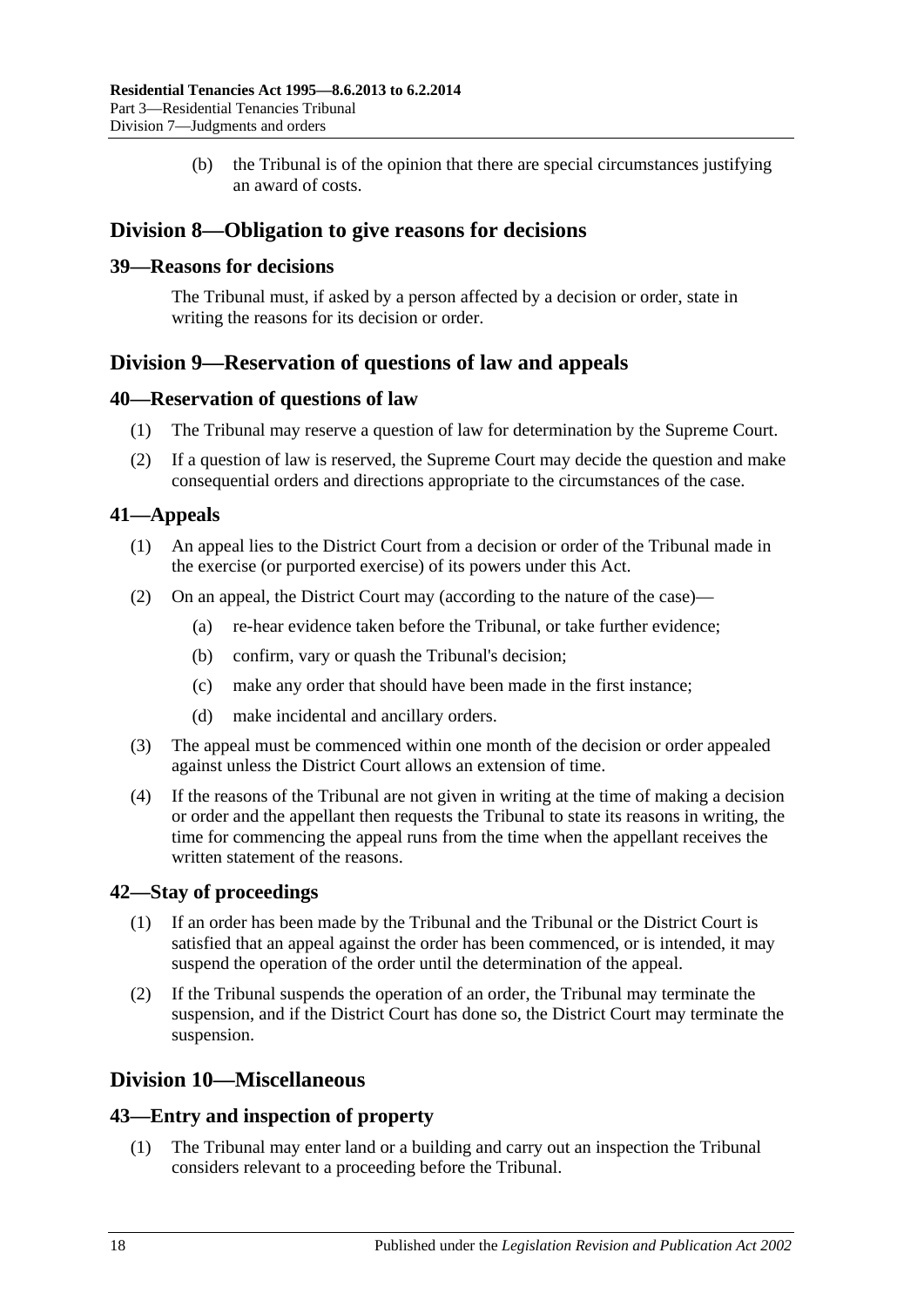- (2) The Tribunal may authorise a person to enter land or a building and carry out an inspection the Tribunal considers relevant to a proceeding before the Tribunal.
- (3) A person who obstructs the Tribunal, or a person authorised by the Tribunal, in exercising a power of entry or inspection under this section commits a contempt of the Tribunal.

## <span id="page-18-0"></span>**44—Contempt of the Tribunal**

A person who—

- (a) interrupts the proceedings of the Tribunal or misbehaves before the Tribunal; or
- (b) insults the Tribunal or an officer of the Tribunal acting in the exercise of official functions; or
- (c) refuses, in the face of the Tribunal, to obey a lawful direction of the Tribunal,

is guilty of a contempt of the Tribunal.

### <span id="page-18-1"></span>**45—Punishment of contempts**

- (1) The Tribunal may punish a contempt as follows:
	- (a) it may impose a fine not exceeding \$2 000; or
	- (b) it may commit to prison until the contempt is purged subject to a limit (not exceeding six months) to be fixed by the Tribunal at the time of making the order for commitment.
- (2) The powers conferred by this section may only be exercised by a member of the Tribunal who is legally qualified.

#### <span id="page-18-2"></span>**46—Fees**

- (1) The Governor may, by regulation, prescribe and provide for the payment of fees in relation to proceedings in the Tribunal.
- (2) The registrar may remit or reduce a fee if the party by whom the fee is payable is suffering financial hardship, or for any other proper reason.

#### <span id="page-18-3"></span>**47—Procedural rules**

- (1) The Governor may, by regulation—
	- (a) prescribe matters relevant to the practice and procedures of the Tribunal; and
	- (b) provide for the service of any process, notice or other document relevant to proceedings before the Tribunal (including circumstances where substituted service in accordance with the regulations or an order of the Tribunal will constitute due service); and
	- (c) deal with other matters necessary for the effective and efficient operation of the Tribunal.
- (2) The Presiding Member of the Tribunal may make Rules of the Tribunal relevant to the practice and procedure of the Tribunal, or to assist in the effective and efficient operation of the Tribunal, insofar as those matters are not dealt with by the regulations.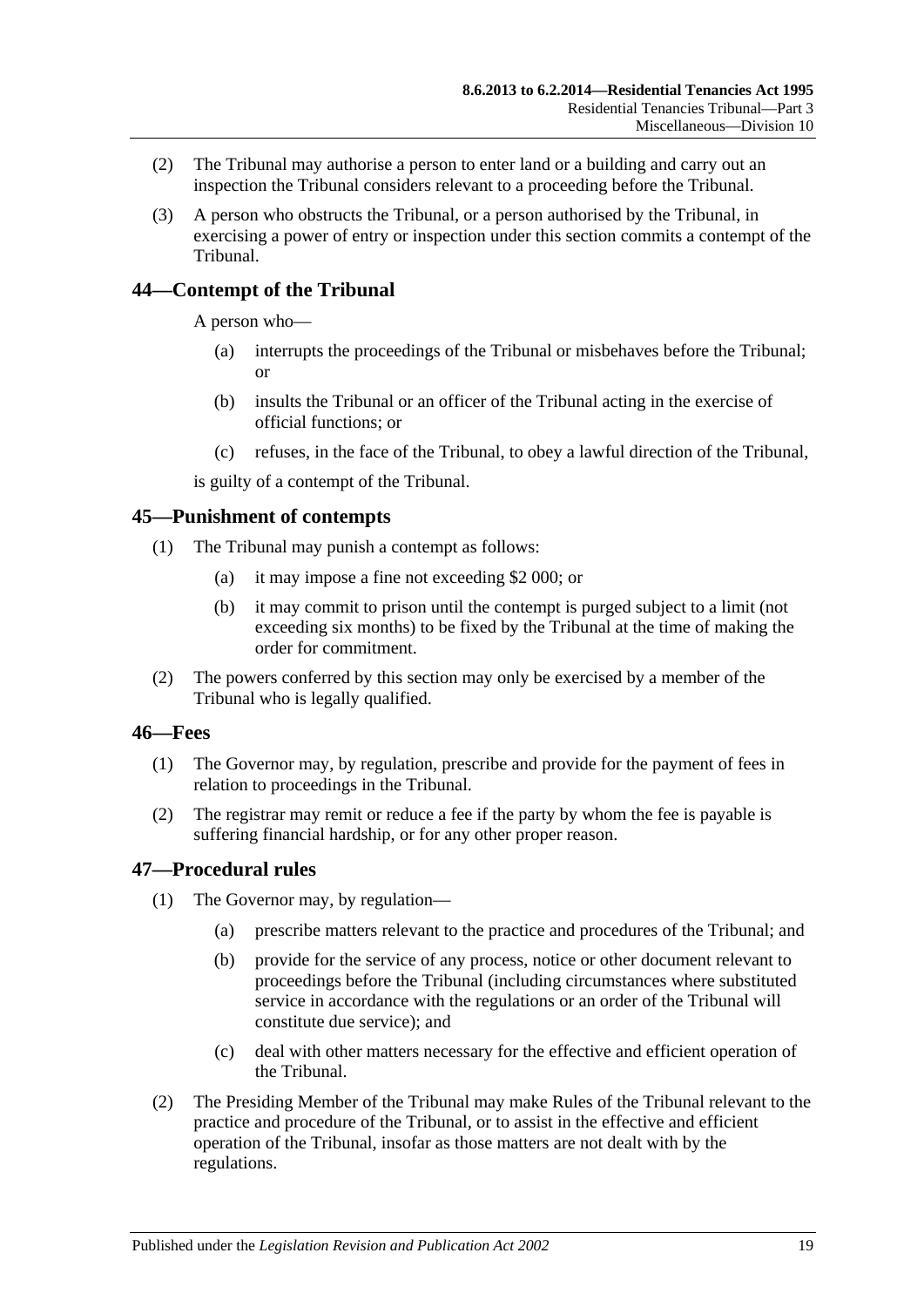(3) The Rules take effect as from the date of publication in the Gazette or a later date specified in the rules.

## <span id="page-19-0"></span>**Part 4—Mutual rights and obligations of landlord and tenant**

## <span id="page-19-1"></span>**Division 1—Entering into residential tenancy agreement**

## <span id="page-19-2"></span>**48—Tenant to be notified of landlord's name etc**

- (1) A landlord under a residential tenancy agreement must, at the time of entering into the agreement, notify the tenant in writing of—
	- (a) the full name and address of the landlord and of any person with superior title to the landlord; and
	- (b) if the landlord or the person with superior title to the landlord is a company—the address of the registered office of the company.

Maximum penalty: \$500.

Expiation fee: \$75.

- (2) If a person succeeds another as the landlord under a residential tenancy agreement, the new landlord must, within 14 days, notify the tenant in writing of—
	- (a) the full name and address of the new landlord; and
	- (b) if the new landlord is a company—the address of the registered office of the company.

Maximum penalty: \$500.

Expiation fee: \$75.

- (3) The requirement to notify the address of a person is not satisfied by giving the address of the person's agent.
- (4) If a name or address of which the landlord is required to notify the tenant under this section changes, the landlord must, within 14 days, notify the tenant in writing of the change.

Maximum penalty: \$500.

Expiation fee: \$75.

#### <span id="page-19-3"></span>**49—Written residential tenancy agreements**

If a landlord (or an agent acting for a landlord) invites or requires a tenant or prospective tenant to sign a written residential tenancy agreement or a document recording its terms, the landlord must ensure that—

- (a) the tenant receives a copy of the document when the tenant signs it; and
- (b) if the document has not then been signed by the landlord, a copy of the document, as executed by all parties, is delivered to the tenant within 21 days after the tenant gives the document back to the landlord or the landlord's agent to complete its execution.

Maximum penalty: \$500.

Expiation fee: \$75.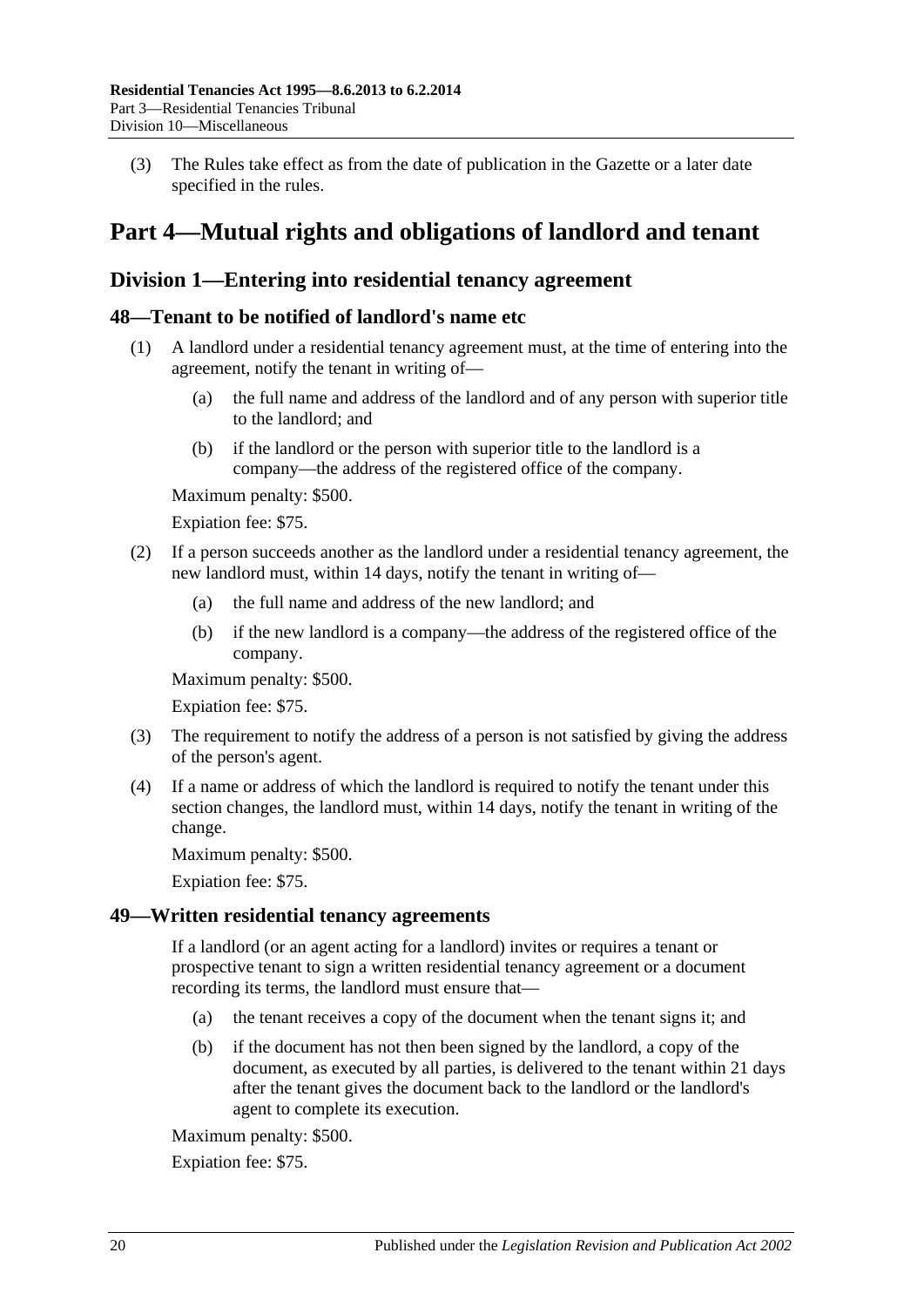#### <span id="page-20-0"></span>**50—Cost of preparing agreement**

The cost of preparing a written residential tenancy agreement, or a document recording its terms, must be borne by the landlord.

#### **Note—**

Residential tenancy agreements are exempt from stamp duty.

#### <span id="page-20-1"></span>**51—False information from tenant**

A tenant must not give a landlord false information about the tenant's identity or place of occupation.

Maximum penalty: \$500.

## <span id="page-20-2"></span>**Division 2—Discrimination against tenants with children**

#### <span id="page-20-3"></span>**52—Discrimination against tenants with children**

(1) A person must not refuse to grant a tenancy to another on the ground that it is intended that a child should live on the premises.

Maximum penalty: \$1 000.

- (2) A person must not—
	- (a) instruct a person not to grant; or
	- (b) state an intention (by advertisement or in any other way) not to grant,

a tenancy on the ground that it is intended that a child should live on the premises.

Maximum penalty: \$1 000.

(3) However, this section does not apply if the landlord, or an agent appointed by the landlord to manage the premises, resides in the premises to which the tenancy relates or in premises adjacent to those premises.

## <span id="page-20-4"></span>**Division 3—Rent**

#### <span id="page-20-5"></span>**53—Permissible consideration for residential tenancy**

(1) A person must not require or receive from a tenant or prospective tenant a payment, other than rent or security (or both), for a residential tenancy or the renewal or extension of a residential tenancy.

Maximum penalty: \$500.

- (2) However—
	- (a) the landlord may lawfully require or receive consideration for an option to enter into a residential tenancy agreement but, in that case, the following condition applies:
		- (i) if the prospective tenant enters into the residential tenancy agreement, the landlord must apply the consideration towards rent payable under the agreement;
		- (ii) if the prospective tenant does not exercise the option to enter into the residential tenancy agreement, the landlord may retain the consideration; and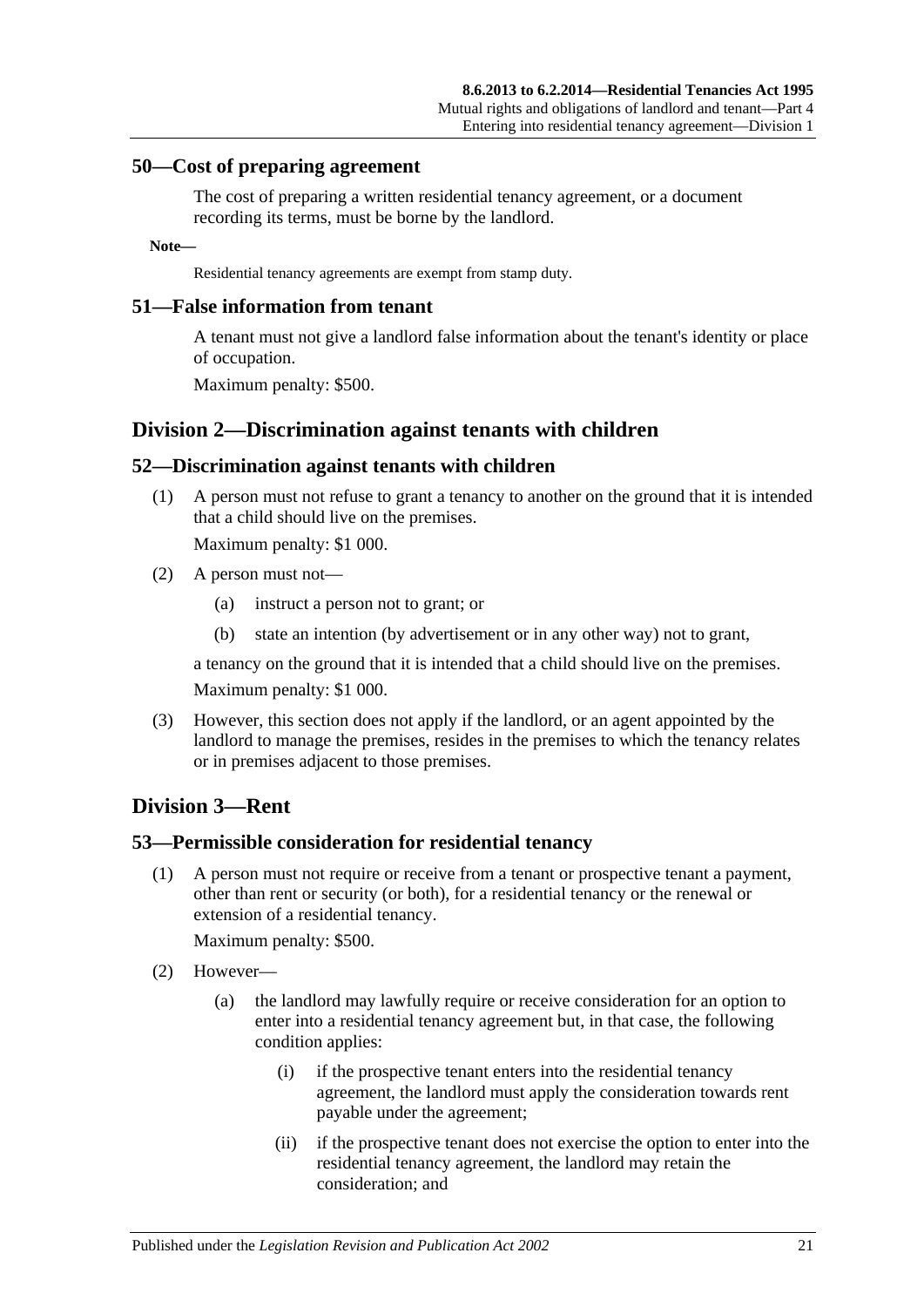- (b) the landlord may require the tenant to reimburse the landlord for rates and charges for water supply that are to be borne by the tenant under the residential tenancy agreement or a collateral agreement; and
- (c) the landlord may lawfully require or receive a payment of a class the landlord is authorised to require or receive by another provision of this Act or under the regulations.

## <span id="page-21-0"></span>**54—Rent in advance**

- (1) A person must not require<sup>1</sup> the payment of more than two weeks' rent under a residential tenancy agreement before the end of the first two weeks of the tenancy. Maximum penalty: \$500.
- (2) If rent has been paid under a residential tenancy agreement, a person must not require<sup>1</sup> a further payment of rent until the end of the last period for which rent has been paid. Maximum penalty: \$500.
- (3) A person must not require another to give a post-dated cheque or other post-dated negotiable instrument in payment of rent under a residential tenancy agreement. Maximum penalty: \$500.

### **Note—**

1 The prohibition is against *requiring* payment of rent for more than two weeks in advance. Hence, if a tenant voluntarily elects to pay rent for more than two weeks in advance, the landlord (or the landlord's agent) may lawfully accept the payment.

## <span id="page-21-1"></span>**55—Variation of rent**

(1) The landlord may increase the rent payable under a residential tenancy agreement by giving written notice to the tenant specifying the date as from which the increase takes effect.

> A series of residential tenancy agreements between the same parties and relating to the same premises is treated as a single residential tenancy agreement for the purposes of this section unless at least six months have elapsed since rent for the premises was fixed or last increased.

- (2) However—
	- (a) the right to increase the rent may be excluded or limited by the terms of the residential tenancy agreement; and
	- (b) if the tenancy is for a fixed term, the residential tenancy agreement is taken to exclude an increase in rent during the term unless it specifically allows for an increase in rent; and
	- (c) the date fixed for an increase of rent must be at least six months after the date of the agreement or, if there has been a previous increase of rent under this section, the last increase and at least 60 days after the notice is given but—
		- (i) if the maximum rent for the premises has been fixed by a housing improvement notice, and the notice is revoked, the landlord may, by notice given under this section within 60 days after revocation of the housing improvement notice, increase the rent for the premises from a date falling at least 14 days after the notice is given; and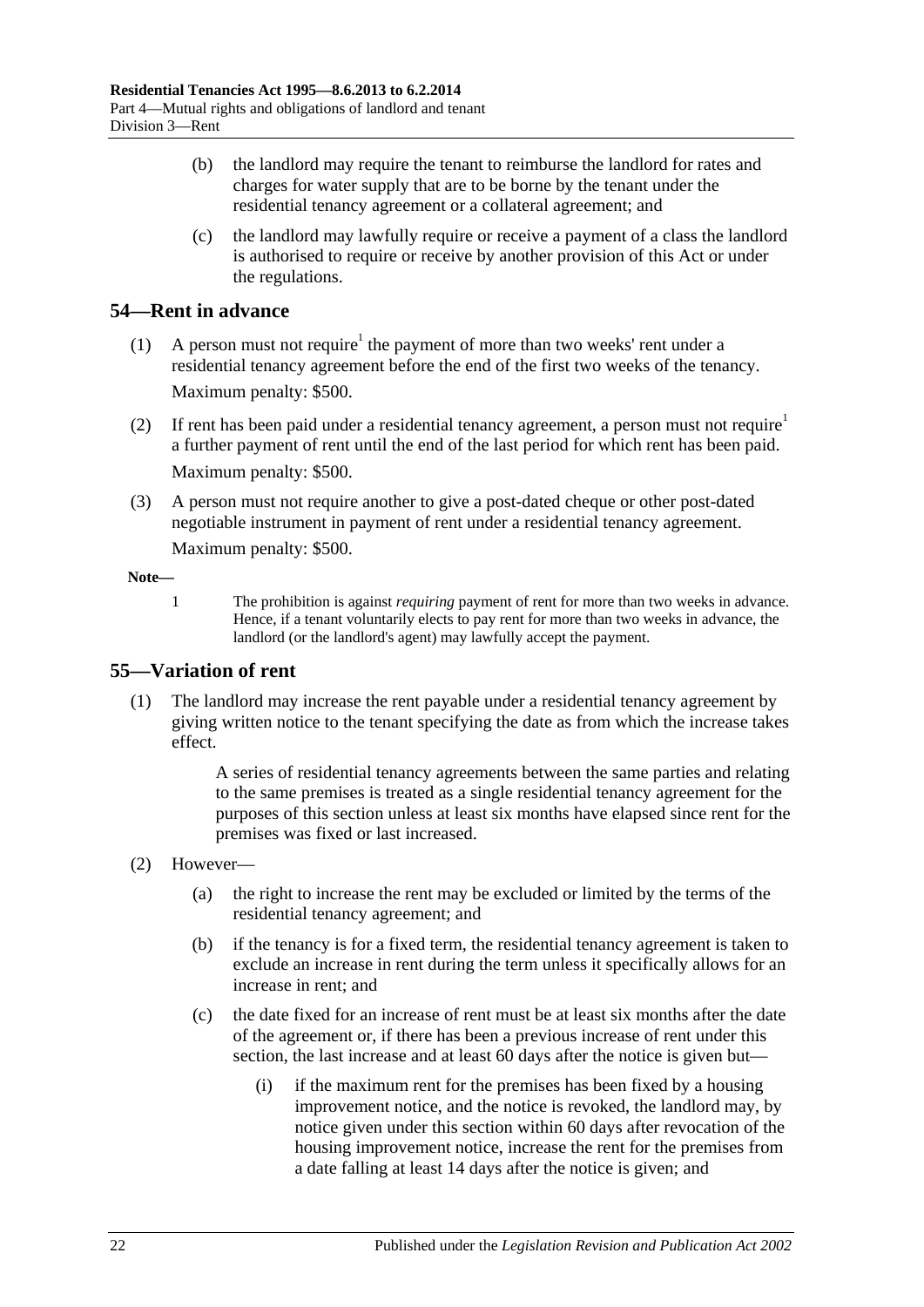- (ii) if the landlord is a registered housing co-operative, and the residential tenancy agreement provides for variation of rent in accordance with the tenant's income, the landlord may increase the rent on the ground of a variation in the tenant's income from a date falling at least 14 days after the notice of the increased rent is given; and
- (iii) if the landlord is a registered housing co-operative under a residential tenancy agreement that allows the landlord to change the basis of calculating the rent payable under the agreement, and the landlord gives the tenant written notice that there is to be a change in the basis of calculating rent as from a specified date (which must be at least 60 days after the notice is given and at least six months from the date of the agreement, or if there has been a previous change in the basis of rent calculation, at least six months from the date of the last such change), the rent may be increased to accord with the new basis of rent calculation as from the specified date without further notice under this section.
- (3) The rent payable under a residential tenancy agreement may be reduced by mutual agreement between the landlord and the tenant.
- (4) A reduction of rent may be made on a temporary basis so that the rent reverts to the level that would have been otherwise applicable at the end of a specified period.
- (5) If the rent payable under a residential tenancy agreement is increased or reduced under this section, the terms of the agreement are varied accordingly.
- (6) This section does not affect the operation of a provision of a residential tenancy agreement under which the rent payable under the agreement changes automatically at stated intervals on a basis set out in the agreement.

#### <span id="page-22-0"></span>**56—Excessive rent**

- (1) The Tribunal may, on application by a tenant, declare that the rent payable under a residential tenancy agreement is excessive.
- (2) In deciding whether the rent payable under a residential tenancy agreement is excessive, the Tribunal must have regard to—
	- (a) the general level of rents for comparable premises in the same or similar localities; and
	- (b) the estimated capital value of the premises at the date of the application; and
	- (c) the outgoings for which the landlord is liable under the agreement; and
	- (d) the estimated cost of services provided by the landlord and the tenant under the agreement; and
	- (e) the nature and value of furniture, equipment and other personal property provided by the landlord for the tenant's use; and
	- (f) the state of repair and general condition of the premises; and
	- (g) other relevant matters.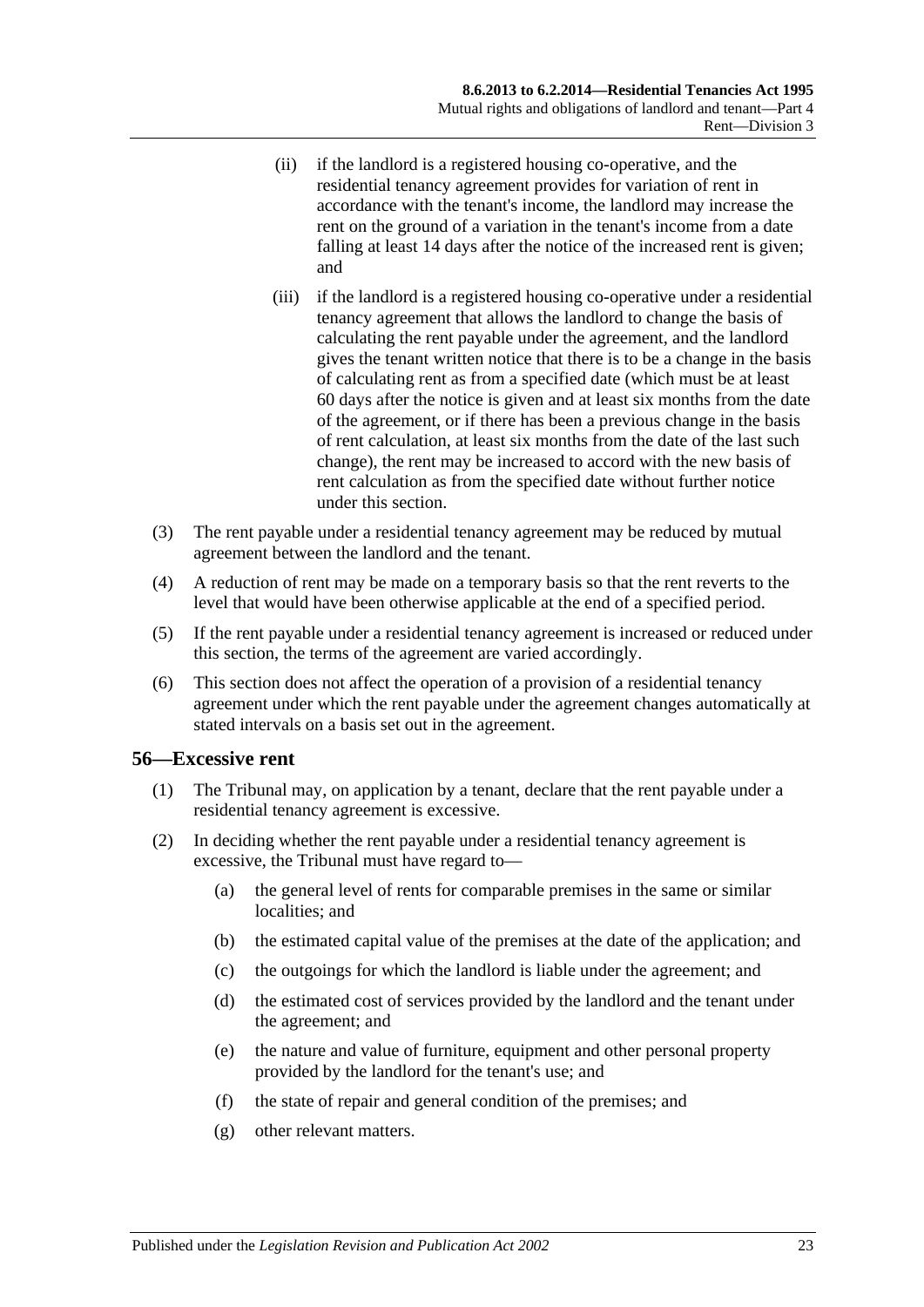- (3) If the Tribunal finds, on an application under this section, that the rent payable under a residential tenancy agreement is excessive, the Tribunal may, by order—
	- (a) fix the rent payable for the premises and vary the agreement by reducing the rent payable under the agreement accordingly; and
	- (b) fix a date (which cannot be before the date of the application) from which the variation takes effect; and
	- (c) fix a period (which cannot exceed one year) for which the order is to remain in force.
- (4) The Tribunal may, on application by the landlord, vary or revoke an order under this section if satisfied that it is just to do so.
- (5) If, while an order remains in force under this section, a landlord asks for or receives rent for the premises to which the order relates exceeding the amount fixed by the order, the landlord is guilty of an offence.

Maximum penalty: \$1 000.

### <span id="page-23-0"></span>**57—Landlord's duty to keep proper records of rent**

(1) A landlord under a residential tenancy agreement must ensure that a proper record is kept of rent received under the agreement.

Maximum penalty: \$500.

- (2) A person must not—
	- (a) make a false entry in a record of the rent received under a residential tenancy agreement; or
	- (b) falsify the record in any other way.

Maximum penalty: \$1 000.

#### <span id="page-23-3"></span><span id="page-23-1"></span>**58—Duty to give receipt for rent**

- (1) A person who receives rent under a residential tenancy agreement must, within 48 hours after receiving the rent, give the person paying the rent a receipt stating—
	- (a) the date on which the rent was received; and
	- (b) the name of the person paying the rent; and
	- (c) the amount paid; and
	- (d) the period of the tenancy to which the payment relates; and
	- (e) the address of the premises to which the payment relates.

Maximum penalty: \$500.

Expiation fee: \$75.

(2) However, if the tenant pays the rent into an account kept by the landlord or the landlord's agent at an ADI, and the landlord, or the landlord's agent keeps a written record containing the information required by [subsection](#page-23-3) (1), a receipt need not be given.

## <span id="page-23-2"></span>**59—Accrual and apportionment of rent**

(1) The rent payable under a residential tenancy agreement accrues from day to day.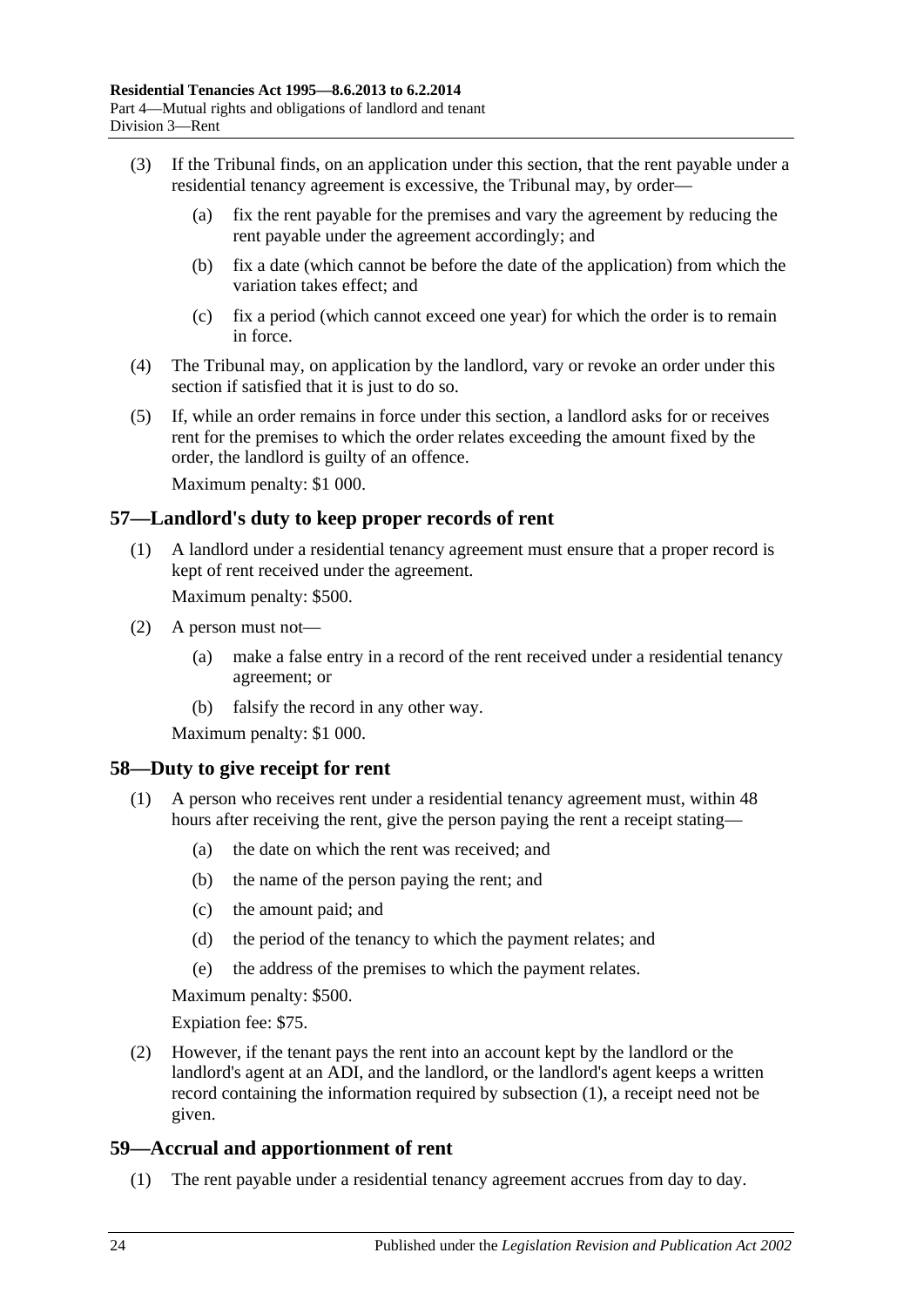(2) If rent is paid in advance, and the tenancy ends before the end of the period for which rent has been paid, the landlord must refund the appropriate proportion of the amount paid to the tenant or apply it towards other liabilities of the tenant to the landlord.

## <span id="page-24-0"></span>**60—Abolition of distress for rent**

A landlord is not entitled to distrain goods of a tenant for non-payment of the rent payable under a residential tenancy agreement.

## <span id="page-24-1"></span>**Division 4—Security bonds**

#### <span id="page-24-2"></span>**61—Security bond**

- (1) A person must not—
	- (a) require more than one security bond for the same residential tenancy agreement; or
	- (b) require the payment of security exceeding the relevant limit.

Maximum penalty: \$1 000.

(2) If at least two years have elapsed since the security under a security bond was given or last increased, the landlord may by written notice to the tenant require the tenant to increase the security by a specified additional amount, within a specified period (which must be at least 60 days from the date of the notice), but not so that the total amount of the security exceeds the relevant limit.

> The requirement has effect as if it were a term of the residential tenancy agreement.

- (3) The *relevant limit* is—
	- (a) if the rent payable under the agreement does not exceed an amount (which must be at least \$150 per week) prescribed by regulation for the purposes of this paragraph—four weeks rent under the agreement;
	- (b) if the rent payable under the agreement exceeds an amount prescribed by regulation for the purposes of this paragraph—six weeks rent under the agreement.
- (4) The relevant limit is, in the first instance, calculated by reference to the rent—or if the rent varies, the lowest rent—payable during the first six months of the tenancy (expressed as a weekly rent) and if there is to be an increase in the amount of the security, the relevant limit is calculated by reference to the rent (expressed as a weekly rent) payable when the notice of increase is given.

## <span id="page-24-3"></span>**62—Receipt of security and transmission to the Commissioner**

(1) A person must, within 48 hours after receiving an amount paid by way of security, give the person who pays a receipt stating the date payment was received, the name of the person from whom the payment was received, the amount paid, and the address of the premises to which the payment relates.

Maximum penalty: \$1 000.

Expiation fee: \$150.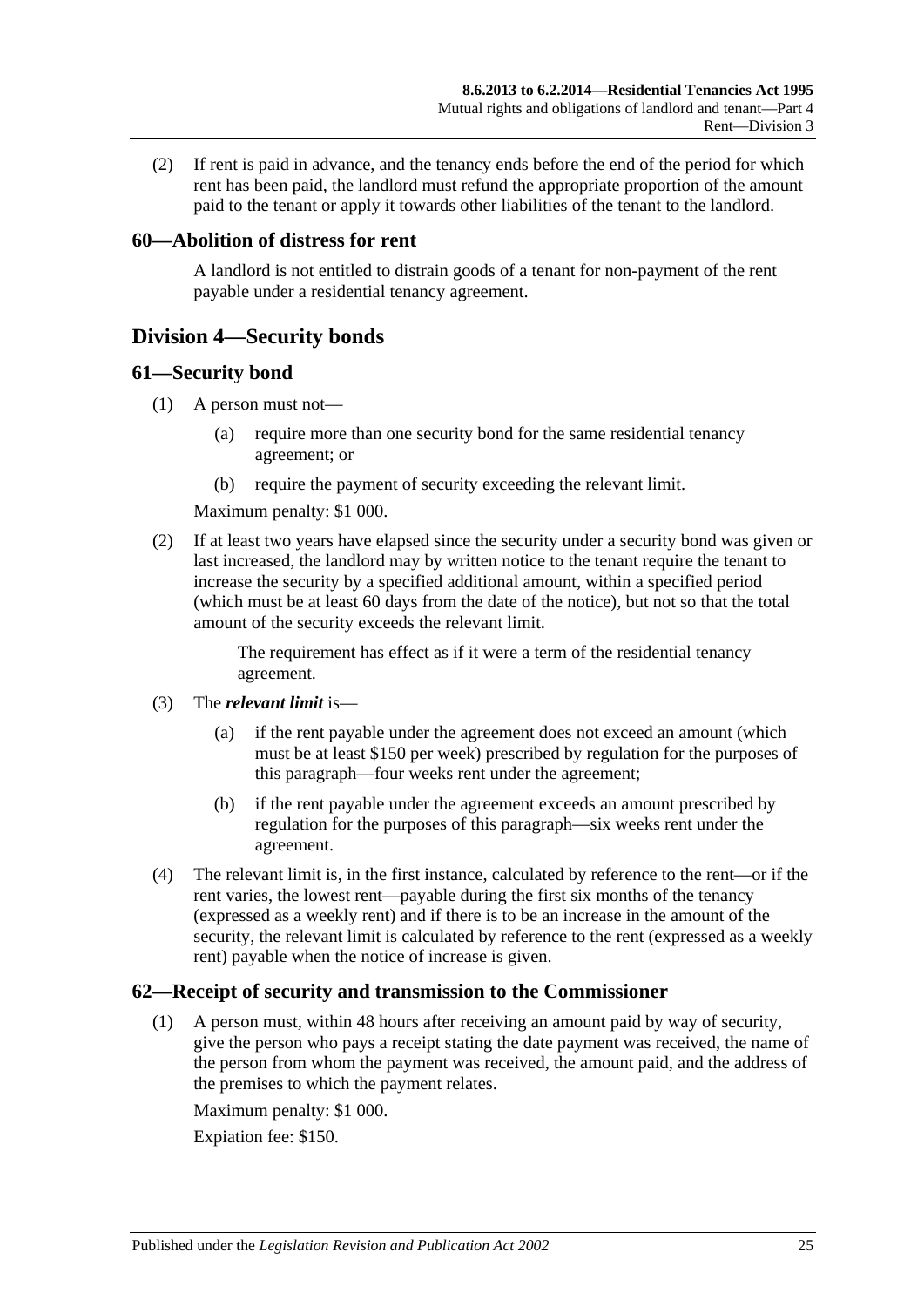(2) A person who receives an amount by way of security must pay the amount of the security to the Commissioner within the period allowed by regulation.

Maximum penalty: \$1 000.

Expiation fee: \$150.

### <span id="page-25-0"></span>**63—Repayment of security bond**

- (1) An application may be made to the Commissioner for—
	- (a) payment of the whole amount of the security either to the landlord or the tenant; or
	- (b) payment of a specified amount of the security to the landlord and the balance to the tenant.
- (2) The application—
	- (a) must be in a form approved by the Commissioner; and
	- (b) may be made jointly by the landlord and the tenant or by either the landlord or the tenant.
- (3) If the application is undisputed, the Commissioner must pay out the amount of the security as specified in the application.
- <span id="page-25-3"></span>(4) If an application is liable to be disputed, the Commissioner must give the respondent written notice of the application (in a form the Commissioner considers appropriate) and inform the respondent that, if the respondent wants to dispute the application, a written notice of dispute must be lodged with the Commissioner within ten days after the date the notice is given to the respondent.
- <span id="page-25-1"></span>(5) If the respondent does not give the Commissioner written notice of dispute within ten days after the date the Commissioner's notice<sup>1</sup> is given to the respondent, the Commissioner may pay out the amount of the security as proposed in the application.
- (6) If the Commissioner receives a written notice of dispute before the amount of the security is paid out under [subsection](#page-25-1) (5), the Commissioner must refer the dispute to the Tribunal for determination.
- <span id="page-25-2"></span>(7) Despite a preceding subsection, if—
	- (a) the security has been provided or paid by a third party prescribed by the regulations, or in circumstances prescribed by the regulations; and
	- (b) the Commissioner is given notice of the third party's interest in accordance with the regulations,

then—

- (c) the third party is entitled to make application to the Commissioner for the payment of the whole, or a specified part, of the security; and
- $(d)$
- (i) if the application is made with the consent of the landlord—the Commissioner must pay out the amount of the security as specified in the application;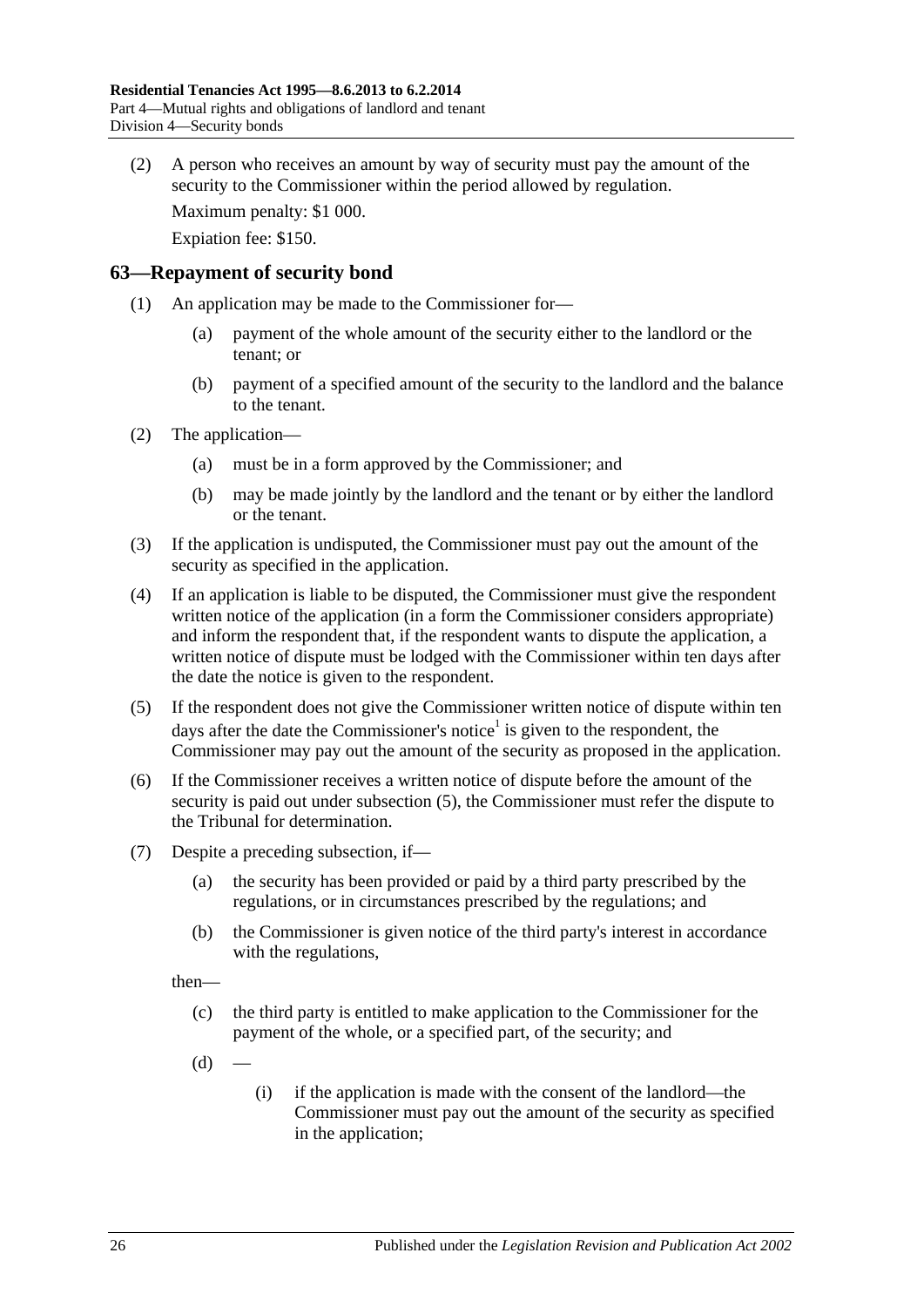- (ii) in any other case—the Commissioner must give the landlord and, if the tenant is still in possession of the premises, the tenant, written notice of the application (in a form the Commissioner considers appropriate) and—
	- (A) if the Commissioner does not receive a written notice of dispute from the party or parties to whom the notice of the application was given within ten days after the date on which the original notice is given—the Commissioner may pay out the amount of the security as proposed in the application;
	- (B) in any other case—the Commissioner must refer the matter to the Tribunal for determination.
- (8) If a payment is made under [subsection](#page-25-2) (7) and the tenant is still in possession of the premises, the landlord may require the tenant to provide a new security bond in accordance with [section](#page-24-2) 61.
- <span id="page-26-0"></span> $(9)$  If—
	- (a) security for the performance of obligations under a residential tenancy agreement is provided by a third party prescribed by the regulations in circumstances prescribed by the regulations; and
	- (b) the landlord makes application to the Commissioner for the payment of the whole, or a specified part, of the amount payable under the security,

then—

- (c) if the application is made with the consent of the third party—the Commissioner must pay out the amount as specified in the application;
- (d) in any other case—the Commissioner must give the third party and, if the tenant is still in possession of the premises, the tenant, written notice of the application (in a form the Commissioner considers appropriate) and—
	- (i) if the Commissioner does not receive a written notice of dispute from the party or parties to whom the notice of the application was given within ten days after the date on which the original notice is given—the Commissioner may pay out the amount as proposed in the application;
	- (ii) in any other case—the Commissioner must refer the matter to the Tribunal for determination.
- (10) If a payment is made under [subsection](#page-26-0) (9), the third party must reimburse the Fund to the extent of the payment.
- (11) A payment under this section will be made from the Fund and, in the case of a payment to a tenant, must include interest.
- (12) The interest will be calculated on the amount of the payment to the tenant under this section, and will be taken to have accrued from the day on which the security was paid to the Commissioner to the day of payment to the tenant at a rate fixed by the Minister for the purposes of this section.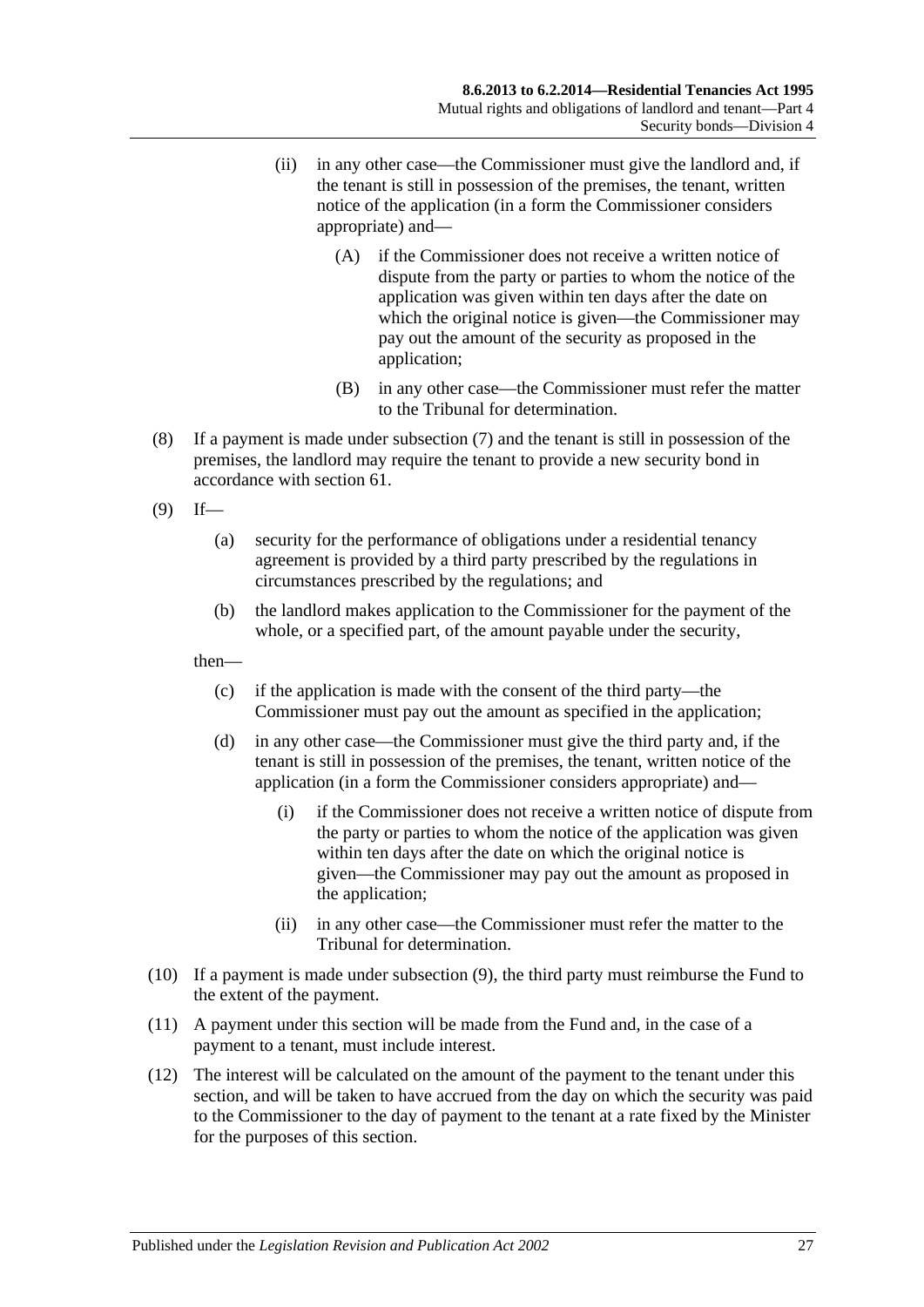- (13) For the purposes of this section—
	- (a) an application is undisputed if it is a joint application by the landlord and the tenant; or an application by the landlord that the whole of the amount of the security be paid to the tenant; or an application by the tenant that the whole of the amount of the security be paid to the landlord;
	- (b) an application that does not fall into any of those categories is liable to be disputed;
	- (c) if the application was made by the landlord, the tenant is the respondent; if the application was made by the tenant, the landlord is the respondent.

**Note—**

1 Ie the notice unde[r subsection](#page-25-3) (4).

## <span id="page-27-0"></span>**Division 5—Tenant's entitlement to possession and quiet enjoyment**

#### <span id="page-27-1"></span>**64—Vacant possession etc**

- (1) It is a term of a residential tenancy agreement that the tenant is entitled to vacant possession of the premises (except for a part of the premises in respect of which a right to exclusive possession is not given by the agreement) from the day the tenancy begins.
- (2) It is a term of a residential tenancy agreement that there is no legal impediment of which the landlord has, or ought to have knowledge, to the tenant's occupation of the premises for the period of the tenancy as a place of residence.

## <span id="page-27-2"></span>**65—Quiet enjoyment**

- (1) It is a term of a residential tenancy agreement that—
	- (a) the tenant is entitled to quiet enjoyment of the premises without interruption by the landlord or a person claiming under the landlord or with superior title to the landlord's title; and
	- (b) the landlord will not cause or permit an interference with the reasonable peace, comfort or privacy of the tenant in the tenant's use of the premises; and
	- (c) the landlord will take reasonable steps to prevent other tenants of the landlord in occupation of adjacent premises from causing or permitting interference with the reasonable peace, comfort or privacy of the tenant in the tenant's use of the premises.
- (2) If the landlord causes or permits interference with the reasonable peace, comfort or privacy of the tenant in the tenant's use of the premises in circumstances that amount to harassment of the tenant, the landlord is guilty of an offence.

Maximum penalty: \$2 000.

The liability to be prosecuted for the offence is in addition to civil liability for breach of the agreement.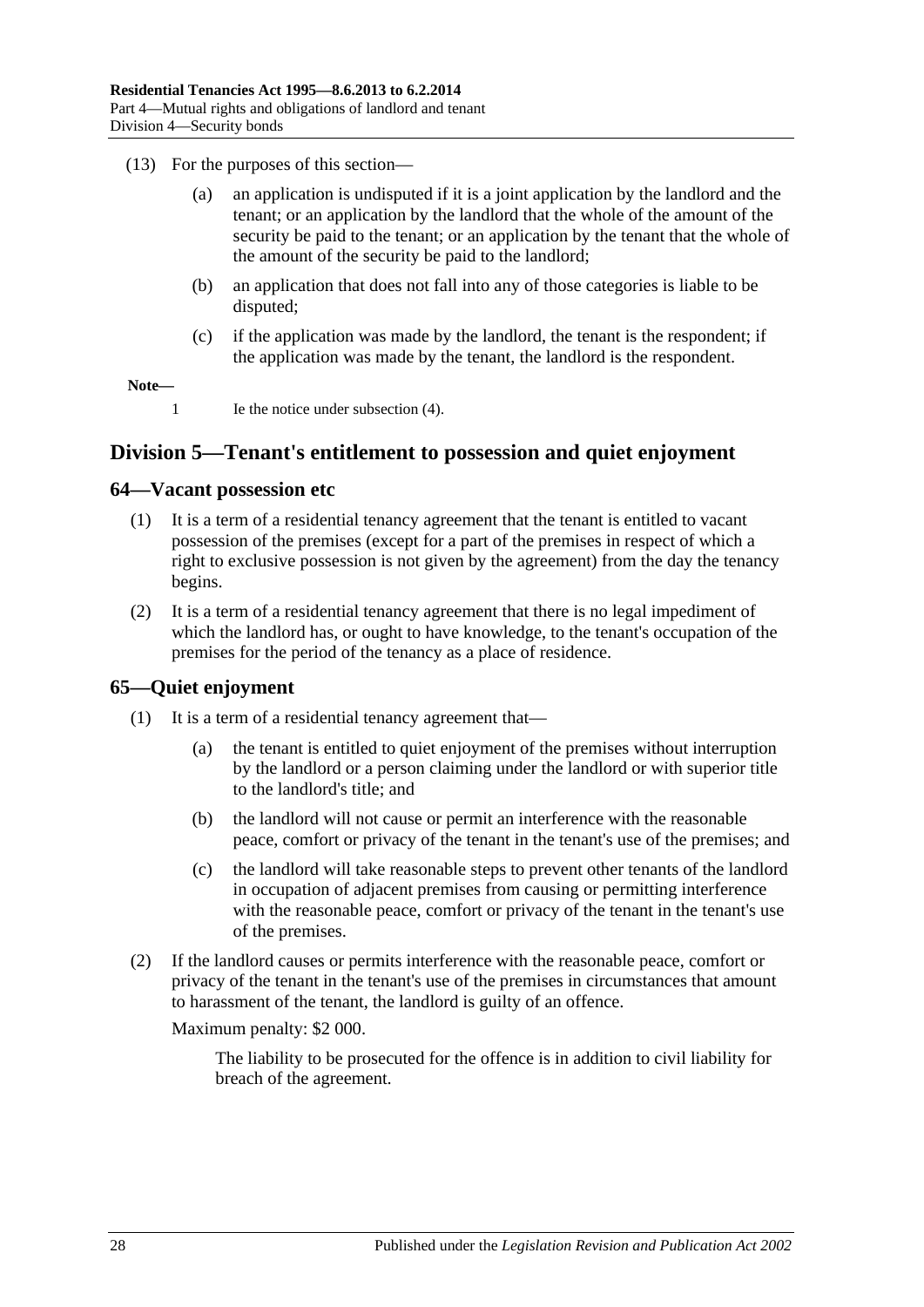## <span id="page-28-0"></span>**Division 6—Security of premises**

## <span id="page-28-1"></span>**66—Security of premises**

- (1) It is a term of a residential tenancy agreement that—
	- (a) the landlord will take reasonable steps to provide and maintain the locks and other devices that are necessary to ensure the premises are reasonably secure; and
	- (b) neither the landlord nor the tenant will alter or remove a lock or security device or add a lock or security device without the consent of the other.
- <span id="page-28-5"></span>(2) A landlord or tenant who, without reasonable excuse, contravenes the term of the agreement arising under [subsection](#page-28-5) (1)(b) is guilty of an offence.

Maximum penalty: \$1 000.

The liability to be prosecuted for the offence is in addition to civil liability for breach of the agreement.

(3) If the landlord's agent, without reasonable excuse, alters or removes a lock or security device, or adds a lock or security device, without the tenant's consent, the agent is guilty of an offence.

Maximum penalty: \$1 000.

The liability to be prosecuted for the offence is in addition to civil liability the agent or the landlord may incur.

## <span id="page-28-2"></span>**Division 7—Landlord's obligation in regard to condition of the premises**

## <span id="page-28-3"></span>**67—Cleanliness**

It is a term of a residential tenancy agreement that the landlord will ensure that the premises, and ancillary property, are in a reasonable state of cleanliness when the tenant goes into occupation of the premises.

## <span id="page-28-6"></span><span id="page-28-4"></span>**68—Landlord's obligation to repair**

- (1) It is a term of a residential tenancy agreement that the landlord—
	- (a) will ensure that the premises, and ancillary property, are in a reasonable state of repair at the beginning of the tenancy and will keep them in a reasonable state of repair having regard to their age, character and prospective life; and
	- (b) will comply with statutory requirements affecting the premises.

The obligation applies even though the tenant had notice of the state of disrepair before entering into occupation.

- (2) However—
	- (a) the landlord will not be regarded as being in breach of the obligation to repair unless—
		- (i) the landlord has notice of the defect requiring repair; and
		- (ii) the landlord fails to act with reasonable diligence to have the defect repaired; and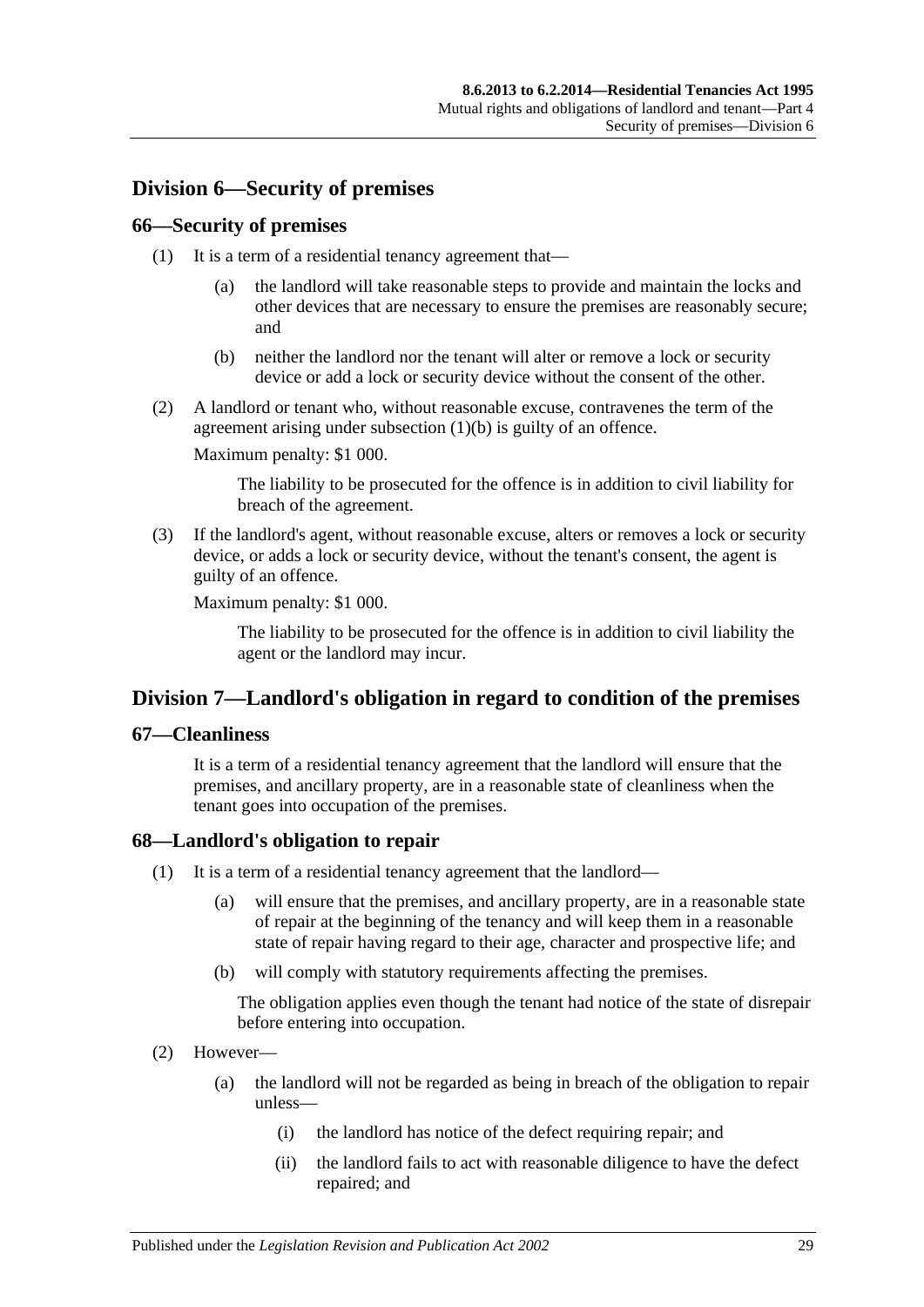- (b) if the landlord is a registered housing co-operative, the regulations may limit the extent of the obligation imposed by [subsection](#page-28-6) (1); and
- (c) if the premises are subject to a housing improvement notice fixing the maximum rent for the premises, the landlord's obligation under [subsection](#page-28-6) (1) to repair the premises does not apply.
- $(3)$  If—
	- (a) premises or ancillary property are in a state of disrepair that does not arise from a contravention of the residential tenancy agreement by the tenant; and
	- (b) the state of disrepair is, unless remedied, likely to result in personal injury or damage to property or undue inconvenience; and
	- (c) the tenant notifies the landlord of the state of disrepair or makes a reasonable attempt to do so; and
	- (d) the tenant incurs costs in having the state of disrepair remedied; and
	- (e) the repairs are carried out by a person who is licensed to carry out the necessary work and the person provides the landlord with a report on the work carried out and the apparent cause of the state of disrepair,

the tenant is entitled to recover from the landlord the reasonable costs of having the repairs carried out.

(4) However, the tenant is not entitled to recover the cost of repairing the premises if the premises are subject to a housing improvement notice fixing the maximum rent payable for premises.

## <span id="page-29-0"></span>**Division 8—Tenant's obligations in relation to the premises and ancillary property**

#### <span id="page-29-1"></span>**69—Tenant's responsibility for cleanliness and damage**

- (1) It is a term of a residential tenancy agreement that the tenant—
	- (a) must keep the premises and ancillary property in a reasonable state of cleanliness; and
	- (b) must notify the landlord of damage to the premises or ancillary property; and
	- (c) must not intentionally or negligently cause or permit damage to the premises or ancillary property.
- (2) A tenant who intentionally causes serious damage to the premises or ancillary property is guilty of an offence.

Maximum penalty: \$2 000.

The liability to be prosecuted for an offence is in addition to civil liability for a breach of the agreement.

(3) It is a term of a residential tenancy agreement that, at the end of the tenancy, the tenant must give the premises and ancillary property back to the landlord in reasonable condition and in a reasonable state of cleanliness.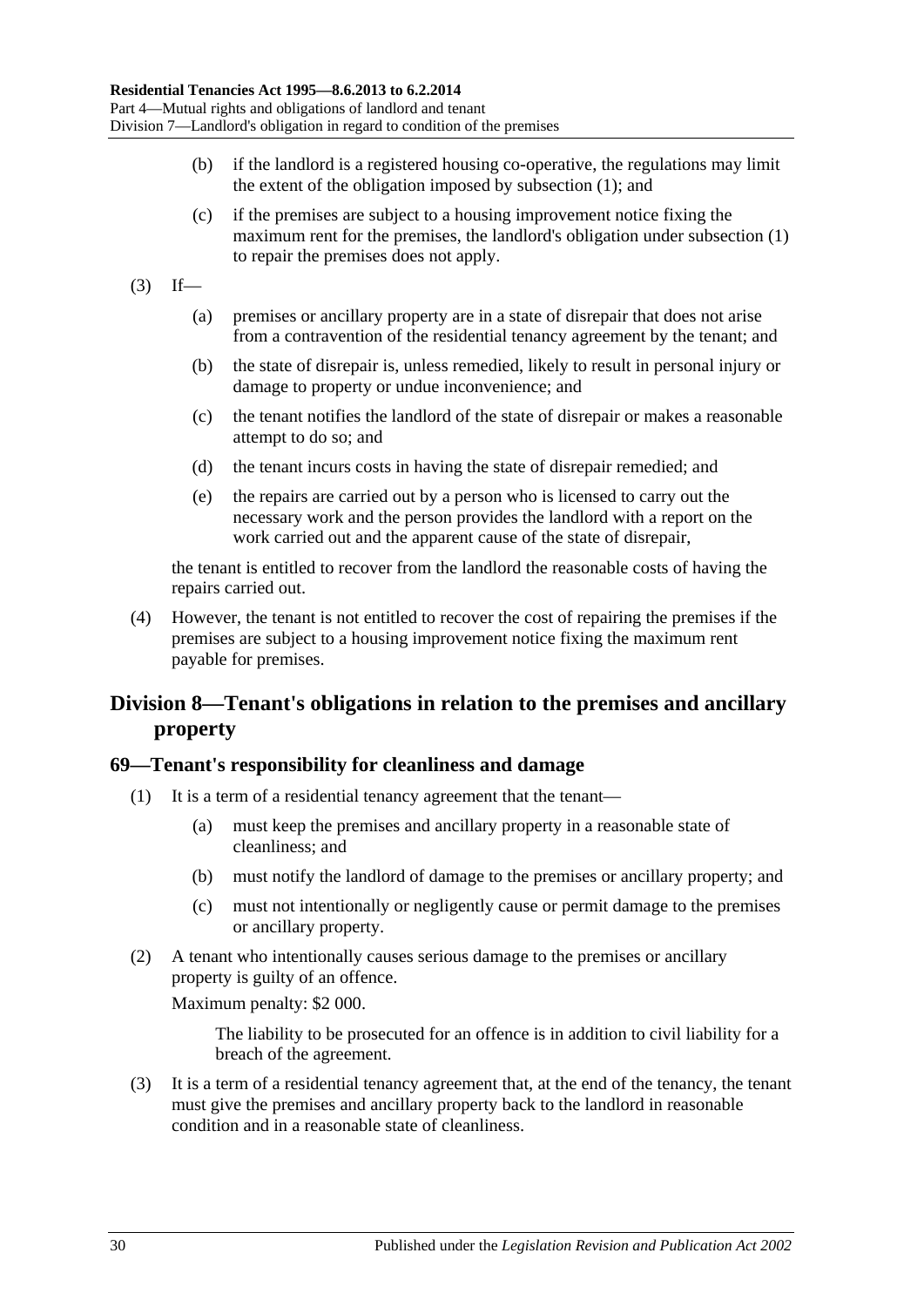(4) In deciding whether premises or other property is in reasonable condition, its condition when the tenant took possession of it, and the probable effect of reasonable wear and tear since that time, must be taken into account.

## <span id="page-30-0"></span>**70—Alteration of premises**

- (1) It is a term of a residential tenancy agreement that a tenant must not, without the landlord's written consent, make an alteration or addition to the premises.
- (2) A tenant may remove a fixture affixed to the premises by the tenant unless its removal would cause damage to the premises.
- (3) If a tenant causes damage to the premises by removing a fixture, the tenant must notify the landlord and, at the option of the landlord, repair the damage or compensate the landlord for the reasonable cost of repairing the damage.

## <span id="page-30-1"></span>**Division 9—Tenant's conduct on the premises**

### <span id="page-30-2"></span>**71—Tenant's conduct**

It is a term of a residential tenancy agreement that—

- (a) the tenant must not use the premises, or cause or permit the premises to be used, for an illegal purpose; and
- (b) the tenant must not cause or permit a nuisance; and
- (c) the tenant must not cause or permit an interference with the reasonable peace, comfort or privacy of another person who resides in the immediate vicinity of the premises.

## <span id="page-30-3"></span>**Division 10—Landlord's right of entry**

## <span id="page-30-4"></span>**72—Right of entry**

- (1) It is a term of a residential tenancy agreement that the landlord may enter the premises if (and only if)—
	- (a) the entry is made in an emergency; or
	- (b) the landlord gives the tenant written notice stating the purpose and specifying the date and time of the proposed entry not less than seven and not more than 14 days before entering the premises; or
	- (c) the entry is made at a time previously arranged with the tenant (but not more frequently than once every week for the purpose of collecting the rent); or
	- (d) the entry is made at a time previously arranged with the tenant (but not more frequently than once every four weeks) for the purpose of inspecting the premises; or
	- (e) the entry is made for the purpose of carrying out necessary repairs or maintenance at a reasonable time of which the tenant has been given at least 48 hours written notice; or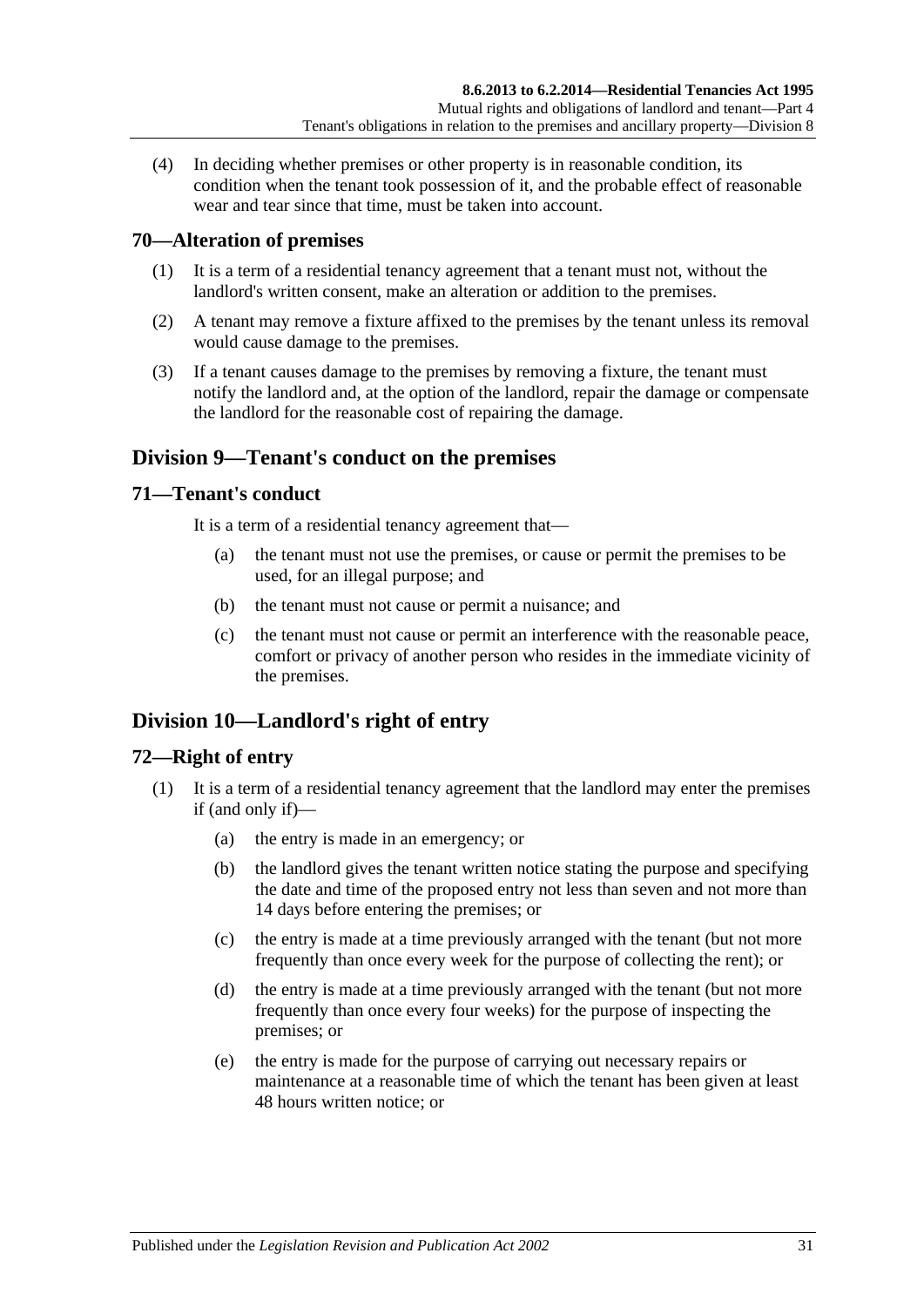- (f) the entry is made for the purpose of showing the premises to prospective tenants, at a reasonable time and on a reasonable number of occasions during the period of 28 days preceding the termination of the agreement, after giving reasonable notice to the tenant; or
- (g) the entry is made for the purpose of showing the premises to prospective purchasers, at a reasonable time and on a reasonable number of occasions, after giving the tenant reasonable notice; or
- (h) the entry is made with the consent of the tenant given at, or immediately before, the time of entry.
- (2) This section does not apply to a part of the premises that the tenant uses in common with the landlord or another tenant of the landlord.

## <span id="page-31-0"></span>**Division 11—Rates, taxes and charges**

### <span id="page-31-1"></span>**73—Rates, taxes and charges**

- (1) It is a term of a residential tenancy agreement that the landlord must bear all statutory rates, taxes and charges imposed in respect of the premises.
- <span id="page-31-3"></span>(2) However, subject to [subsection](#page-31-2) (4), rates and charges for water supply are to be borne as agreed between the landlord and the tenant.
- (3) In the absence of an agreement—
	- (a) the landlord will bear the rates and charges for water supply up to a limit fixed or determined under the regulations; and
	- (b) any amount in excess of the limit is, subject to [subsection](#page-31-2) (4), to be borne by the tenant.
- <span id="page-31-4"></span><span id="page-31-2"></span>(4) A landlord must, as soon as is reasonably practicable after obtaining the benefit of the water security rebate amount, ensure that an amount borne by a tenant under an agreement under [subsection](#page-31-4)  $(2)$  or under subsection  $(3)(b)$  is reduced by-
	- (a) in the case of a tenant on land held as a single title consisting of a single place of residence—the water security rebate amount; or
	- (b) in the case of a tenant on land held as a single title consisting of more than 1 place of residence—the proportionate water security rebate amount,

(and if the reduction under this subsection results in a negative amount, 0 is to be substituted for that amount).

(5) If, during the billing period in which a landlord obtained the benefit of the water security rebate amount, the premises to which the rebate relates were subject to more than 1 residential tenancy agreement, the landlord must ensure that a reduction under [subsection](#page-31-2) (4) is applied to the amount borne by a tenant under each tenancy agreement on a pro rata basis according to the number of days in the billing period in which each tenancy agreement respectively applied at the premises.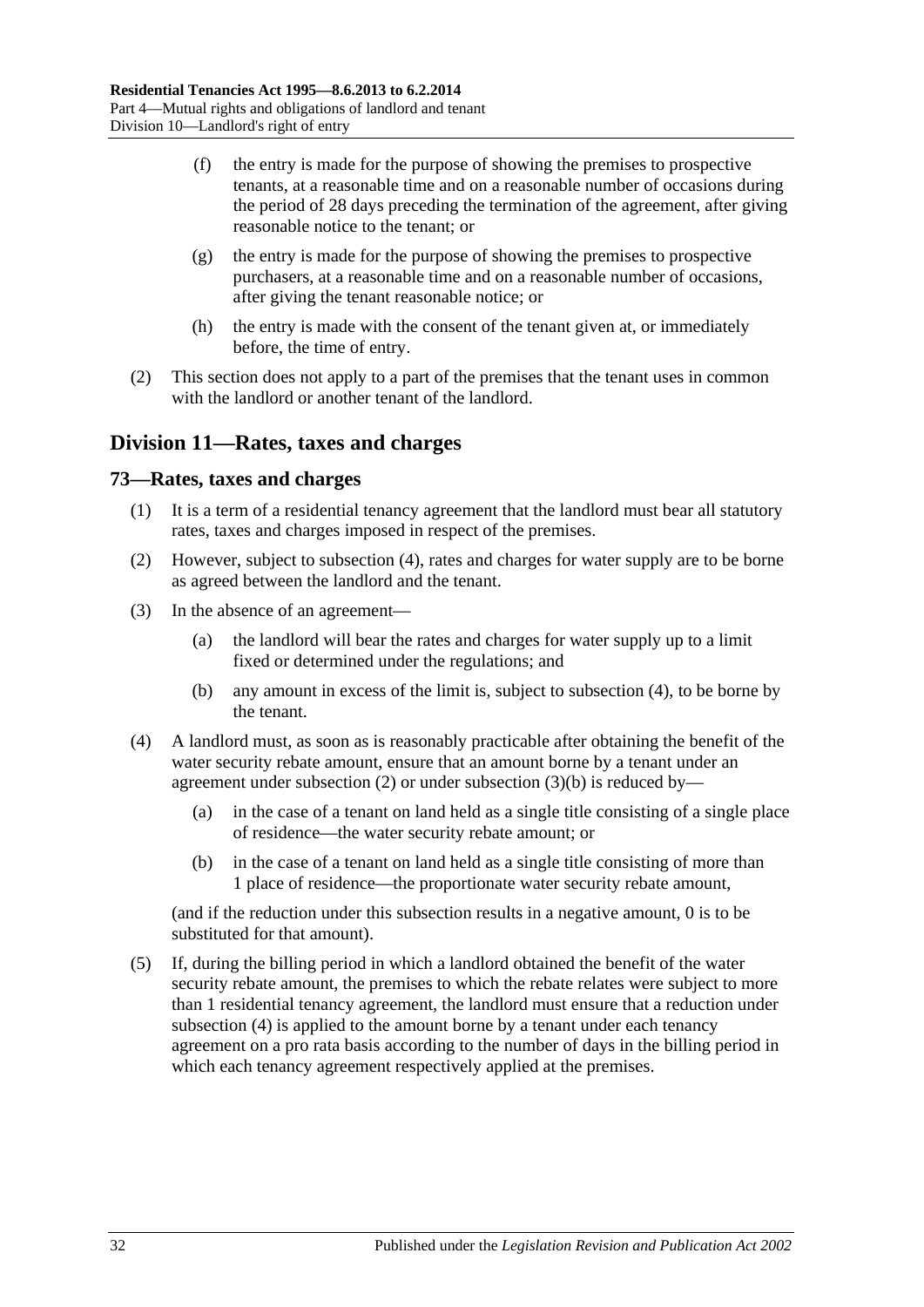(6) In this section—

*proportionate water security rebate amount*, in relation to a tenant on land held as a single title consisting of more than 1 place of residence, is the amount that results from dividing the water security rebate amount for that title by the number of places of residence at the land to which the title relates;

*water security rebate amount*, in relation to rates and charges for water supply to residential premises, means the amount specified in an account for those rates and charges (whether before or after the commencement of this definition) as representing the rebate for water security purposes.

## <span id="page-32-0"></span>**Division 12—Assignment**

## <span id="page-32-1"></span>**74—Assignment of tenant's rights under residential tenancy agreement**

- (1) A tenant under a residential tenancy agreement may, by written or oral agreement with another—
	- (a) assign the tenant's interest in the agreement to the other; or
	- (b) sub-let the premises to which the residential tenancy agreement relates to the other.
- (2) However, it is a term of a residential tenancy agreement that—
	- (a) the tenant must not assign the tenant's interest, or sub-let the premises, without the written consent of the landlord; but
	- (b) the landlord—
		- (i) must not unreasonably withhold consent (unless the landlord is a registered housing co-operative, in which case the landlord has an absolute discretion to withhold consent to an assignment); and
		- (ii) must not make a charge for giving consent or considering an application for consent exceeding the landlord's reasonable expenses.
- (2a) The absence of consent does not invalidate an assignment or sublease unless the landlord is a registered housing co-operative. However, if the landlord's consent to an assignment is not obtained, the tenant who assigns the interest remains liable to the landlord under the residential tenancy agreement (together with the new tenant, who is jointly and severally liable) unless the landlord has unreasonably withheld consent. This continuing liability of the assignor does not apply, in the case of a periodic tenancy, to a liability accruing more than 21 days after the landlord became aware or ought reasonably to have become aware of the assignment (whichever is the earlier).
- (2b) If the landlord's consent to an assignment is not obtained and the landlord had, before the assignment, served a notice of termination on the assignor, the landlord may enforce the notice against the assignee.
- (2c) The landlord may terminate a residential tenancy agreement on the ground that the tenant has assigned the tenant's interest, or has granted a sub-tenancy, without the landlord's consent, but only if the landlord has not unreasonably withheld consent and serves the notice of termination within 21 days after the time the landlord became aware or ought reasonably to have become aware of the assignment or sub-tenancy (whichever is the earlier).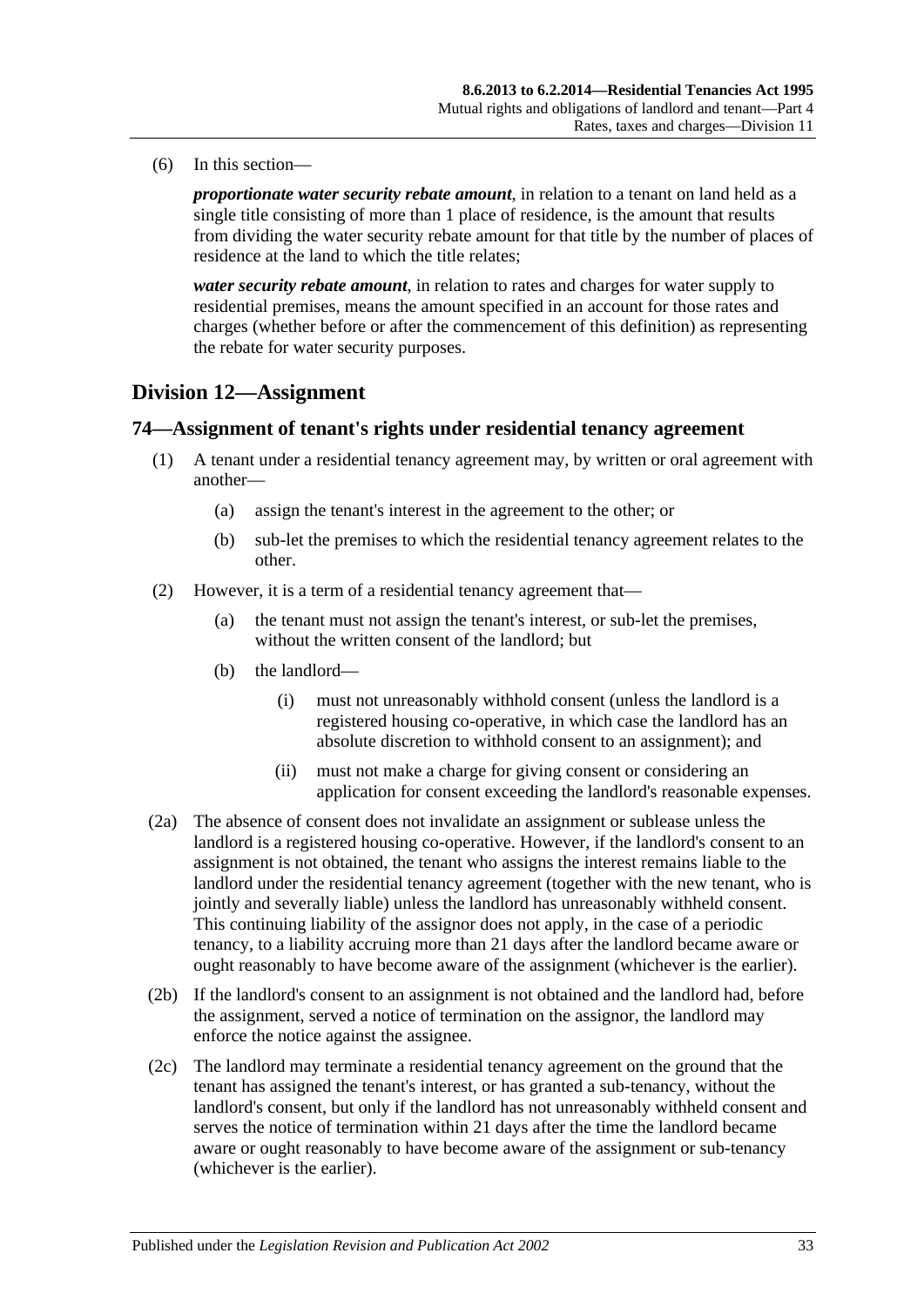- (3) The effect of an assignment under this section is that the assignee is substituted for the assignor as tenant under the residential tenancy agreement (but the assignor remains responsible for liabilities that accrued before the date of the assignment)<sup>1</sup>.
- (4) An assignee is liable to indemnify the assignor for liabilities incurred by the assignor to the landlord because of a breach of the residential tenancy agreement by the assignee.
- (5) If the tenant assigns the tenant's interest, an amount paid by the tenant and held by way of security will (unless the parties agree to the contrary) continue to be held as security for the proper performance by the assignee of obligations under the residential tenancy agreement.

**Note—**

1 If the assignment is made without the landlord's consent, the tenant may also remain liable under the agreement for liabilities that accrue later—See above.

## <span id="page-33-0"></span>**Division 13—Tenant's vicarious liability**

## <span id="page-33-1"></span>**75—Vicarious liability**

It is a term of a residential tenancy agreement that, if a person is on the premises at the invitation or with the consent of the tenant, the tenant is vicariously responsible for an act or omission by the person that would, if it had been an act or omission of the tenant, have constituted a breach of the agreement.

## <span id="page-33-2"></span>**Division 14—Harsh or unconscionable terms**

## <span id="page-33-6"></span><span id="page-33-3"></span>**76—Harsh or unconscionable terms**

- (1) The Tribunal may, on application by a tenant, make an order rescinding or varying a term of a residential tenancy agreement if satisfied that the term is harsh or unconscionable.
- (2) On making an order under [subsection](#page-33-6) (1), the Tribunal may make consequential changes to the residential tenancy agreement or another related document.

## <span id="page-33-4"></span>**Division 15—Miscellaneous**

## <span id="page-33-5"></span>**77—Accelerated rent and liquidated damages**

- (1) If a residential tenancy agreement provides that, upon breach by the tenant of a term about rent or other term of the agreement, the tenant is liable to pay—
	- (a) all or any part of the rent remaining payable under the agreement; or
	- (b) rent of an increased amount; or
	- (c) an amount by way of penalty; or
	- (d) an amount by way of liquidated damages,

the provision is void.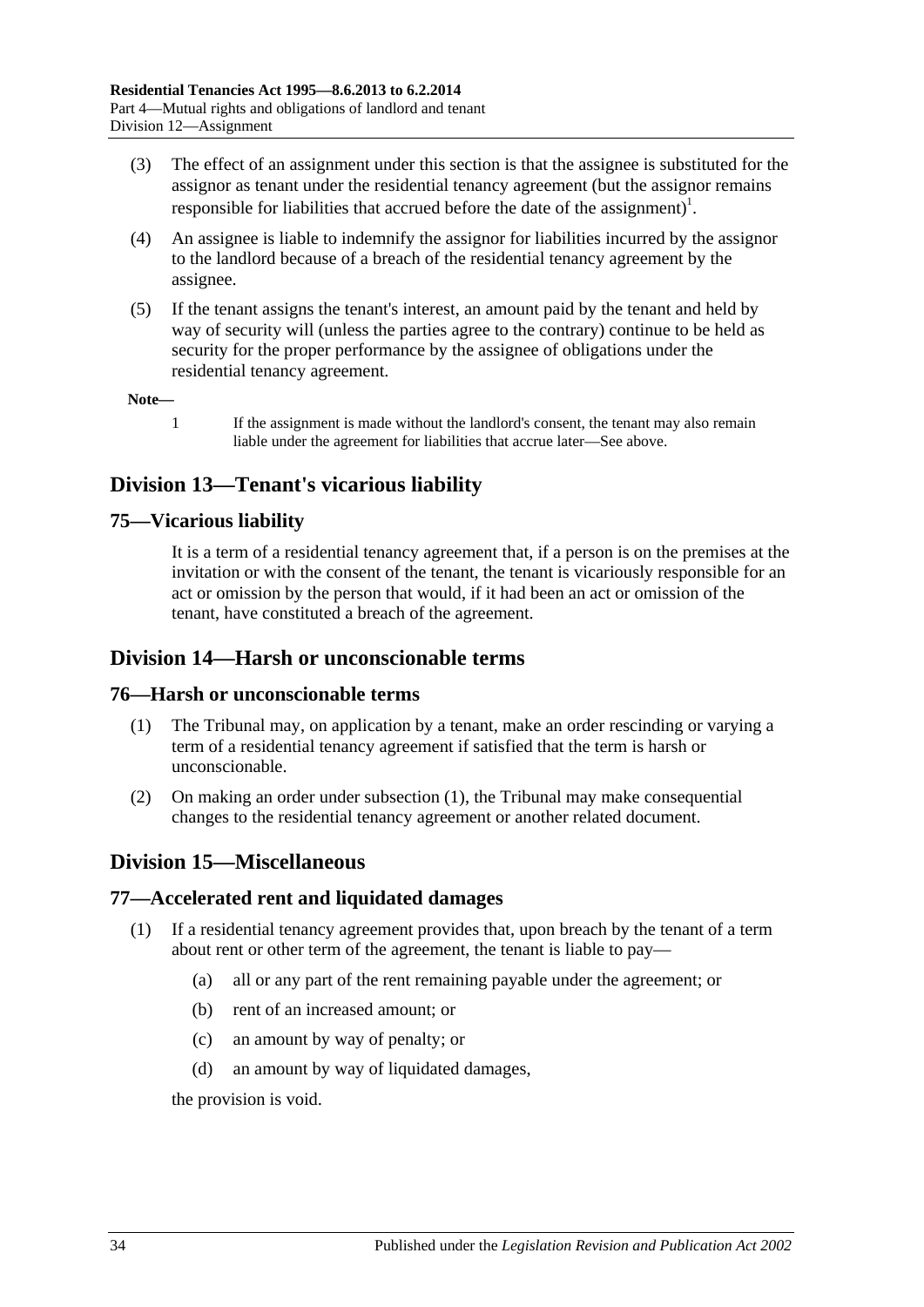- (2) If a residential tenancy agreement provides that, on early or punctual payment of rent, the rent will or may be decreased or the tenant will or may be granted or paid a rebate, refund or other benefit, the tenant is entitled to the reduction, rebate, refund or other benefit in any event.
- (3) If a residential tenancy agreement contains a provision to which this section applies, the landlord is guilty of an offence.

Maximum penalty: \$1 000.

## <span id="page-34-0"></span>**78—Duty of mitigation**

The rules of the law of contract about mitigation of loss or damage on breach of a contract apply to a breach of a residential tenancy agreement.

## <span id="page-34-1"></span>**Part 5—Termination of residential tenancy agreements**

## <span id="page-34-2"></span>**Division 1—Termination generally**

### <span id="page-34-3"></span>**79—Termination of residential tenancy**

A residential tenancy terminates if—

- (a) the tenancy is for a fixed term and the fixed term comes to an end; or
- (b) the landlord or the tenant terminates the tenancy by notice of termination given to the other (as required under this Act); or
- (c) the Tribunal terminates the tenancy; or
- (d) a person having title superior to the landlord's title becomes entitled to possession of the premises under the order of the Tribunal or a court<sup>1</sup>; or
- (e) a mortgagee takes possession of the premises under a mortgage; or
- (f) the tenant abandons the premises; or
- (g) the tenant dies without leaving dependants in occupation of the premises; or
- (h) the tenant gives up possession of the premises with the landlord's consent; or
- (i) the interest of the tenant merges with another estate or interest in the land; or
- (j) disclaimer of the tenancy occurs.

**Note—**

1 See [section](#page-42-0) 96.

## <span id="page-34-4"></span>**Division 2—Termination by the landlord**

#### <span id="page-34-5"></span>**80—Notice of termination by landlord on ground of breach of the agreement**

- (1) If the tenant breaches a residential tenancy agreement, the landlord may give the tenant a written notice in the form required by regulation—
	- (a) specifying the breach; and
	- (b) informing the tenant that if the breach is not remedied within a specified period (which must be a period of at least seven days) from the date the notice is given then—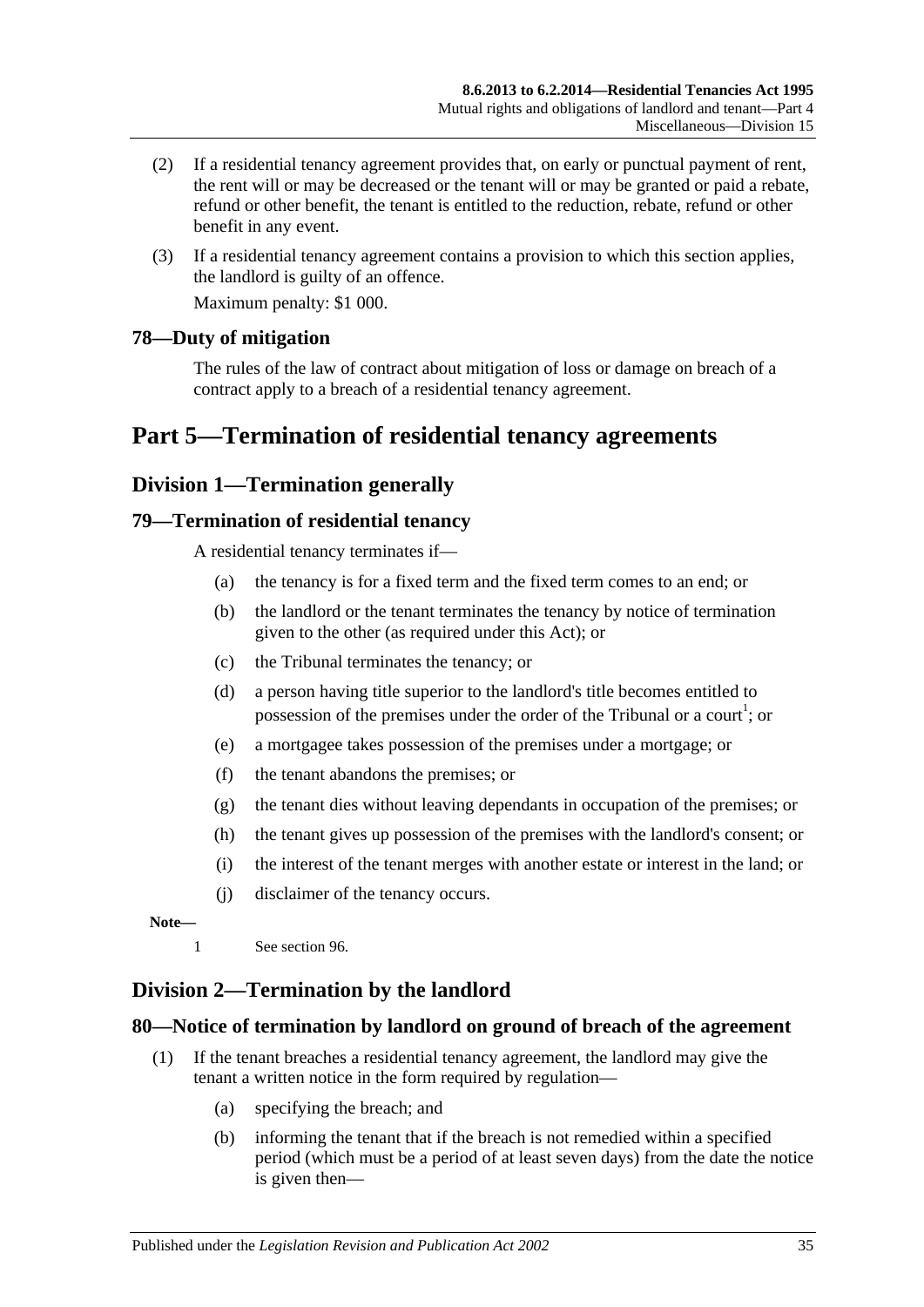- (i) the tenancy is terminated by force of the notice; and
- (ii) the tenant must give up possession of the premises on or before a day specified in the notice (which, subject to [subsection](#page-35-1)  $(2)(c)$ , must be at least seven days after the end of the period allowed for the tenant to remedy the breach).
- (2) If notice is given under this section on the ground of a failure to pay rent—
	- (a) the notice is ineffectual unless the rent (or any part of the rent) has remained unpaid in breach of the agreement for not less than 14 days before the notice was given; and
	- (b) the notice is not rendered ineffectual by failure by the landlord to make a prior formal demand for payment of the rent; and
	- (c) the day specified in the notice for the tenant to give up possession of the premises if the rent is not paid in accordance with the terms of the notice can be any day after the day on which the tenancy is terminated under the notice<sup>1</sup>.
- <span id="page-35-1"></span>(3) If notice is given under this section in respect of a residential tenancy agreement that creates a tenancy for a fixed term, the notice is not ineffectual because the day specified as the day on which the tenant is to give up possession of the premises is earlier than the last day of that term.
- (4) The tenant may at any time after receiving a notice under this section and before giving vacant possession to the landlord, apply to the Tribunal for an order—
	- (a) declaring that the tenant is not in breach of the residential tenancy agreement, or has remedied the breach of the agreement, and that the tenancy is not liable to be terminated under this section; or
	- (b) reinstating the tenancy.
- (5) If the Tribunal is satisfied that a tenancy has been validly terminated under this section, but that it is just and equitable to reinstate the tenancy (or would be just and equitable to reinstate the tenancy if the conditions of the order were complied with), the Tribunal may make an order reinstating the tenancy.
- (6) An order reinstating the tenancy under this section may be made on conditions that the Tribunal considers appropriate.
- (7) On an application for an order reinstating the tenancy, the Tribunal may make alternative orders providing for reinstatement of the tenancy if specified conditions are complied with but, if not, ordering the tenant to give up possession of the premises to the landlord.

#### **Note—**

1 Ie the requirement to give the tenant at least seven days to give up possession of the premises if the tenant remains in default does not apply.

## <span id="page-35-0"></span>**81—Termination because possession is required by the landlord for certain purposes**

- (1) A landlord may, by notice of termination given to the tenant, terminate a periodic residential tenancy on the ground that—
	- (a) the landlord requires possession of the premises for demolition; or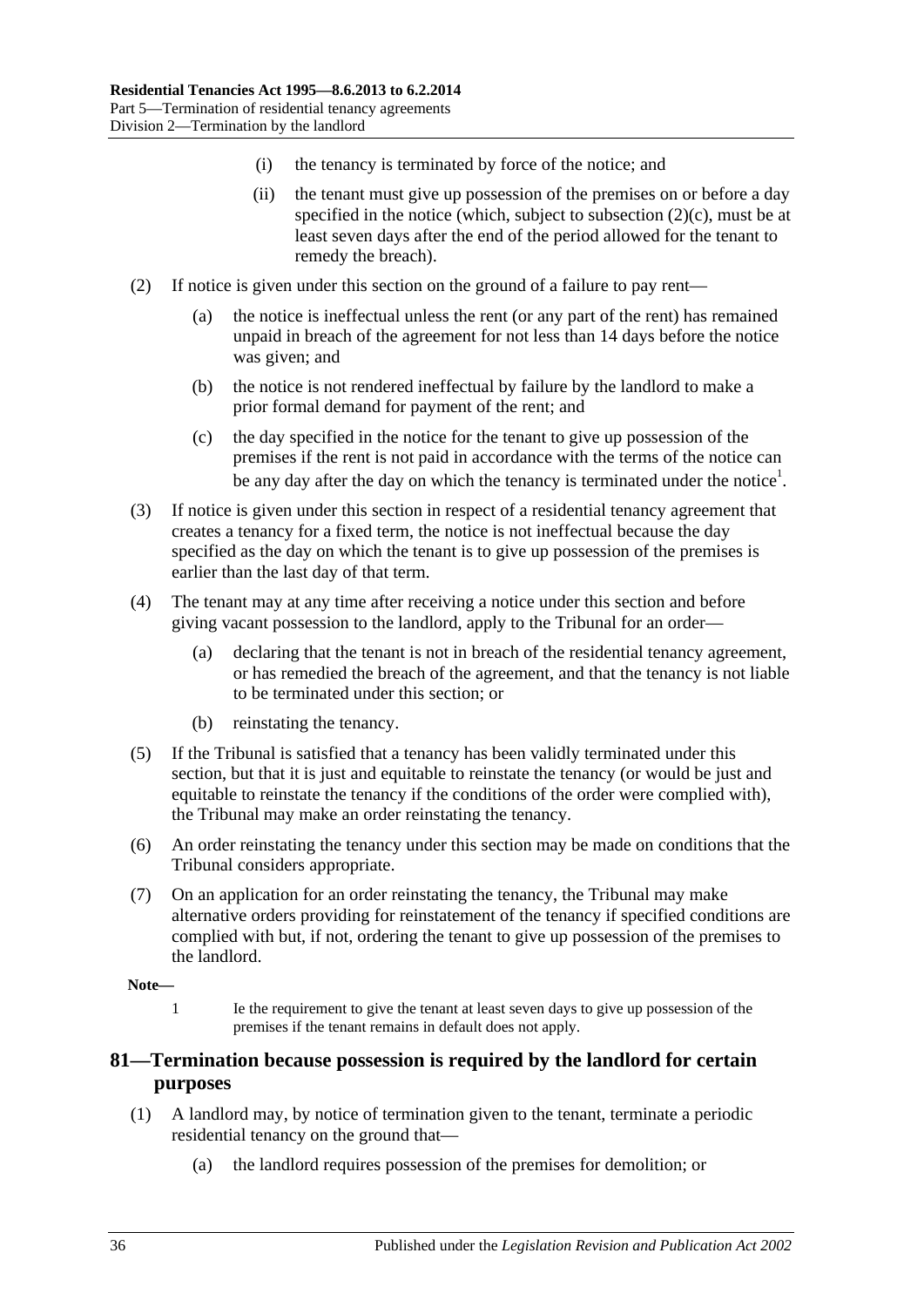- (b) the landlord requires possession of the premises for repairs or renovations that cannot be carried out conveniently while the tenant remains in possession of the premises; or
- (c) the landlord requires possession of the premises for—
	- (i) the landlord's own occupation; or
	- (ii) occupation by the landlord's spouse, child or parent; or
	- (iii) occupation by the spouse of the landlord's child or parent; or
- (d) the landlord has entered into a contract for the sale of the premises under which the landlord is required to give vacant possession of the premises; or
- (e) the landlord requires possession of the premises for a purpose prescribed by regulation.
- (2) The period of notice given under this section must be at least 60 days or a period equivalent to a single period of the tenancy (whichever is the longer).
- (3) A person must not falsely state the ground of termination in a notice of termination given, or purportedly given, under this section.

Maximum penalty: \$2 000.

(4) A landlord who recovers possession of premises under this section must not, without the consent of the Tribunal, grant a fresh tenancy over the premises within six months after recovering possession.

Maximum penalty: \$2 000.

## <span id="page-36-0"></span>**82—Termination of residential tenancy by housing co-operative**

- (1) A registered housing co-operative that is landlord under a residential tenancy agreement may, by notice of termination given to the tenant, terminate a residential tenancy on the ground that—
	- (a) the tenant has ceased to be a member of the co-operative; or
	- (b) the tenant no longer satisfies conditions specified by the agreement as essential to the continuation of the tenancy.
- (2) The period of notice under this section must be at least 28 days.

## <span id="page-36-1"></span>**83—Termination by landlord without specifying a ground of termination**

- (1) A landlord may, by notice of termination given to the tenant, terminate the tenancy without specifying a ground of termination.
- (2) However, if the tenancy is for a fixed term, it cannot be terminated under this section; nor can a housing co-operative terminate a tenancy with a member of the co-operative under this section; nor can a tenancy be terminated by notice under this section if the premises are subject to a housing improvement notice, or subject, or potentially subject, to rent control under this Act.

Premises are subject to, or potentially subject to, rent control under this Act if an order is in force under [section](#page-22-0) 56 or proceedings for such an order have been commenced.

(3) The period of notice under this section must be at least 90 days.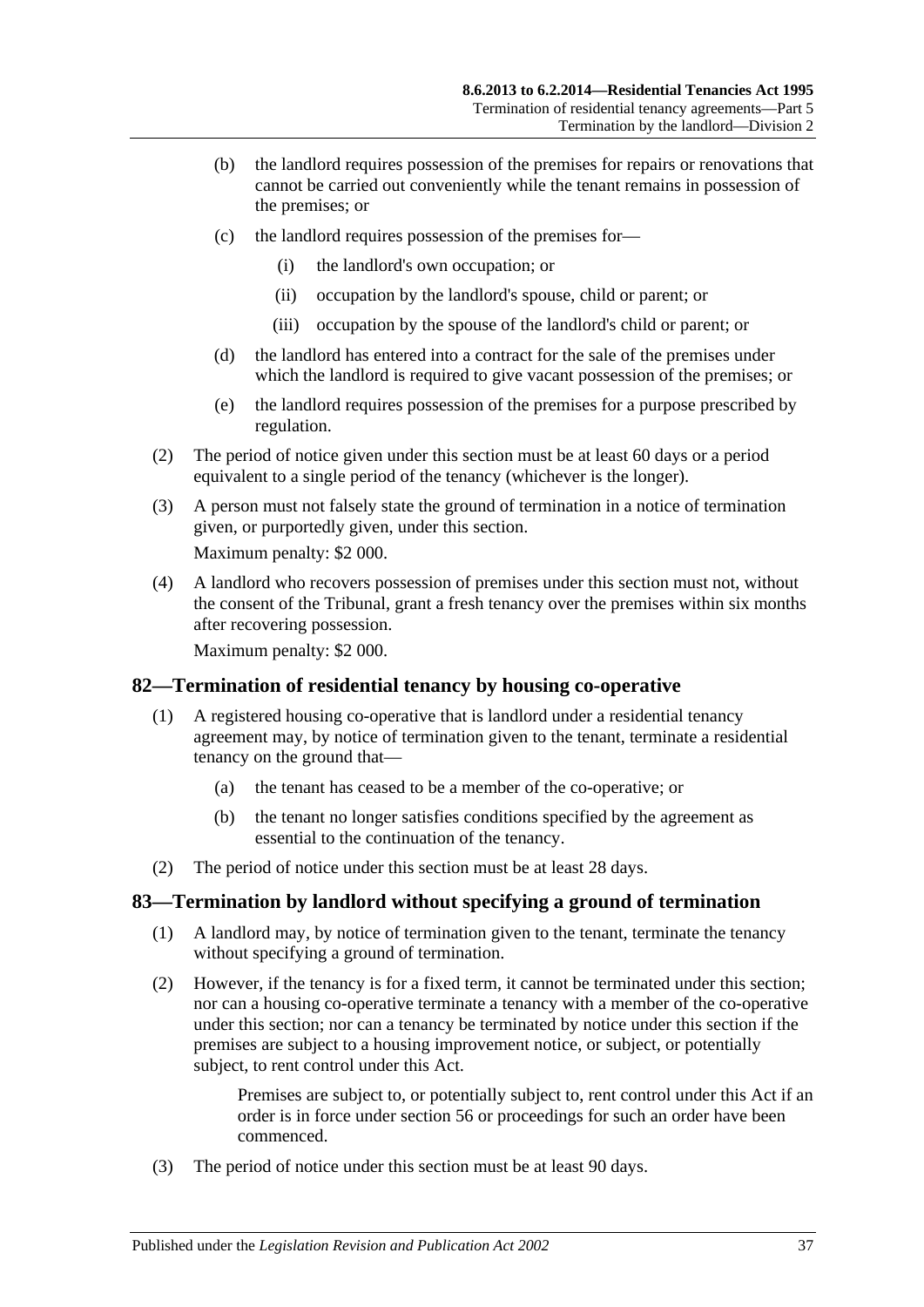## <span id="page-37-0"></span>**84—Limitation of right to terminate**

- (1) If premises to which a residential tenancy agreement applies are—
	- (a) subject to a housing improvement notice; or
	- (b) subject to, or potentially subject to, rent control under this Act,

the landlord may only terminate the tenancy by notice of termination if the notice is given on a specified ground, and the Tribunal authorises the notice of termination.

Premises are subject to, or potentially subject to, rent control under this Act if an order is in force under [section](#page-22-0) 56 or proceedings for such an order have been commenced.

(2) The Tribunal may authorise a notice of termination under this section if satisfied of the genuineness of the proposed ground on which the notice is to be given.

## <span id="page-37-1"></span>**Division 3—Termination by tenant**

## <span id="page-37-2"></span>**85—Notice of termination by tenant on ground of breach of the agreement**

- (1) If the landlord breaches a residential tenancy agreement, the tenant may give the landlord a written notice, in the form required by regulation—
	- (a) specifying the breach; and
	- (b) informing the landlord that if the breach is not remedied within a specified period (which must be a period of at least seven days) from the date the notice is given the tenancy is terminated by force of the notice from a date that is also specified in the notice (which must be at least seven days after the end of the period allowed for the landlord to remedy the breach).
- (2) The landlord may, before the time fixed in the tenant's notice for termination of the tenancy or the tenant gives up possession of the premises (whichever is the later), apply to the Tribunal for an order—
	- (a) declaring that the landlord is not in breach of the residential tenancy agreement, or has remedied the breach of the agreement, and that the tenancy is not liable to be terminated under this section; or
	- (b) reinstating the tenancy.
- (3) If the Tribunal is satisfied that a tenancy has been validly terminated under this section, but that it is just and equitable to reinstate the tenancy (or would be just and equitable to reinstate the tenancy if the conditions of the order were complied with). the Tribunal may make an order reinstating the tenancy.
- (3a) An order reinstating the tenancy under this section may be made on conditions that the Tribunal considers appropriate.

## <span id="page-37-3"></span>**86—Termination by tenant without specifying a ground of termination**

- (1) The tenant under a residential tenancy agreement for a periodic tenancy may, by notice of termination given to the landlord, terminate the tenancy without specifying a ground of termination.
- (2) The minimum period of notice under this section is 21 days or a period equivalent to a single period of the tenancy (whichever is longer).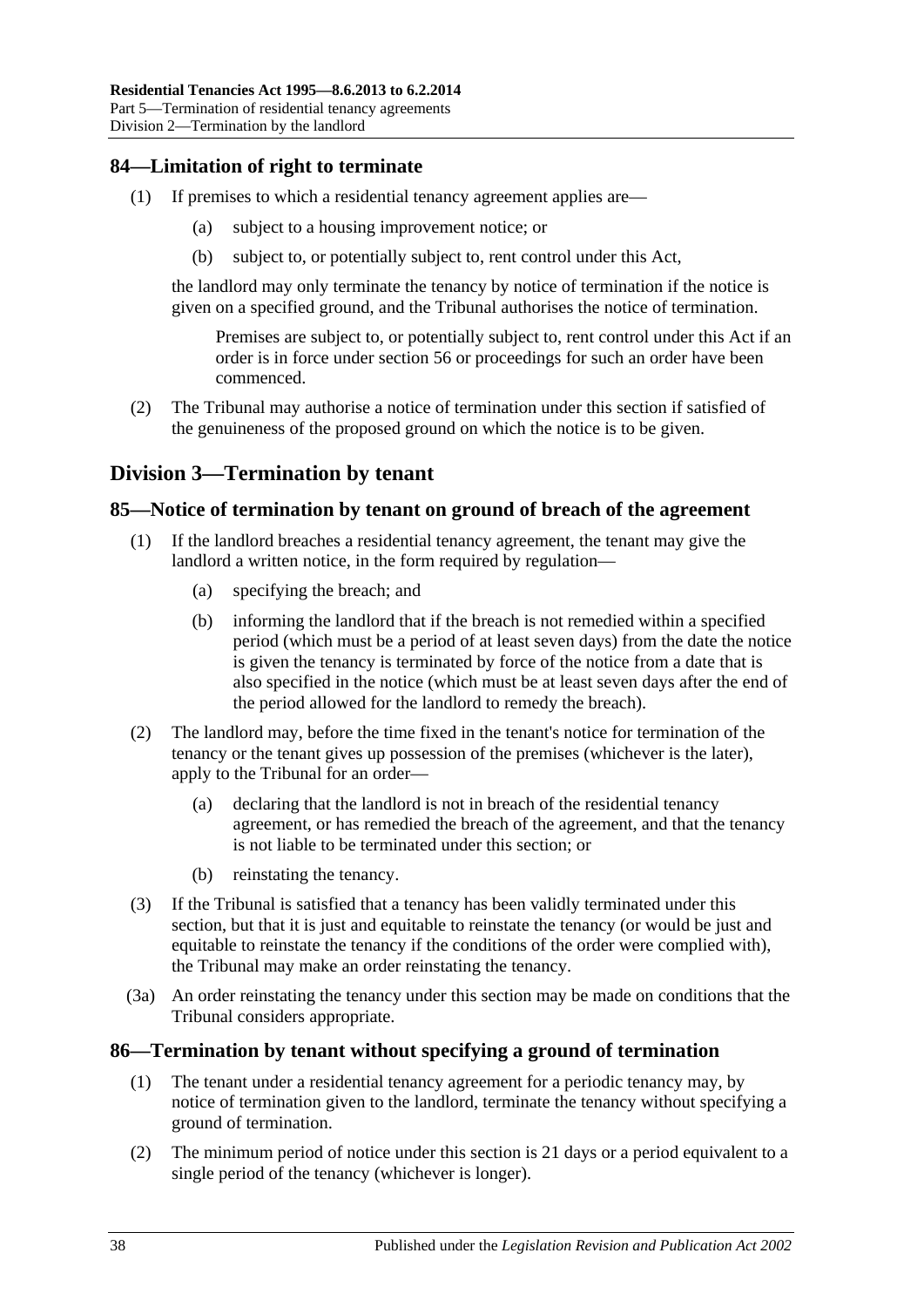## <span id="page-38-0"></span>**Division 4—Termination by the Tribunal**

### <span id="page-38-1"></span>**87—Termination on application by landlord**

- (1) The Tribunal may, on application by a landlord, terminate a residential tenancy and make an order for possession of the premises if satisfied that—
	- (a) the tenant has committed a breach of the residential tenancy agreement; and
	- (b) the breach is sufficiently serious to justify termination of the tenancy<sup>1</sup>.
- (2) The Tribunal may, on application by a landlord, terminate a residential tenancy and make an order for immediate possession of the premises if the tenant or a person permitted on the premises with the consent of the tenant has, intentionally or recklessly, caused or permitted, or is likely to cause or permit—
	- (a) serious damage to the premises; or
	- (b) personal injury to—
		- (i) the landlord or the landlord's agent; or
		- (ii) a person in the vicinity of the premises.

#### **Note—**

1 A tenancy may be terminated by a notice under [section](#page-34-5) 80 if the tenant fails to remedy a breach after being required to do so by the landlord. This alternative procedure may be appropriate if (for example) the breach is not capable of remedy.

#### <span id="page-38-2"></span>**88—Termination on application by tenant**

The Tribunal may, on application by a tenant, terminate a residential tenancy and make an order for possession of the premises if satisfied that—

- (a) the landlord has committed a breach of the residential tenancy agreement; and
- (b) the breach is sufficiently serious to justify termination of the tenancy<sup>1</sup>.

#### **Note—**

1 A tenancy may be terminated by a notice under [section](#page-37-2) 85 if the landlord fails to remedy a breach after being required to do so by the tenant. This alternative procedure may be appropriate if (for example) the breach is not capable of remedy.

#### <span id="page-38-3"></span>**89—Termination based on hardship**

- (1) If the continuation of a residential tenancy would result in undue hardship to the landlord or the tenant, the Tribunal may, on application by the landlord or the tenant, terminate the agreement from a date specified in the Tribunal's order and make an order for possession of the premises as from that day.
- (2) The Tribunal may also make an order compensating a landlord or tenant for loss and inconvenience resulting, or likely to result, from the early termination of the tenancy.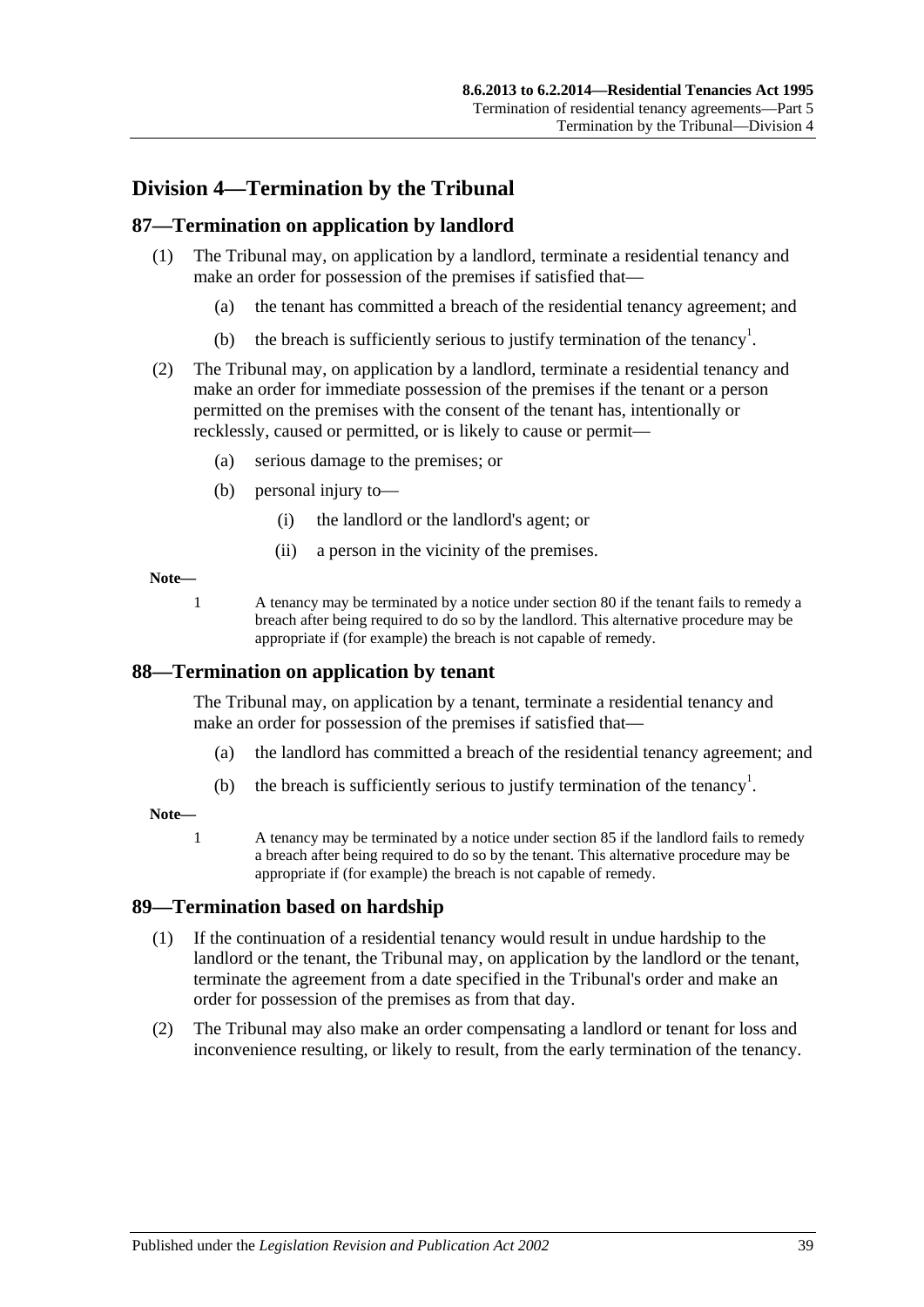## <span id="page-39-0"></span>**90—Tribunal may terminate tenancy where tenant's conduct unacceptable**

- (1) The Tribunal may, on application by an interested person, terminate a residential tenancy and make an order for possession of the premises if it is satisfied that the tenant has—
	- (a) used the premises, or caused or permitted the premises to be used, for an illegal purpose; or
	- (b) caused or permitted a nuisance; or
	- (c) caused or permitted an interference with the reasonable peace, comfort or privacy of another person who resides in the immediate vicinity of the premises.
- (2) If the Tribunal terminates a tenancy and makes an order for possession under this section—
	- (a) the Tribunal must specify the day as from which the order will operate, being not more than 28 days after the day on which the orders are made; and
	- (b) the Tribunal may order the landlord—
		- (i) to take such action as is specified in the order for the purpose of taking possession of the premises; and
		- (ii) not to permit the tenant to occupy the premises (whether as a tenant or otherwise) for a specified period or until further order (and any agreement entered into in contravention of such an order is void).
- (2a) However—
	- (a) the Tribunal must not make an order under this section unless the landlord has been given a reasonable opportunity to be heard in relation to the matter; and
	- (b) if the landlord objects to the making of an order under this section, the Tribunal must not make an order unless the Tribunal is satisfied that exceptional circumstances exist justifying the making of the order in any event.
- (3) In this section—

#### *interested person* means—

- (a) the landlord; or
- (b) a person who has been adversely affected by the conduct of the tenant on which the application is based.

## <span id="page-39-1"></span>**Division 5—Notices of termination**

## <span id="page-39-2"></span>**91—Form of notice of termination**

- (1) A notice of termination given by a landlord to a tenant must—
	- (a) be in writing and in the form prescribed by regulation<sup>1</sup>; and
	- (b) be signed by the landlord or the landlord's agent; and
	- (c) state the address of the premises subject to the tenancy; and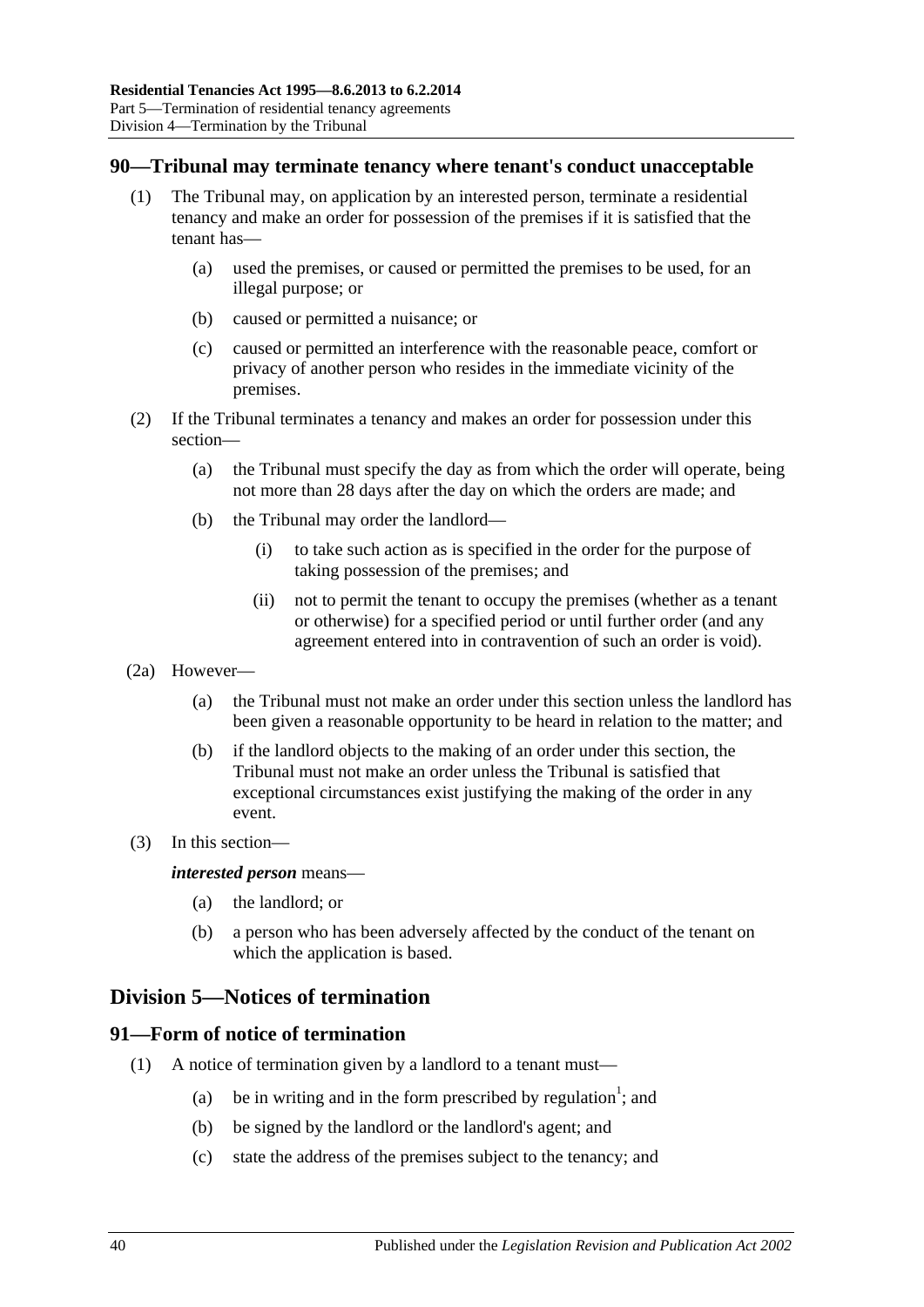- (d) state the day on which the tenant is required to give up vacant possession of the premises to the landlord; and
- (e) if the tenancy is to be terminated on a particular ground—specify and give reasonable particulars of the ground of termination; and
- (f) include any further information required by regulation.
- (2) A notice of termination given by a tenant to a landlord must—
	- (a) be in writing and in the form required by regulation<sup>1</sup>; and
	- (b) be signed by the tenant or an agent of the tenant; and
	- (c) state the address of the premises subject to the tenancy; and
	- (d) state the day on which the tenant is to give up vacant possession of the premises to the landlord; and
	- (e) if the tenancy is to be terminated on a particular ground—specify and give reasonable particulars of the ground of termination; and
	- (f) include any further information required by regulation.

#### **Note—**

1 The *[Acts Interpretation Act](http://www.legislation.sa.gov.au/index.aspx?action=legref&type=act&legtitle=Acts%20Interpretation%20Act%201915) 1915* allows some divergence from the prescribed form providing that the form actually used is to the same effect.

#### <span id="page-40-0"></span>**92—Termination of periodic tenancy**

A notice terminating a periodic tenancy under this Act is not ineffectual because—

- (a) the period of notice is less than would, apart from this Act, have been required at law; or
- (b) the day on which the tenancy is to end is not the last day of a period of the tenancy.

## <span id="page-40-1"></span>**Division 6—Repossession of premises**

#### <span id="page-40-2"></span>**93—Order for possession**

- (1) If a residential tenancy—
	- (a) is terminated by notice of termination under this Act or, in the case of a tenancy under which the South Australian Housing Trust is landlord, under the residential tenancy agreement; or
	- (b) is for a fixed term which expires and is not renewed,

the landlord may apply to the Tribunal for an order for possession of the premises.

- (2) If the Tribunal is satisfied that the tenancy has terminated or has been terminated, the Tribunal may make an order for possession of the premises.
- (3) The order for possession will take effect on a date specified by the Tribunal in the order, being a date not more than seven days after the date of the order unless the operation of the order for possession is suspended<sup>1</sup>.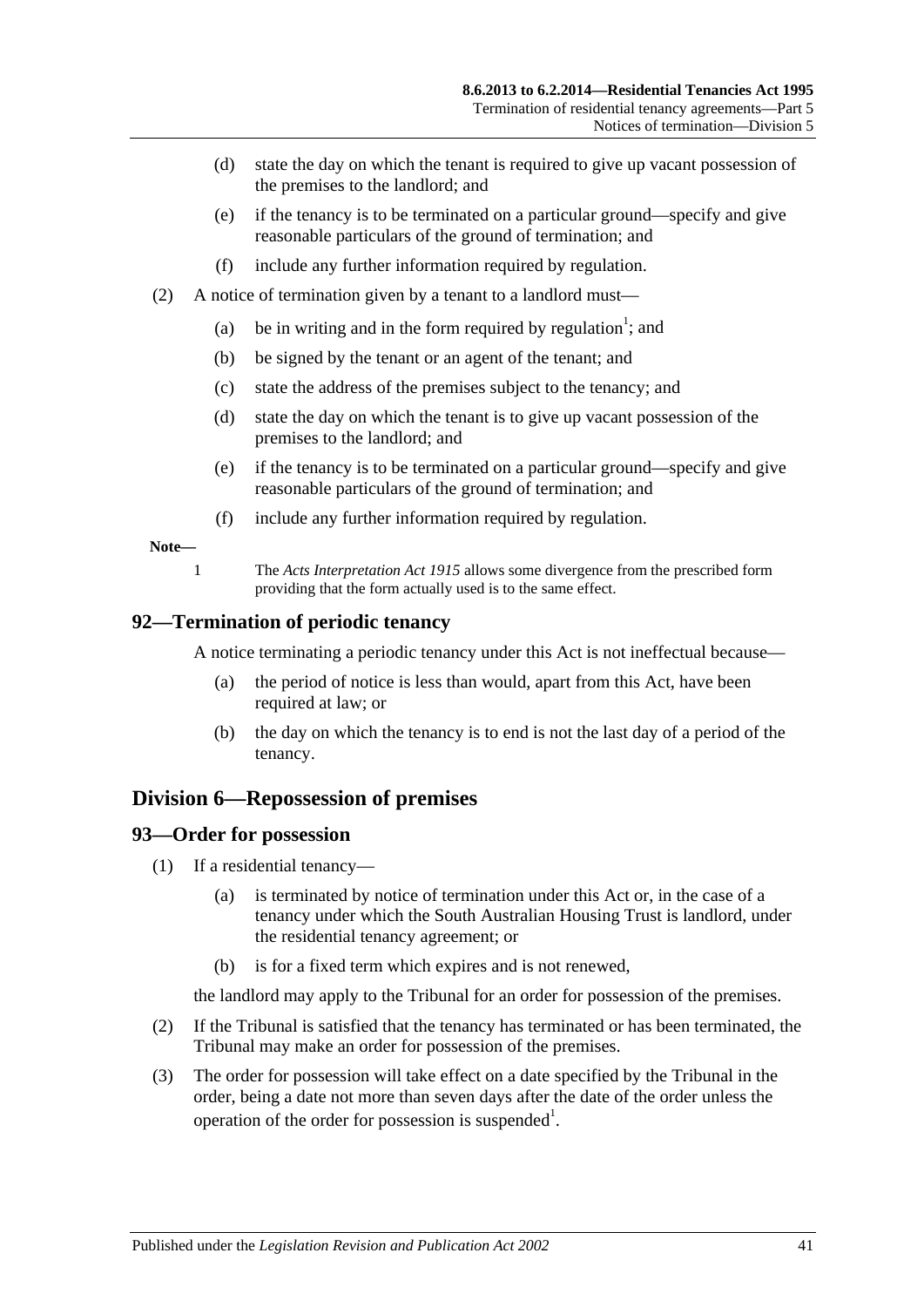- <span id="page-41-3"></span>(4) However, if the Tribunal, although satisfied that the landlord is entitled to an order for possession of the premises, is satisfied by the tenant that the grant of an order for immediate possession of the premises would cause severe hardship to the tenant, the Tribunal may—
	- (a) suspend the operation of the order for possession for up to 90 days; and
	- (b) extend the operation of the residential tenancy agreement until the landlord obtains vacant possession of the premises from the tenant.
- (4a) In extending the operation of the residential tenancy agreement, the Tribunal may make modifications to the agreement that it considers appropriate (but the modifications cannot reduce the tenant's financial obligations under the agreement).
- <span id="page-41-2"></span>(5) If the tenant fails to comply with an order for possession, the landlord is entitled to compensation for any loss caused by that failure.
- (6) The Tribunal may, on application by the landlord, order the tenant to pay to the landlord compensation to which the landlord is entitled under [subsection](#page-41-2) (5).

**Note—**

1 See [subsection](#page-41-3) (4).

#### <span id="page-41-0"></span>**94—Abandoned premises**

- (1) The Tribunal may, on application by a landlord—
	- (a) declare that a tenant abandoned premises on a day stated in the declaration; and
	- (b) make an order for immediate possession of the premises.
- (2) A tenant is taken to have abandoned the premises on the day stated in a declaration under this section.
- (3) If a tenant has abandoned premises, the landlord is entitled to compensation for any loss (including loss of rent) caused by the abandonment.
- (4) However, the landlord must take reasonable steps to mitigate any loss and is not entitled to compensation for loss that could have been avoided by those steps.
- (5) The Tribunal may, on application by the landlord, order the tenant to pay to the landlord compensation to which the landlord is entitled under this section.

#### <span id="page-41-1"></span>**95—Repossession of premises**

A person must not enter premises for the purpose of taking possession of the premises before, or after, the end of a residential tenancy unless—

- (a) the tenant abandons, or voluntarily gives up possession of, the premises; or
- (b) the person is authorised to take possession of the premises under the order of a court or the Tribunal.

Maximum penalty: \$2 000.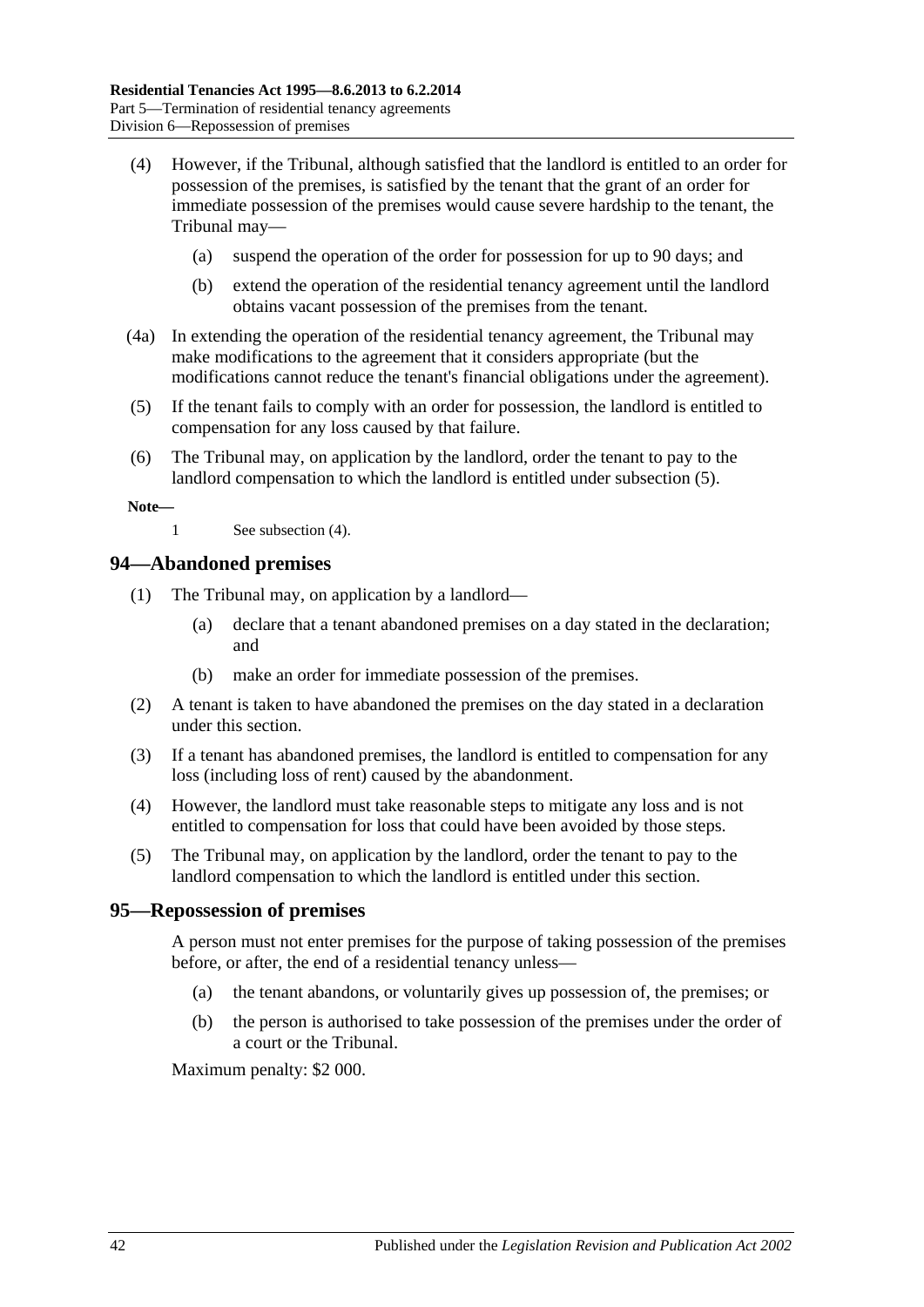## <span id="page-42-0"></span>**96—Forfeiture of head tenancy not to result automatically in destruction of right to possession under residential tenancy agreement**

- (1) A person cannot take possession of residential premises subject to a residential tenancy agreement so as to defeat the tenant's right to possession under the residential tenancy agreement unless an order for possession of the premises is made by a court or the Tribunal.
- <span id="page-42-3"></span>(2) If a person is entitled to possession of residential premises as against a person who granted a residential tenancy, a court before which proceedings for possession of the premises are brought, or the Tribunal, may, on application by an interested person, vest the residential tenancy agreement in the person who would, but for the agreement, be entitled to possession of the premises so that the tenant holds the premises directly from that person as landlord.
- (3) An order may be made under [subsection](#page-42-3) (2) on terms and conditions the court or Tribunal considers just.

## <span id="page-42-1"></span>**Division 7—Abandoned goods**

## <span id="page-42-2"></span>**97—Abandoned goods**

- <span id="page-42-4"></span>(1) If a residential tenancy terminates or is terminated, and goods are left on the premises that were subject to the tenancy, then—
	- (a) the landlord may, when at least two days have passed since the landlord took possession of the premises, remove, and destroy or dispose of, goods—
		- (i) if they are perishable foodstuffs; or
		- (ii) if their value is less than a fair estimate of the cost of their removal, storage and sale; but
	- (b) if the goods are not liable to destruction or disposal under [paragraph](#page-42-4) (a), the landlord must store the goods in a safe place and manner for at least 60 days.
- (2) The landlord must, within seven days after storing goods or having goods stored under this section—
	- (a) give notice of the storage of the goods to—
		- (i) if the tenant has left a forwarding address—the tenant; and
		- (ii) if another person has, to the knowledge of the landlord, an interest in the goods and the person's name and address are known to, or reasonably ascertainable by, the landlord—that person; and
	- (b) publish notice of the storage of the goods in a newspaper circulating generally throughout the State.
- <span id="page-42-5"></span>(3) A notice must be in the form prescribed by regulation for the purposes of this section.
- (4) A person who is entitled to possession of goods stored under this section may reclaim the goods by paying to the landlord—
	- (a) the reasonable costs of removing and storing the goods; and
	- (b) the reasonable costs of giving notice under [subsection](#page-42-5)  $(2)(b)$ ; and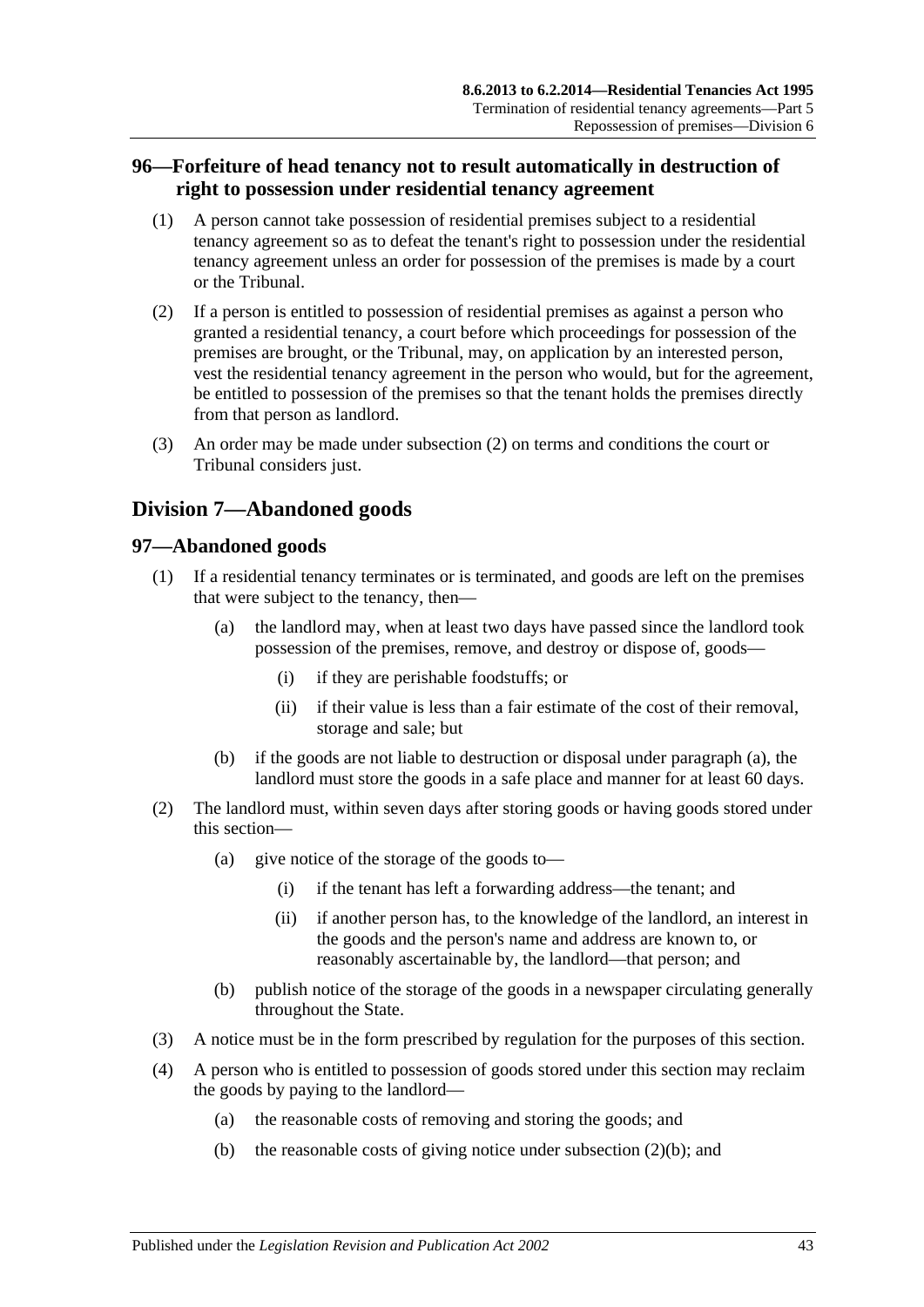- (c) any other reasonable costs incurred by the landlord as a result of the goods being left on the premises.
- (5) If the goods are not reclaimed within the 60 day period, the landlord must, as soon as practicable after the end of that period, have the goods sold by public auction.
- (6) On the sale of the goods by public auction, the landlord—
	- (a) may retain out of the proceeds of sale—
		- (i) the reasonable costs of removing, storing and selling the goods; and
		- (ii) the reasonable costs of giving notice under [subsection](#page-42-5)  $(2)(b)$ ; and
		- (iii) any other reasonable costs incurred by the landlord as a result of the goods being left on the premises; and
		- (iv) any amounts owed to the landlord under the residential tenancy agreement; and
	- (b) must pay the balance (if any) to the owner, or if the identity and address of the owner are not known to, or reasonably ascertainable by, the landlord, to the Commissioner for the credit of the Fund.
- (7) If goods are sold by public auction under this section, the purchaser acquires a good title to the goods which defeats—
	- (a) the tenant's interest in the goods; and
	- (b) the interests of others (apart from the tenant) unless the purchaser has actual notice of the interest before purchasing the goods.
- (8) If a dispute arises between a landlord and tenant about the exercise of powers conferred by this section, the Tribunal may, on application by either party to the dispute, make orders resolving the matters in dispute.

## <span id="page-43-0"></span>**Division 8—Miscellaneous**

#### <span id="page-43-1"></span>**98—Bailiffs**

- (1) The Governor may appoint a person to be a bailiff of the Tribunal.
- (2) The office of bailiff may be held in conjunction with another office in the public service of the State.
- (3) A bailiff is entitled to remuneration and expenses determined by the Minister.

#### <span id="page-43-2"></span>**99—Enforcement of orders for possession**

- (1) If an order for possession of premises is made by the Tribunal and the person in whose favour the order was made advises the Tribunal that the order has not been complied with, a bailiff of the Tribunal must enforce the order as soon as is practicable thereafter.
- (2) A bailiff enforcing an order for possession of premises may enter the premises, ask questions and take all steps as are reasonably necessary for the purpose of enforcing the order.
- (3) A member of the police force must, if requested by a bailiff, assist the bailiff in enforcing an order for possession.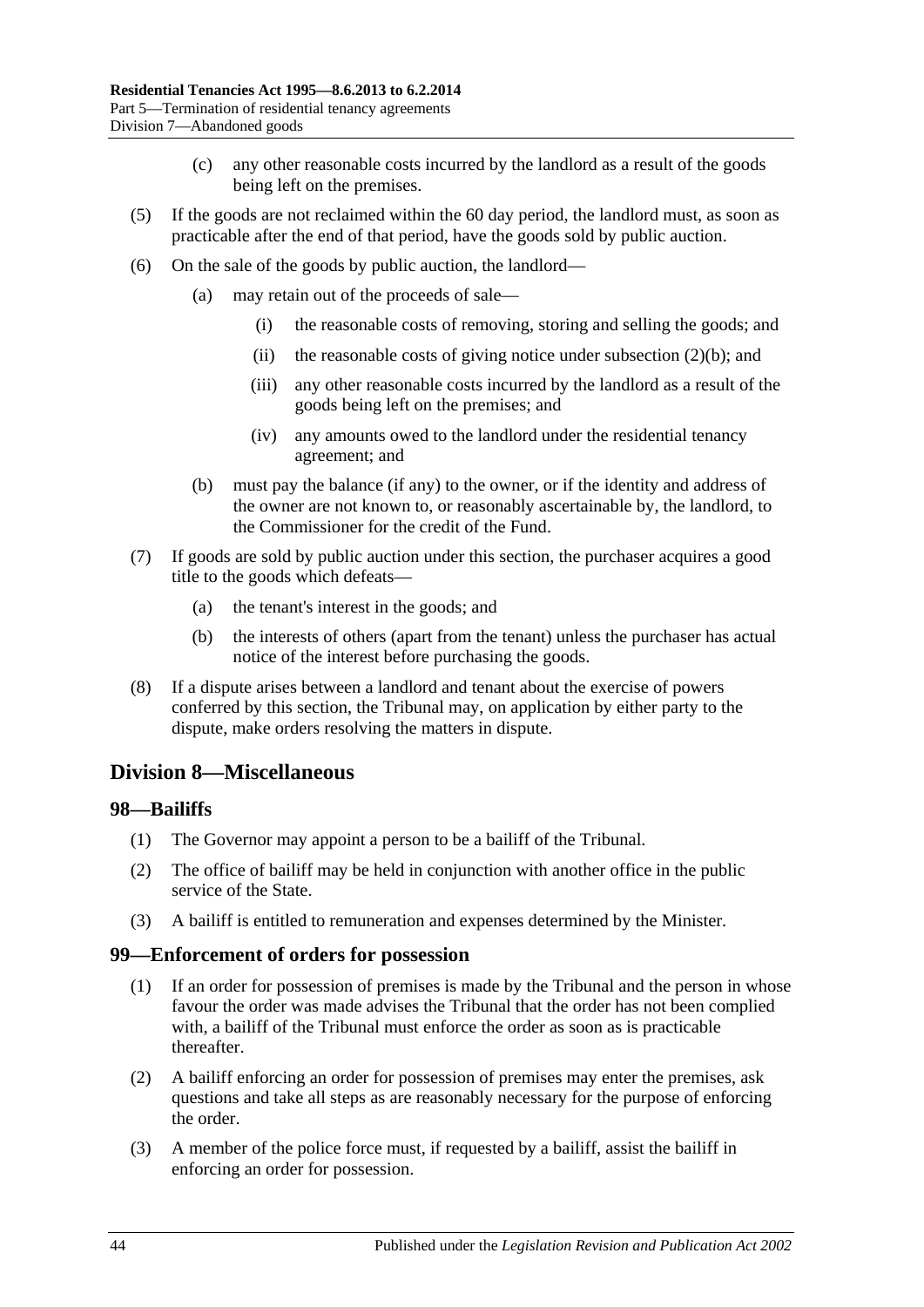- (4) In the exercise of the powers conferred by this section a bailiff may use the force that is reasonable and necessary in the circumstances.
- (5) A person must not hinder or obstruct a bailiff in the exercise of the powers conferred by this section.

Maximum penalty: \$1 000

(6) A person questioned pursuant to this section must not refuse or fail to answer the question to the best of his or her knowledge, information and belief.

Maximum penalty: \$1 000

- (7) However, a person is not obliged to answer a question under this section if to do so might tend to incriminate the person or to make the person liable to a penalty, or would require the disclosure of information that is privileged under the principles of legal professional privilege.
- (8) A bailiff or a member of the police force assisting a bailiff incurs no civil or criminal liability for an honest act or omission in carrying out or purportedly carrying out official functions under this section.

## <span id="page-44-0"></span>**Part 6—Residential Tenancies Fund**

## <span id="page-44-1"></span>**100—Residential Tenancies Fund**

- (1) The fund entitled the *Residential Tenancies Fund* continues in existence.
- (2) The Fund is to be kept and administered by the Commissioner.
- (3) The Fund consists of the amounts received by the Commissioner by way of security, and other amounts paid into the Fund under this Act.
- (4) The Fund may be invested as approved by the Minister.
- (5) The Commissioner will make repayments in respect of security bonds from the Fund.

## <span id="page-44-2"></span>**101—Application of income**

The income derived from investment of the Fund may be applied—

- (a) towards the costs of administering and enforcing this Act (including the operating costs of the Tribunal); and
- (b) for the education of landlords and tenants about their statutory and contractual rights and obligations; and
- (c) in the payment to tenants of interest on amounts of securities repaid to them at the end of residential tenancies; and
- (d) towards the costs of projects directed at providing accommodation, or assistance related to accommodation, for the homeless or other disadvantaged sections of the community; and
- (e) on research, approved by the Minister on the recommendation of the Tribunal, into—
	- (i) the availability of rental accommodation within the community;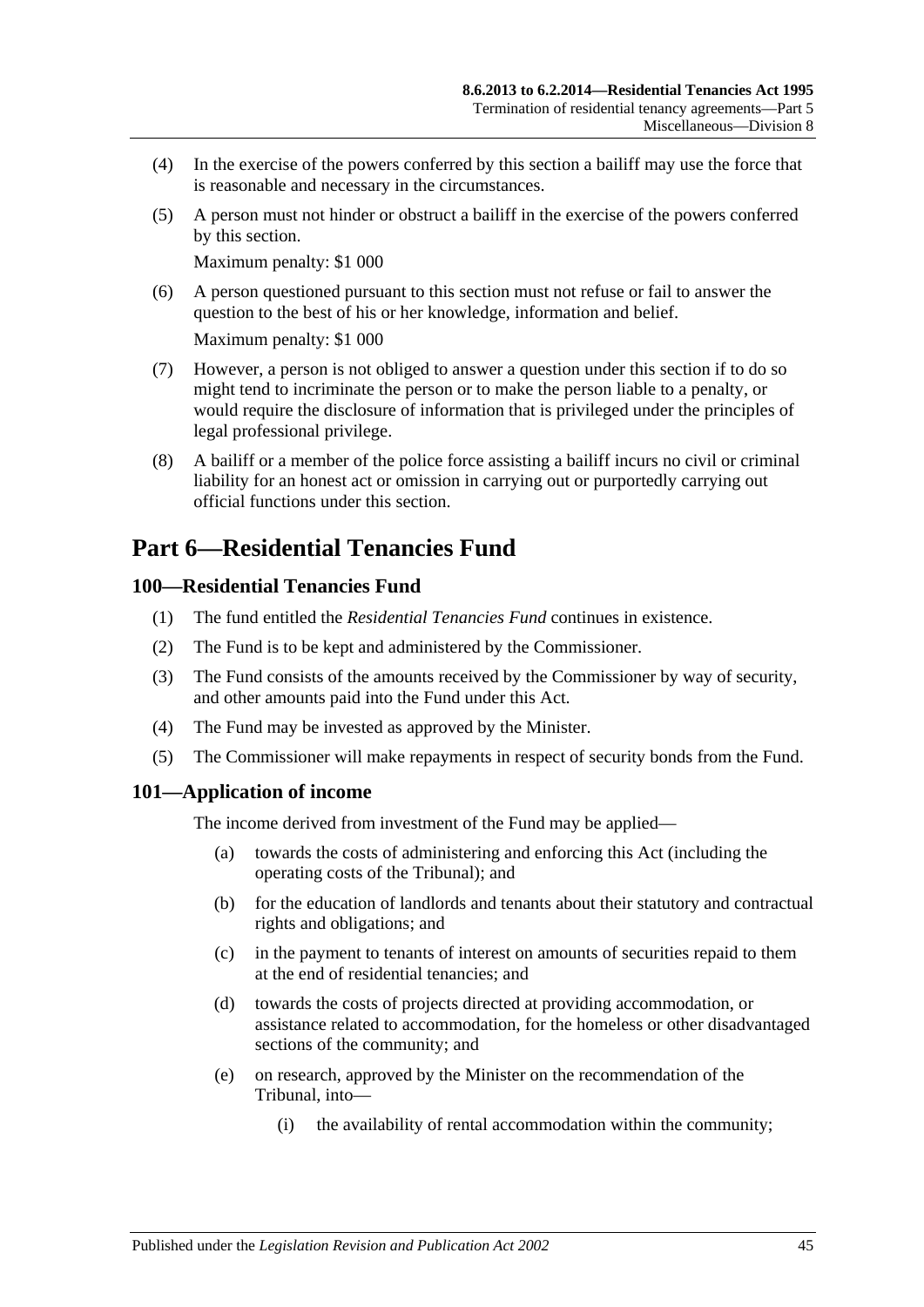- (ii) areas of social need related to the availability (or non-availability) of rental accommodation or particular kinds of rental accommodation; and
- (f) for the benefit of landlords and tenants in other ways approved by the **Minister**

## <span id="page-45-0"></span>**102—Accounts and audit**

- (1) The Commissioner must keep proper accounts of the receipts and payments from the Fund.
- (2) The Auditor-General may at any time, and must at least once in each year, audit the accounts of the Fund.

## <span id="page-45-1"></span>**Part 7—Rooming houses**

## <span id="page-45-2"></span>**103—Codes of conduct**

- (1) There is to be a code of conduct governing the conduct of rooming house proprietors.
- (2) There is to be a code of conduct governing the conduct of rooming house residents.
- (3) The codes of conduct are to be prescribed by regulation.

### <span id="page-45-3"></span>**104—Obligation to comply with codes of conduct**

- (1) A rooming house proprietor must comply with the relevant code of conduct. Maximum penalty: \$1 000.
- (2) A rooming house resident must comply with the relevant code of conduct. Maximum penalty: \$200.

## <span id="page-45-4"></span>**105—Jurisdiction of the Tribunal**

The Tribunal has jurisdiction to hear and determine, on the application of a rooming house proprietor or resident, a question arising under a code of conduct under this Part.

#### <span id="page-45-5"></span>**105A—Implied terms**

The regulations may prescribe provisions that will be taken to be terms of all rooming house agreements.

## <span id="page-45-7"></span><span id="page-45-6"></span>**Part 8—Dispute resolution**

## **Division 1—Mediation**

## <span id="page-45-8"></span>**106—Responsibility of the Commissioner to arrange for mediation of disputes**

The Commissioner is responsible for making arrangements to facilitate the resolution of tenancy disputes.

#### <span id="page-45-9"></span>**107—Mediation of dispute**

(1) A party to a tenancy dispute may apply to the Commissioner for mediation of the dispute.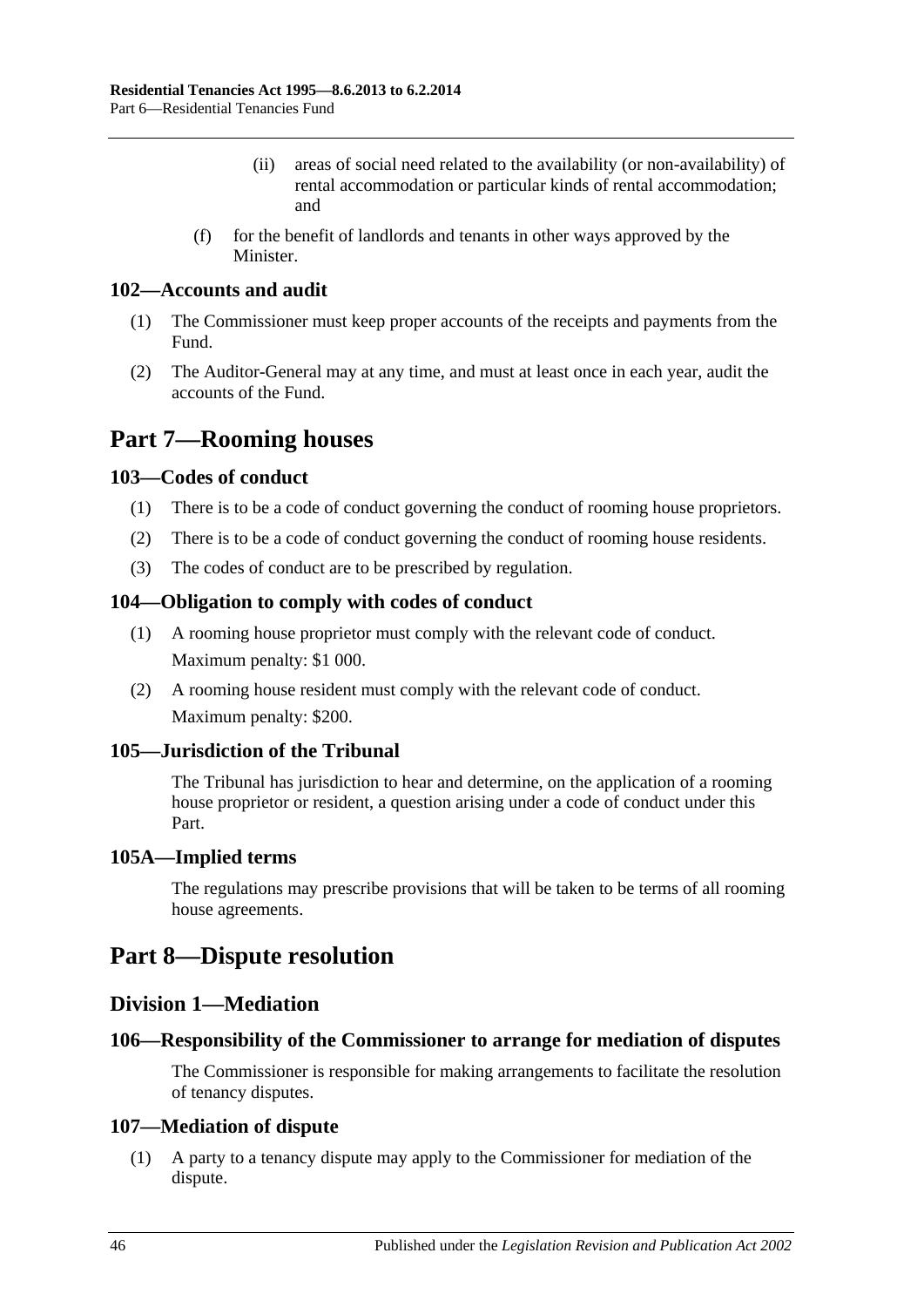(2) A fee prescribed by regulation is payable on an application under this section.

#### <span id="page-46-0"></span>**108—Statements made in the course of mediation proceedings**

Evidence of admissions or statements made in the course of the mediation of a tenancy dispute under this Division is not admissible in evidence before the Tribunal or a court.

## <span id="page-46-1"></span>**Division 2—Intervention**

#### <span id="page-46-2"></span>**109—Power to intervene**

- (1) The Commissioner may intervene in proceedings before the Tribunal or a court concerning a tenancy dispute.
- (2) If the Commissioner intervenes in proceedings the Commissioner becomes a party to the proceedings and has all the rights (including rights of appeal) of a party to the proceedings.

## <span id="page-46-3"></span>**Division 3—Powers of the Tribunal**

### <span id="page-46-4"></span>**110—Powers of the Tribunal**

- (1) The Tribunal may, on application by a party to a tenancy dispute—
	- (a) restrain an action in breach of this Act, a residential tenancy agreement, a rooming house agreement, or an agreement collateral to a residential tenancy agreement or a rooming house agreement; or
	- (b) require a person to comply with an obligation under this Act, a residential tenancy agreement, a rooming house agreement or an agreement collateral to a residential tenancy agreement or a rooming house agreement; or
	- (c) order a person to make a payment (which may include compensation) under this Act, a residential tenancy agreement, a rooming house agreement or a collateral agreement or for breach of this Act, a residential tenancy agreement, a rooming house agreement, or a collateral agreement; or
	- (d) relieve a party to a residential tenancy agreement, a rooming house agreement or a collateral agreement from the obligation to comply with a provision of the agreement; or
	- (e) terminate a residential tenancy or declare that a residential tenancy has, or has not, been validly terminated; or
	- (f) reinstate rights under a residential tenancy agreement that have been forfeited or have otherwise terminated; or
	- (g) require payment of rent into the Fund until conditions stipulated by the Tribunal have been complied with; or
	- (h) require that rent paid into the Fund be paid out and applied as directed by the Tribunal; or
	- (i) require that security paid into the Fund be paid out and applied as directed by the Tribunal; or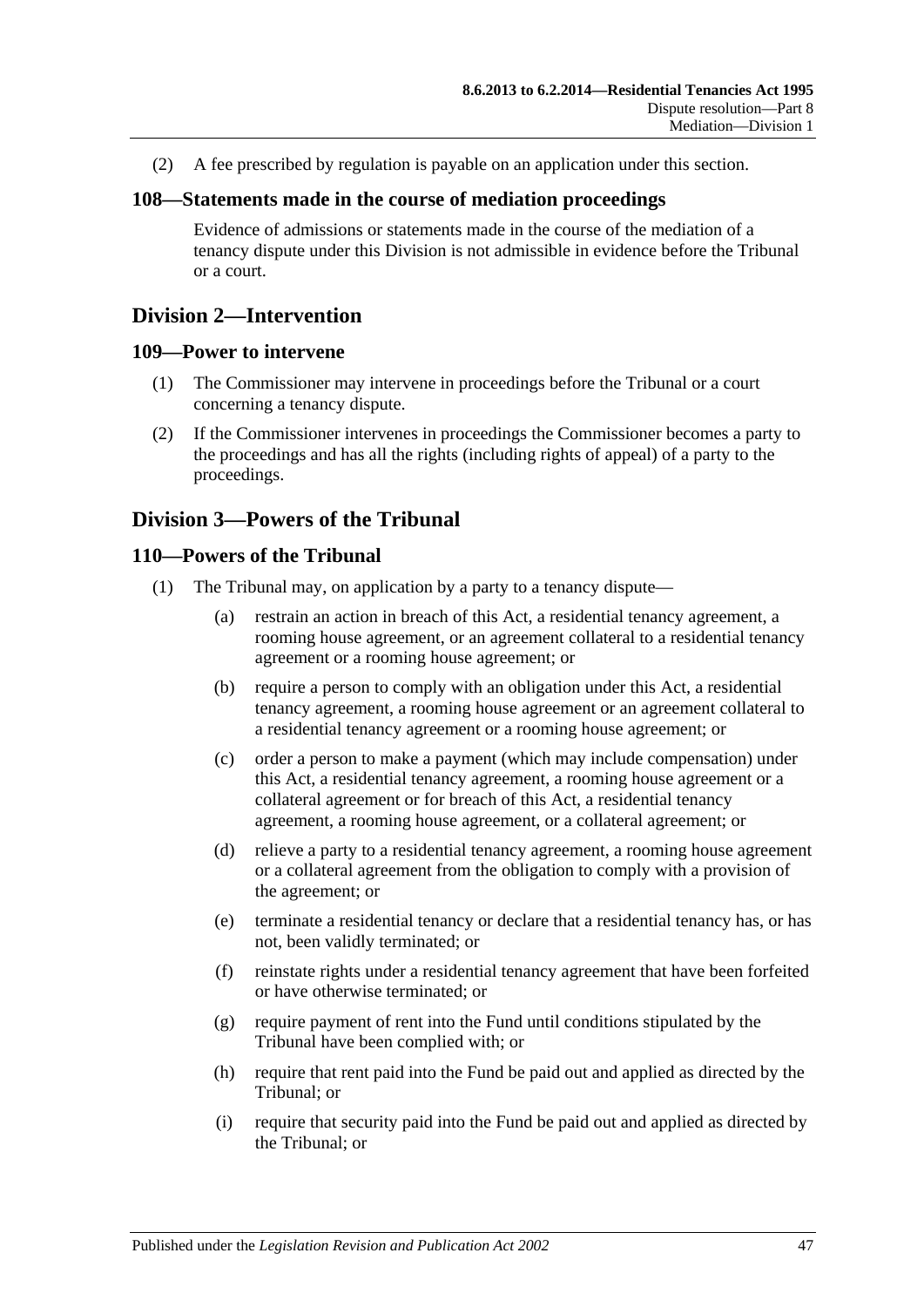- (j) require a tenant or a rooming house resident to give up the possession of premises to the landlord or rooming house proprietor; or
- (k) make orders to give effect to rights and liabilities arising from the assignment of a residential tenancy agreement; or
- (l) exercise any other power conferred on the Tribunal under this Act; or
- (m) do anything else necessary or desirable to resolve a tenancy dispute.
- (2) The Tribunal does not have jurisdiction to award compensation for damages arising from personal injury.

### <span id="page-47-0"></span>**111—Conditional and alternative orders**

- (1) The Tribunal may make orders on conditions the Tribunal considers appropriate.
- (2) The Tribunal may make orders in the alternative so that a particular order takes effect, or does not take effect, according to whether stipulated conditions are complied with.

### <span id="page-47-1"></span>**112—Restraining orders**

- (1) If the Tribunal is satisfied, on application by a landlord, that there is a risk that the tenant or a person permitted on the premises by the tenant may cause serious damage to property or personal injury, the Tribunal may make an order (a *restraining order*) restraining the tenant and other persons on the premises from engaging in conduct of a kind described in the order.
- (2) An application for a restraining order may be made without notice to the persons against whom the order is sought but, if the order is made without giving them a reasonable opportunity to respond to the allegations against them, the Tribunal must allow them a reasonable opportunity to satisfy it that the order should not continue in operation.
- (3) A person must not contravene a restraining order. Maximum penalty: Imprisonment for 1 year.

## <span id="page-47-2"></span>**Division 4—Representation**

## <span id="page-47-3"></span>**113—Representation in proceedings before the Tribunal**

- (1) A party to a tenancy dispute may only be represented in proceedings before the Tribunal, at a pre-trial conference or in proceedings for the mediation of the dispute under this Act as allowed by this section.
- (2) A party to a tenancy dispute may be represented by a lawyer if—
	- (a) all parties to the proceedings agree to the representation and the Tribunal is satisfied that it will not unfairly disadvantage a party who does not have a professional representative; or
	- (b) the Tribunal is satisfied that the party is unable to present the party's case properly without assistance; or
	- (c) another party to the dispute is a lawyer, or is represented by a professional representative; or
	- (d) the Commissioner has intervened in, or is a party to, the proceedings.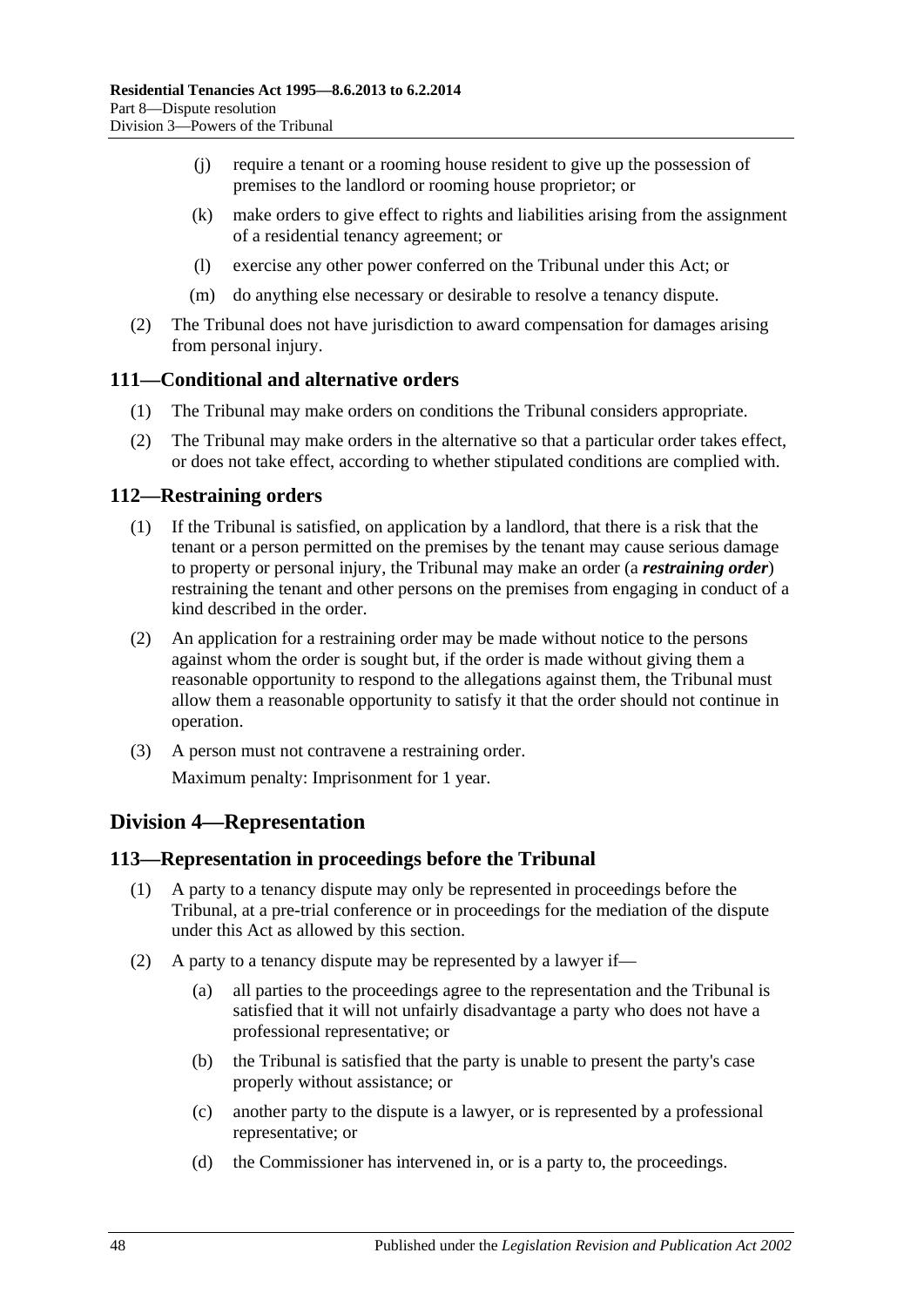- (3) A party to a tenancy dispute may be represented by a person who is not a lawyer if—
	- (a) the party is a body corporate and the representative is an officer or employee of the body corporate; or
	- (b) the party is a landlord and the representative is an agent, or an officer or employee of an agent, appointed by the landlord to manage the premises on the landlord's behalf; or
	- (c) all parties to the proceedings agree to the representation and the Tribunal is satisfied that it will not unfairly disadvantage an unrepresented party; or
	- (d) the Tribunal is satisfied that the party is unable to present the party's case properly without assistance.
- (4) In this section—

#### *professional representative* means—

- (a) a lawyer, a law clerk, or a person who holds or has held legal qualifications under the law of the State or another place; or
- (b) a land agent, or an officer or employee of a land agent.

### <span id="page-48-0"></span>**114—Remuneration of representative**

A person must not ask for or receive a fee for representing a party to a tenancy dispute in proceedings before the Tribunal, at a pre-trial conference or in proceedings for the mediation of the dispute under this Act unless—

- (a) the representative is a lawyer or a law clerk employed by a lawyer; or
- (b) the representative is an officer or employee of a body corporate who represented the body corporate in the proceedings; or
- (c) the representative is an agent, or an officer or employee of an agent, who represented a landlord in the proceedings whose premises the agent had been appointed to manage on behalf of the landlord.

Maximum penalty: \$15 000.

## <span id="page-48-1"></span>**Part 9—Miscellaneous**

#### <span id="page-48-2"></span>**115—Contract to avoid Act**

- (1) An agreement or arrangement that is inconsistent with this Act or purports to exclude, modify or restrict the operation of this Act, is (unless the inconsistency, exclusion, modification or restriction is expressly permitted under this Act) to that extent void.
- (2) A purported waiver of a right under this Act is void.
- (3) A person who enters into an agreement or arrangement to defeat, evade or prevent the operation of this Act (directly or indirectly) is guilty of an offence. Maximum penalty: \$8 000.

#### <span id="page-48-3"></span>**116—Overpayment of rent**

An overpayment of rent under a residential tenancy agreement is not recoverable unless the overpayment was made within six months before the proceedings for recovery of the overpayment were commenced.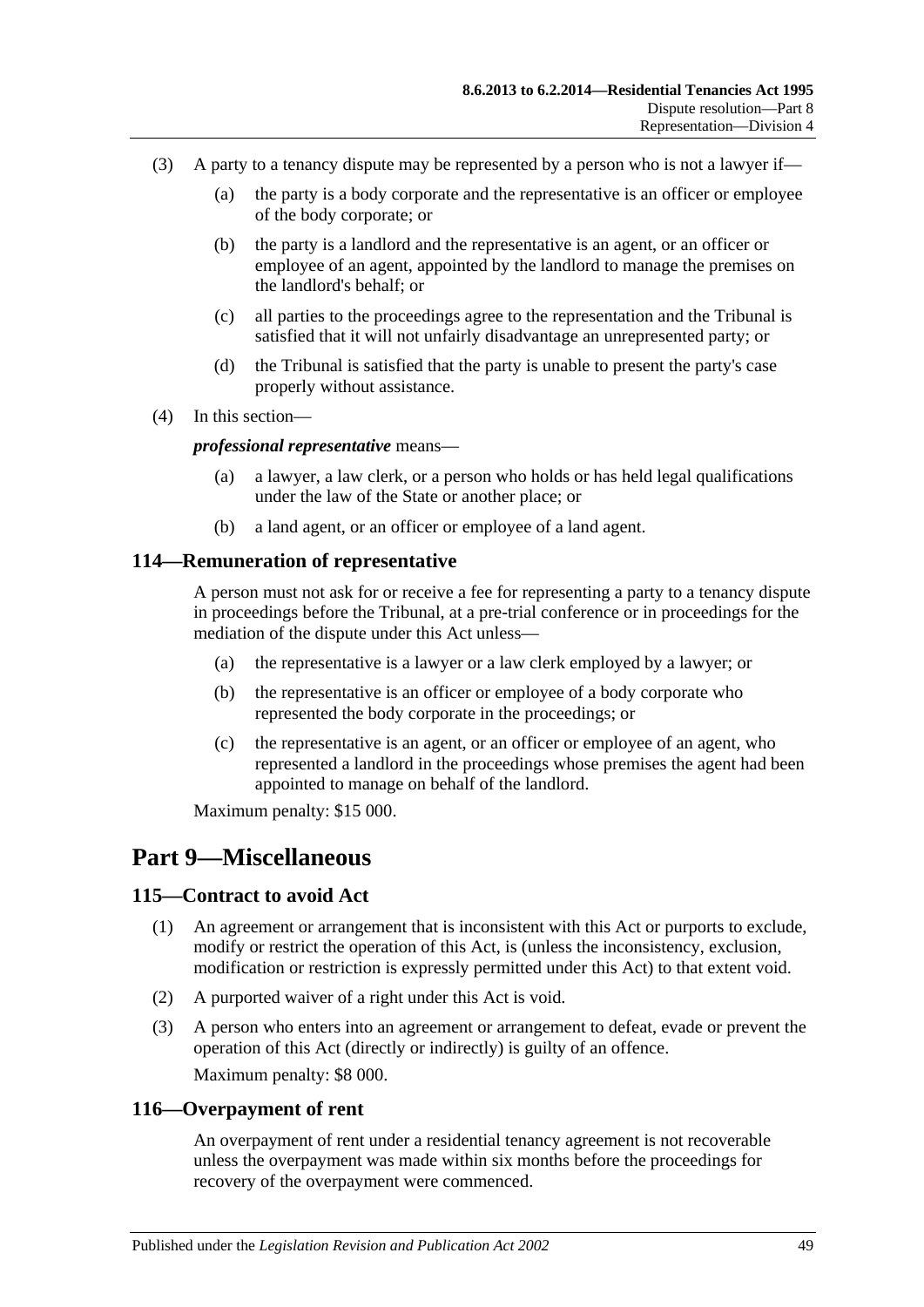## <span id="page-49-0"></span>**117—Notice by landlord not waived by acceptance of rent**

A demand for, any proceeding for the recovery of, or acceptance of, rent by a landlord after the landlord has notice of a breach of the agreement by the tenant or has given the tenant notice of termination under this Act does not operate as a waiver of that breach or that notice.

## <span id="page-49-1"></span>**118—Exemptions**

The Minister may, by order published in the Gazette—

- (a) exempt agreements, or premises, of a specified class from the provisions, or specified provisions, of this Act; or
- (b) modify specified provisions of this Act in their application to a specified class of agreements or a specified class of premises; or
- (c) vary or revoke an order previously made by the Minister under this section.

### <span id="page-49-2"></span>**119—Tribunal may exempt agreement or premises from provision of Act**

- (1) The Tribunal may, on application by an interested person, if the Tribunal considers it necessary or desirable in the circumstances, order that a provision of this Act will not apply in relation to an agreement or prospective agreement or to particular premises, or will apply in a modified manner (and the order will have effect accordingly).
- (2) An order may be made on conditions that the Tribunal considers appropriate.
- (3) A person must not contravene a condition to an order. Maximum penalty: \$500

#### <span id="page-49-3"></span>**120—Service**

- (1) A notice or document required or authorised to be given to a person under this Act may be—
	- (a) given to the person, or an agent of the person, personally; or
	- (b) sent by post addressed to the person, or an agent of the person, at the last known place of residence, employment or business of the person or agent; or
	- (c) left in a letterbox or other place where it is likely to come to the attention of the person, or an agent of the person, at the last known place of residence, employment or business.
- (2) If the whereabouts of a person is unknown, the notice or document may be given by publishing it in a newspaper circulating generally throughout the State.
- (3) If two or more persons are the landlords or tenants under a residential tenancy agreement, a notice or other document is duly given if given to any one of them.

## <span id="page-49-4"></span>**121—Regulations**

- (1) The Governor may make regulations for the purposes of this Act.
- (2) The regulations may—
	- (a) be of general or limited application; and
	- (b) provide that a matter or thing is to be determined, dispensed with or regulated by the Minister.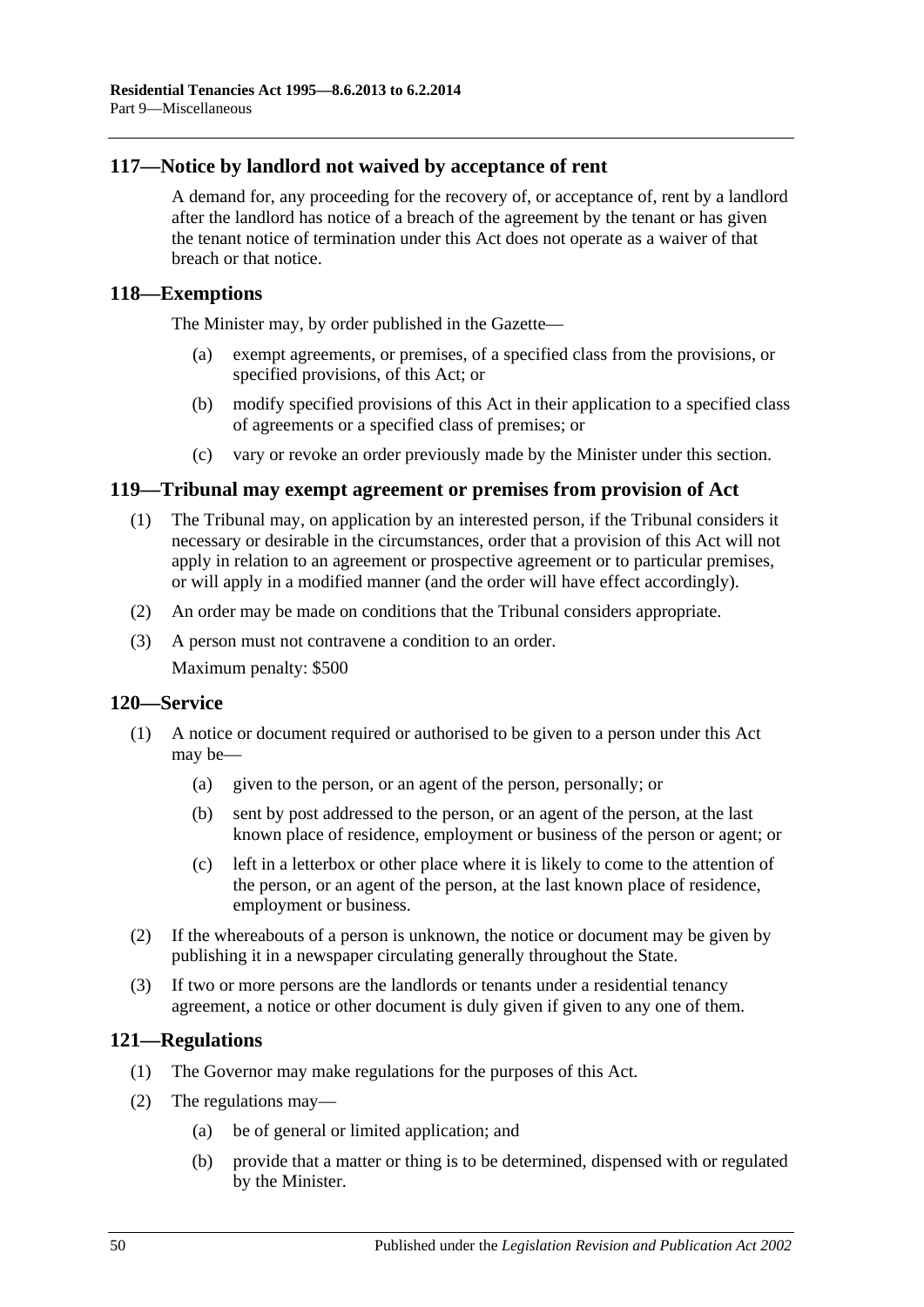- (3) A regulation may impose a penalty not exceeding \$500 for breach of the regulation.
- (4) The regulations may fix expiation fees, not exceeding \$100, for alleged offences against the regulations.

## <span id="page-50-0"></span>**Schedule—Transitional provisions**

## <span id="page-50-1"></span>**2—Definitions**

In this Division—

*former Act* means the *[Residential Tenancies Act](http://www.legislation.sa.gov.au/index.aspx?action=legref&type=act&legtitle=Residential%20Tenancies%20Act%201978) 1978*.

### <span id="page-50-2"></span>**3—Retrospective operation**

Subject to the regulations—

- (a) this Act (other than [section](#page-31-1) 73) extends to agreements entered into before the commencement of this paragraph that have been subject to the former Act;
- (b) [section](#page-31-1) 73 extends to agreements entered into before the commencement of this paragraph that have been subject to the former Act.

### <span id="page-50-3"></span>**4—Proceedings**

An application, appeal or other proceeding commenced under the former Act but which had not been finally determined before the commencement of this clause may be continued and completed as if this Act had not been enacted.

#### <span id="page-50-4"></span>**5—Interest on money lodged in Fund under former Act**

If a tenant is entitled under this Act to interest on money lodged in the Fund under the former Act, the interest will be calculated as from the commencement of this clause.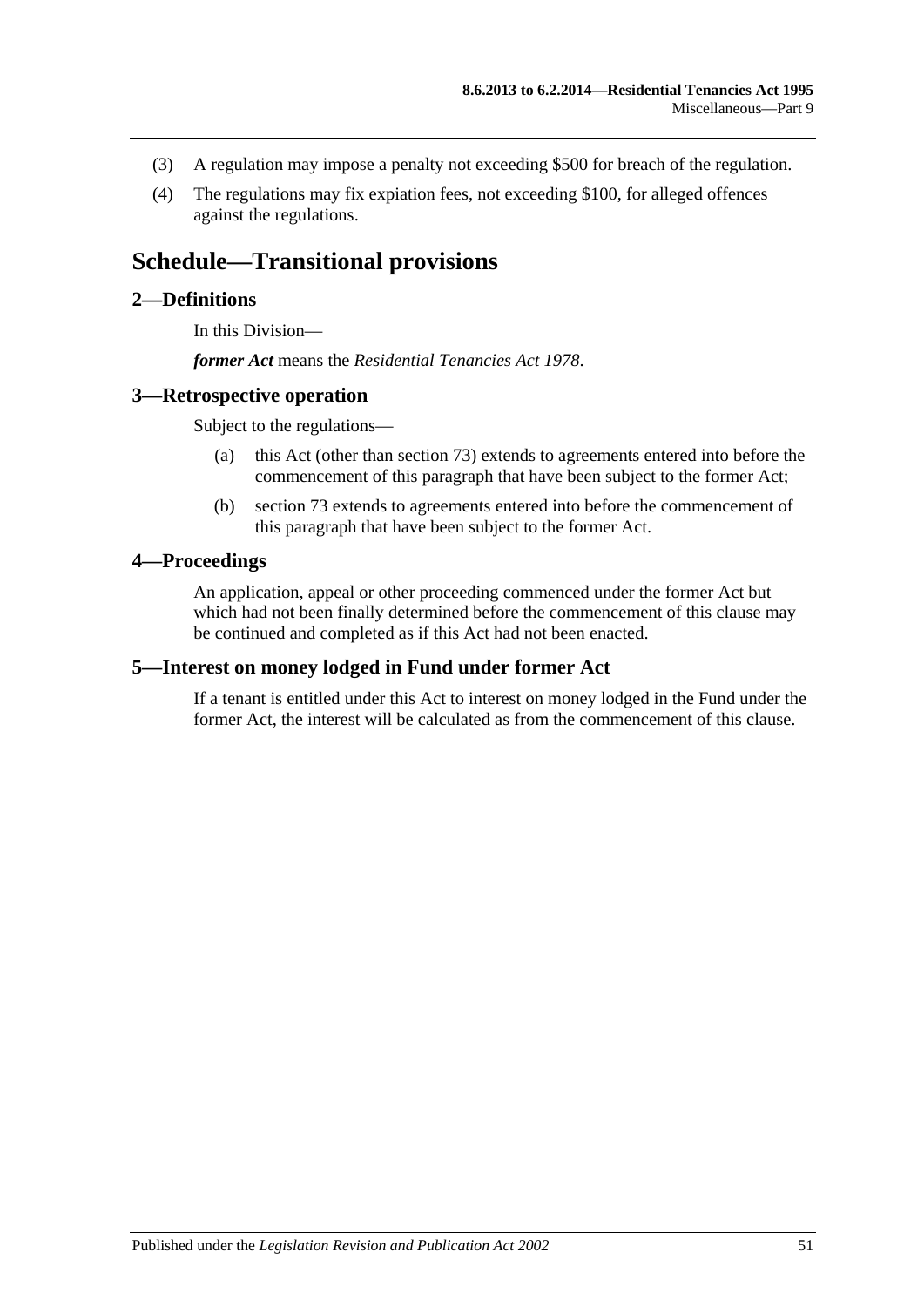# <span id="page-51-0"></span>**Legislative history**

## **Notes**

- Amendments of this version that are uncommenced are not incorporated into the text.
- Please note—References in the legislation to other legislation or instruments or to titles of bodies or offices are not automatically updated as part of the program for the revision and publication of legislation and therefore may be obsolete.
- Earlier versions of this Act (historical versions) are listed at the end of the legislative history.
- For further information relating to the Act and subordinate legislation made under the Act see the Index of South Australian Statutes or www.legislation.sa.gov.au.

## **Legislation repealed by principal Act**

The *Residential Tenancies Act 1995* repealed the following:

*Residential Tenancies Act 1978 Residential Tenancies (Housing Trust) Amendment Act 1993*

## **Legislation amended by principal Act**

The *Residential Tenancies Act 1995* amended the following:

*Retirement Villages Act 1987*

## **Principal Act and amendments**

| New entries appear in bold. |  |  |  |  |  |
|-----------------------------|--|--|--|--|--|
|-----------------------------|--|--|--|--|--|

| Year    | N <sub>o</sub> | Title                                                                                             | Assent    | Commencement                                                                                                                                                                                                                                                                                                                                                                                                                                                                                                                                                                                 |
|---------|----------------|---------------------------------------------------------------------------------------------------|-----------|----------------------------------------------------------------------------------------------------------------------------------------------------------------------------------------------------------------------------------------------------------------------------------------------------------------------------------------------------------------------------------------------------------------------------------------------------------------------------------------------------------------------------------------------------------------------------------------------|
| 1995    | 63             | <b>Residential Tenancies Act 1995</b>                                                             | 10.8.1995 | 24.8.1995 (Gazette 24.8.1995 p499)<br>except ss 4, 5(1) & (2)(c), 6—23, 24(1)(a)<br>& (c) & $(2)$ — $(5)$ , 25—62, 63(1)— $(6)$ ,<br>$64-72, 74-100, 101(a), (b), (d)-(f),$<br>102, 106—120 and Sch (cl 1(1), 3(a), 4 &<br>6)-30.11.1995 (Gazette 23.11.1995<br>$p1412$ ) and except<br>s $63(7)$ — $(10)$ —5.2.1996 (Gazette<br>25.1.1996 $p808$ ) and except ss $5(2)(a)$ ,<br>(b), (d)—(h) and $24(1)(b)$ —1.7.1996<br>(Gazette 27.6.1996 $p3107$ ) and except<br>ss $63(11) \& (12)$ , $101(c)$ , $103-105$ and<br>Sch (cl 5)—10.8.1997 (s 7(5) Acts<br><i>Interpretation Act 1915</i> ) |
| 1996 34 |                | <b>Statutes Amendment and Repeal</b><br>(Common Expiation Scheme) Act 1996                        | 2.5.1996  | Sch (cl 29)-3.2.1997 (Gazette<br>19.12.1996 p1923)                                                                                                                                                                                                                                                                                                                                                                                                                                                                                                                                           |
| 1998    | 21             | <b>Statutes Amendment (Consumer)</b><br><i>Affairs</i> ) <i>Act 1998</i> as amended by<br>22/1998 | 2.4.1998  | Pt 9 (ss $24 - 26$ ) - 28.5.1998 (Gazette<br>28.5.1998 p2292)                                                                                                                                                                                                                                                                                                                                                                                                                                                                                                                                |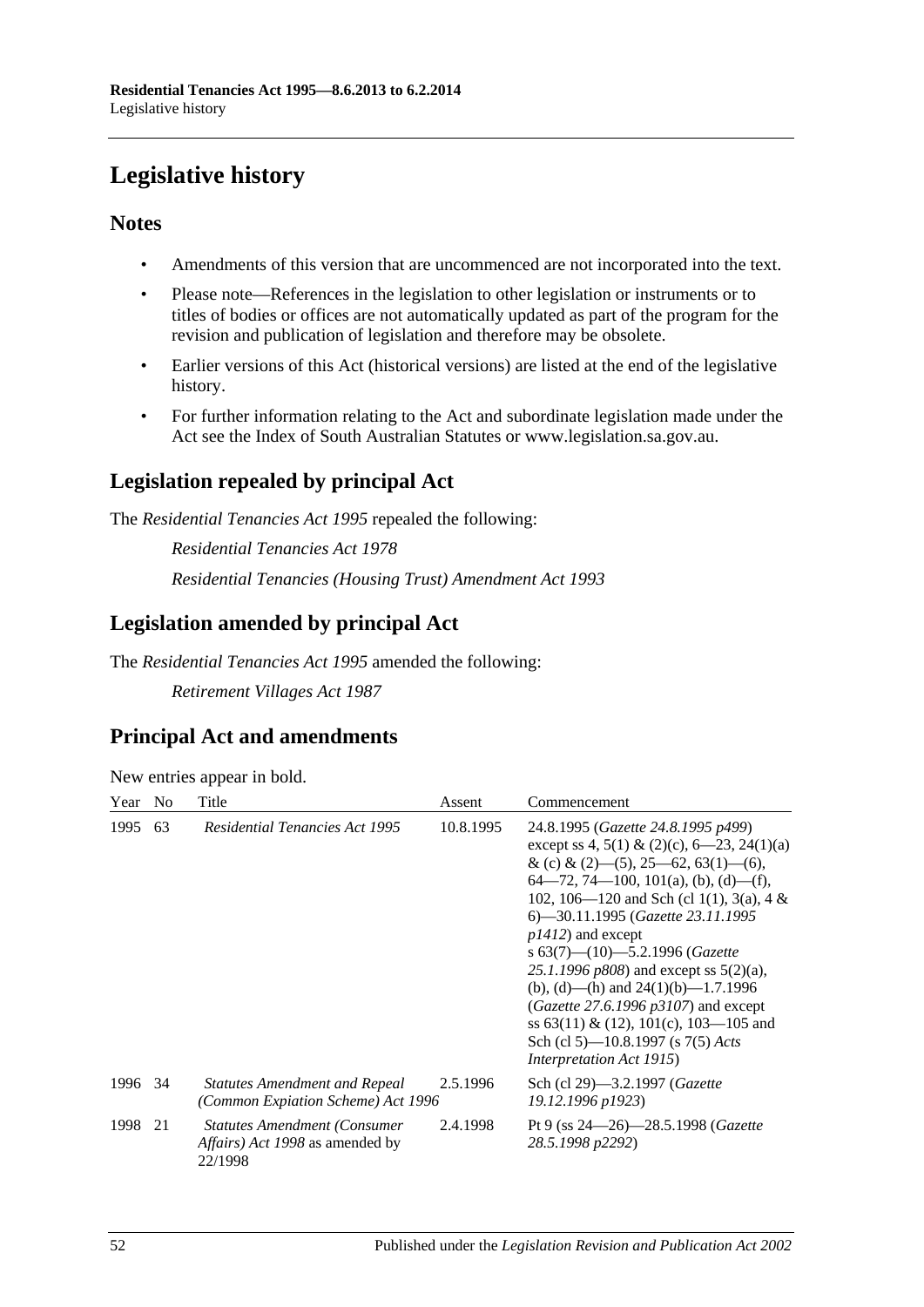| 1998 22 |           | <b>Statutes Amendment (Consumer</b><br>Affairs) Amendment Act 1998      | 2.4.1998   | 2.4.1998                                                                                                                                                                                                                                                                                                                                                                                                                                                                                                                                                                                                                                                                                                                                                                                                                                                                                                                                                                                                                                                                                                                                                                                                                                                                    |
|---------|-----------|-------------------------------------------------------------------------|------------|-----------------------------------------------------------------------------------------------------------------------------------------------------------------------------------------------------------------------------------------------------------------------------------------------------------------------------------------------------------------------------------------------------------------------------------------------------------------------------------------------------------------------------------------------------------------------------------------------------------------------------------------------------------------------------------------------------------------------------------------------------------------------------------------------------------------------------------------------------------------------------------------------------------------------------------------------------------------------------------------------------------------------------------------------------------------------------------------------------------------------------------------------------------------------------------------------------------------------------------------------------------------------------|
| 1999    | 33        | Financial Sector Reform (South<br>Australia) Act 1999                   | 17.6.1999  | Sch (item $45$ )—1.7.1999 being the date<br>specified under s 3(16) of the Financial<br>Sector Reform (Amendments and<br>Transitional Provisions) Act (No. 1) 1999<br>of the Commonwealth as the transfer date<br>for the purposes of that Act: $s$ 2(2)                                                                                                                                                                                                                                                                                                                                                                                                                                                                                                                                                                                                                                                                                                                                                                                                                                                                                                                                                                                                                    |
| 1999    | 55        | <b>Residential Tenancies</b><br>(Miscellaneous) Amendment Act 1999      | 12.8.1999  | 3.10.1999 (Gazette 30.9.1999 p1341)                                                                                                                                                                                                                                                                                                                                                                                                                                                                                                                                                                                                                                                                                                                                                                                                                                                                                                                                                                                                                                                                                                                                                                                                                                         |
| 2001    | 59        | Retirement Villages (Miscellaneous) 22.11.2001<br>Amendment Act 2001    |            | s 19-1.7.2002 (Gazette 15.1.2002 p186)                                                                                                                                                                                                                                                                                                                                                                                                                                                                                                                                                                                                                                                                                                                                                                                                                                                                                                                                                                                                                                                                                                                                                                                                                                      |
| 2003    | 44        | <b>Statute Law Revision Act 2003</b>                                    | 23.10.2003 | Sch 1-24.11.2003 (Gazette 13.11.2003<br>p4048)                                                                                                                                                                                                                                                                                                                                                                                                                                                                                                                                                                                                                                                                                                                                                                                                                                                                                                                                                                                                                                                                                                                                                                                                                              |
| 2006    | 44        | <b>Statutes Amendment (Justice</b><br>Portfolio) Act 2006               | 14.12.2006 | Pt 25 (s 49)-18.1.2007 (Gazette<br>18.1.2007 p234)                                                                                                                                                                                                                                                                                                                                                                                                                                                                                                                                                                                                                                                                                                                                                                                                                                                                                                                                                                                                                                                                                                                                                                                                                          |
| 2007    | 19        | <b>Residential Parks Act 2007</b>                                       | 14.6.2007  | Sch 2 (cl 1)-5.11.2007 (Gazette<br>25.10.2007 p4044)                                                                                                                                                                                                                                                                                                                                                                                                                                                                                                                                                                                                                                                                                                                                                                                                                                                                                                                                                                                                                                                                                                                                                                                                                        |
| 2007    | 20        | Statutes Amendment (Affordable<br>Housing) Act 2007                     | 14.6.2007  | Pt 5 (ss 92 & 93)-11.2.2008 (Gazette<br>17.1.2008 p264)                                                                                                                                                                                                                                                                                                                                                                                                                                                                                                                                                                                                                                                                                                                                                                                                                                                                                                                                                                                                                                                                                                                                                                                                                     |
| 2009    | 84        | Statutes Amendment (Public Sector<br>Consequential Amendments) Act 2009 | 10.12.2009 | Pt 131 (s 299)-1.2.2010 (Gazette<br>28.1.2010 p320)                                                                                                                                                                                                                                                                                                                                                                                                                                                                                                                                                                                                                                                                                                                                                                                                                                                                                                                                                                                                                                                                                                                                                                                                                         |
| 2012 54 |           | <b>Statutes Amendment and Repeal</b><br>(Budget 2012) Act 2012          | 6.12.2012  | Pt 11 (s 34)-28.2.2013 (Gazette<br>28.2.2013 p581)                                                                                                                                                                                                                                                                                                                                                                                                                                                                                                                                                                                                                                                                                                                                                                                                                                                                                                                                                                                                                                                                                                                                                                                                                          |
| 2013    | <b>13</b> | <b>Residential Tenancies</b><br>(Miscellaneous) Amendment<br>Act 2013   | 9.5.2013   | Pt 2 (s 47(4))-8.6.2013 (Gazette<br>6.6.2013 p2497); s 71-7.2.2014; bond<br>(as inserted by $s(4(1))$ , <i>domestic facility</i><br>requiring instructions (as inserted by<br>$s(4(2))$ , deletion of <i>mediation</i> by $s(4(3))$ ,<br>personal documents (as inserted by<br>s 4(3)), ss 4(4), (5), (7)—(9), 5(1)—(3),<br>new s $5(1b)$ (as inserted by s $5(4)$ ),<br>ss $6-30$ , new s $56(2)(fb)$ (as inserted by<br>s 31(1)), ss 31(2), 32–35, 36(1)–(10),<br>$37, 38(1), (2)$ , substitution of s 63(5) by<br>s 38(3), ss 38(4)–(9), (12), 39–46,<br>$47(1)$ —(3), 48—69, 70(1), (2), new Pt 7<br>(except ss $105L(2)$ & $105M$ ) (as<br>substituted by $s$ 72), 73–82, new Sch 1<br>(except cl 5) (as substituted by<br>s 83)-1.3.2014 (Gazette 6.2.2014 p549);<br>collateral agreement (as inserted by<br>$s(4(1)),$ domestic services agreement (as<br>inserted by $s(4(2))$ , no premium<br><i>retirement village</i> (as inserted by $s$ 4(3)),<br>s $4(6)$ , new s $5(1c)$ (as inserted by<br>$s$ 5(4)), new $s$ 56(2)(fa) (as inserted by<br>s 31(1)), s 36(11), new s 63(5a) (as<br>inserted by s $38(3)$ , ss $38(10)$ , $(11)$ ,<br>70(3), new Pt 7 ss $105L(2)$ & $105M$ (as<br>inserted by s 72), new Sch 1 cl 5 (as<br>substituted by s 83)-uncommenced |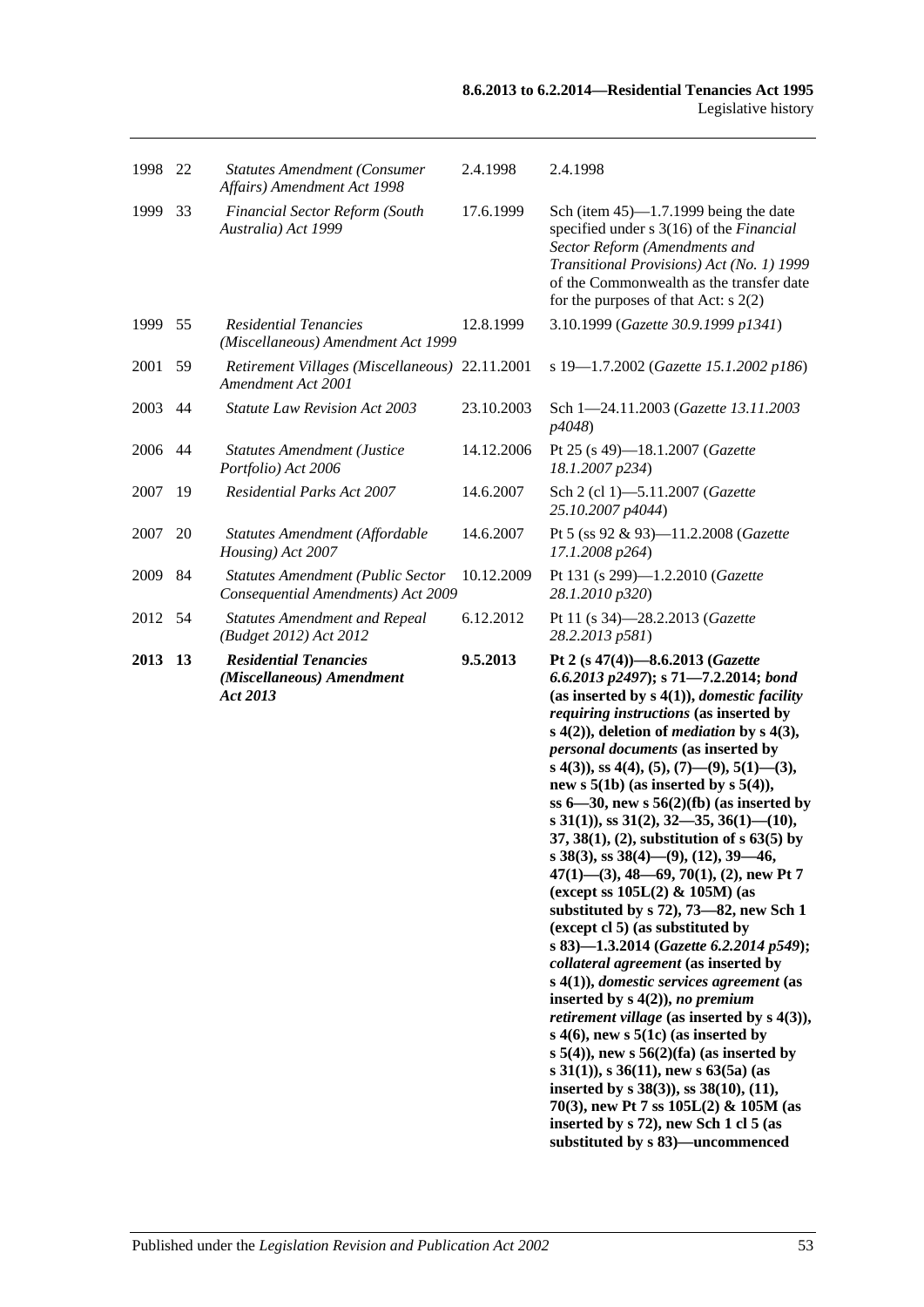2013 65 *Community Housing Providers (National Law) (South Australia) Act 2013* 21.11.2013 Sch 3 (cll 6—12)—1.4.2014 (*Gazette 6.2.2014 p547*)

## **Provisions amended**

New entries appear in bold.

Entries that relate to provisions that have been deleted appear in italics.

| Provision                                       | How varied                                                     | Commencement                 |
|-------------------------------------------------|----------------------------------------------------------------|------------------------------|
| Long title                                      | amended by 44/2003 s 3(1) (Sch 1)                              | 24.11.2003                   |
| Pt1                                             |                                                                |                              |
| s <sub>2</sub>                                  | deleted by $44/2003$ s $3(1)$ (Sch 1)                          | 24.11.2003                   |
| s 3                                             |                                                                |                              |
| $s \; 3(1)$                                     |                                                                |                              |
| bond                                            | inserted by $13/2013$ s $4(1)$                                 | uncommenced—not incorporated |
|                                                 | collateral agreement inserted by $13/2013$ s $4(1)$            | uncommenced-not incorporated |
| domestic facility<br>requiring<br>instructions  | inserted by $13/2013$ s $4(2)$                                 | uncommenced-not incorporated |
| domestic services<br>agreement                  | inserted by $13/2013$ s $4(2)$                                 | uncommenced-not incorporated |
|                                                 | financial institution deleted by $33/1999$ Sch (item $45(a)$ ) | 1.7.1999                     |
| mediation                                       | deleted by $13/2013$ s $4(3)$                                  | uncommenced-not incorporated |
| no premium<br>retirement village                | inserted by $13/2013$ s $4(3)$                                 | uncommenced-not incorporated |
|                                                 | personal documents inserted by 13/2013 s 4(3)                  | uncommenced-not incorporated |
| registered agent                                | deleted by $13/2013$ s $4(4)$                                  | uncommenced-not incorporated |
| registered<br>community housing<br>organisation | inserted by $13/2013$ s $4(4)$                                 | uncommenced-not incorporated |
| association                                     | registered housing inserted by $13/2013$ s 4(4)                | uncommenced-not incorporated |
| registered housing<br>co-operative              | amended by $13/2013$ s $4(5)$                                  | uncommenced-not incorporated |
| rent                                            | substituted by $13/2013$ s 4(6)                                | uncommenced-not incorporated |
| security                                        | deleted by $13/2013$ s $4(7)$                                  | uncommenced-not incorporated |
| security bond                                   | deleted by $13/2013$ s $4(7)$                                  | uncommenced-not incorporated |
| statutory charges                               | inserted by $13/2013$ s $4(8)$                                 | uncommenced-not incorporated |
| and charges                                     | statutory rates, taxes deleted by 13/2013 s 4(8)               | uncommenced-not incorporated |
| tenancy dispute                                 | amended by 13/2013 s 4(9)                                      | uncommenced-not incorporated |
| $s \; 3(4)$                                     | inserted by 55/1999 s 3                                        | 3.10.1999                    |
| s <sub>5</sub>                                  |                                                                |                              |
| s 5(1)                                          | amended by 19/2007 Sch 2 cl 1                                  | 5.11.2007                    |
|                                                 | amended by $13/2013$ s $5(1)$ —(3)                             | uncommenced-not incorporated |
| $s\ 5(1a)$                                      | inserted by 20/2007 s 92(1)                                    | 11.2.2008                    |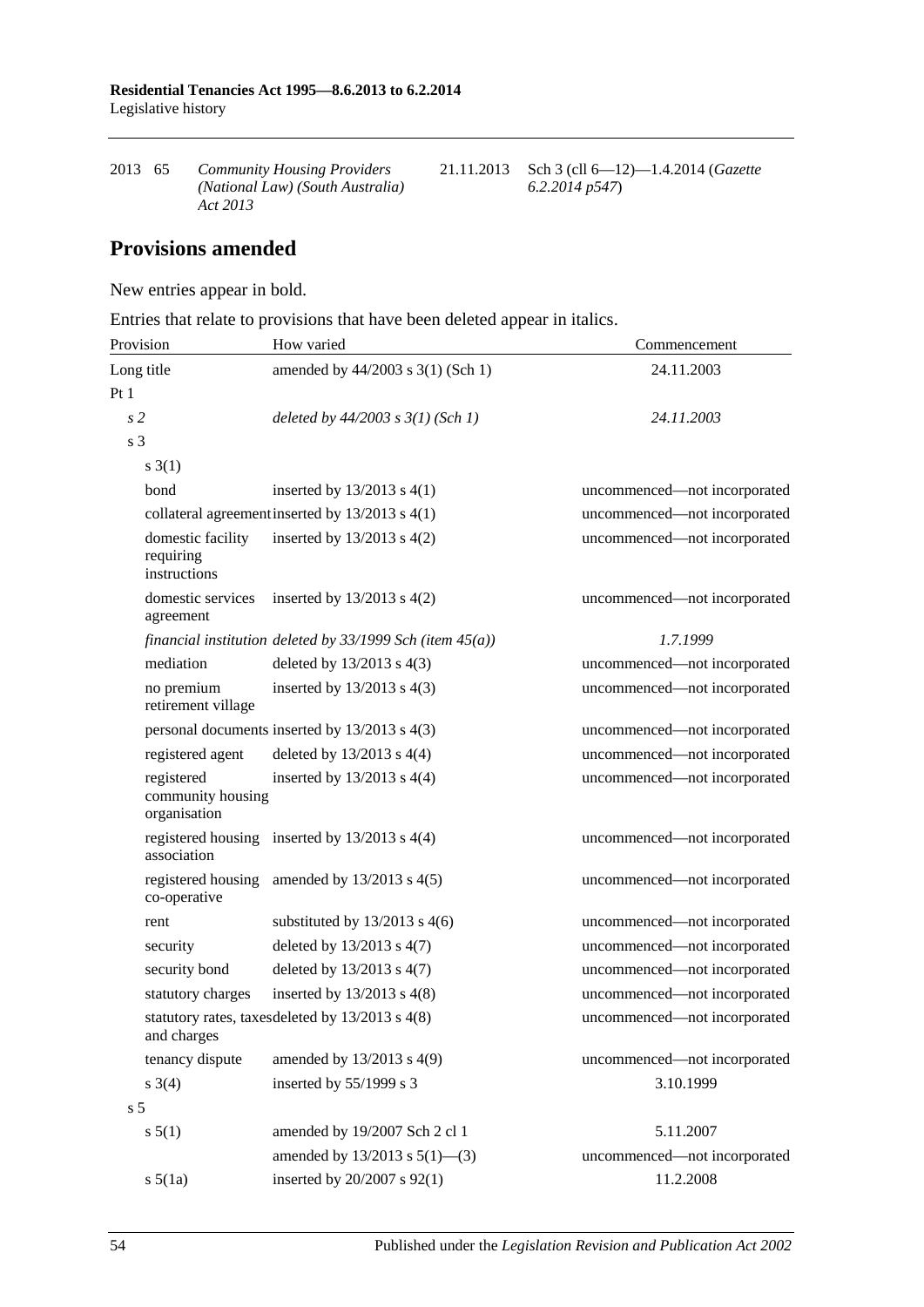#### **8.6.2013 to 6.2.2014—Residential Tenancies Act 1995** Legislative history

| s $5(1b)$ and $(1c)$ | inserted by $13/2013$ s $5(4)$           | uncommenced-not incorporated |
|----------------------|------------------------------------------|------------------------------|
| $s\ 5(2)$            | amended by 55/1999 s 4                   | 3.10.1999                    |
|                      | amended by 20/2007 s 92(2)-(5)           | 11.2.2008                    |
| Pt 2                 |                                          |                              |
| s 9                  | deleted by 84/2009 s 299                 | 1.2.2010                     |
| Pt 3                 |                                          |                              |
| Pt 3 Div 1           |                                          |                              |
| s 13                 |                                          |                              |
| s 13(1a)             | inserted by $13/2013$ s 6                | uncommenced—not incorporated |
| s 15                 | substituted by 13/2013 s 7               | uncommenced-not incorporated |
| s 16                 |                                          |                              |
| s 16(1)              | s 16 redesignated as s 16 by 13/2013 s 8 | uncommenced-not incorporated |
| s16(2)               | inserted by 13/2013 s 8                  | uncommenced-not incorporated |
| Pt 3 Div 2           |                                          |                              |
| s 21                 | amended by 13/2013 s 9                   | uncommenced-not incorporated |
| Pt 3 Div 3           |                                          |                              |
| s24                  |                                          |                              |
| $s\,24(1)$           | amended by 20/2007 s 93                  | 11.2.2008                    |
|                      | amended by 13/2013 s 10(1)               | uncommenced-not incorporated |
| $s 24(2)$ and (5)    | amended by 13/2013 s 10(2)               | uncommenced-not incorporated |
| s 25                 |                                          |                              |
| $s\,25(3)$           | inserted by 13/2013 s 11                 | uncommenced-not incorporated |
| Pt 3 Div 4           | deleted by 13/2013 s 12                  | uncommenced-not incorporated |
| Pt 3 Div 5           |                                          |                              |
| s 31                 |                                          |                              |
| $s \, 31(2)$         | amended by 13/2013 s 13(1), (2)          | uncommenced-not incorporated |
| $s \, 31(3)$         | inserted by 13/2013 s 13(3)              | uncommenced-not incorporated |
| s 32                 |                                          |                              |
| s 32(1)              | amended by $13/2013$ s $14(1)$ , (2)     | uncommenced—not incorporated |
| $s \frac{32}{1a}$    | inserted by 13/2013 s 14(3)              | uncommenced-not incorporated |
| $s \, 32(2)$         | substituted by $13/2013$ s $14(4)$       | uncommenced-not incorporated |
| Pt 3 Div 6           | deleted by 13/2013 s 15                  | uncommenced-not incorporated |
| Pt 3 Div 7           |                                          |                              |
| s 36                 |                                          |                              |
| $s \; 36(1)$         | amended by $21/1998$ s $24(a)$           | 28.5.1998                    |
| $s \; 36(2)$         | amended by 59/2001 s 19                  | 1.7.2002                     |
| $s \; 36(3)$         | inserted by 21/1998 s 24(b)              | 28.5.1998                    |
| s 37                 |                                          |                              |
| $s \frac{37(2)}{2}$  | amended by 13/2013 s 16(1)               | uncommenced-not incorporated |
| $s \frac{37(3)}{2}$  | inserted by 13/2013 s 16(2)              | uncommenced-not incorporated |
| Pt 3 Div 9           |                                          |                              |
| s 41                 |                                          |                              |
| $s\ 41(1)$           | amended by 13/2013 s 17(1)               | uncommenced-not incorporated |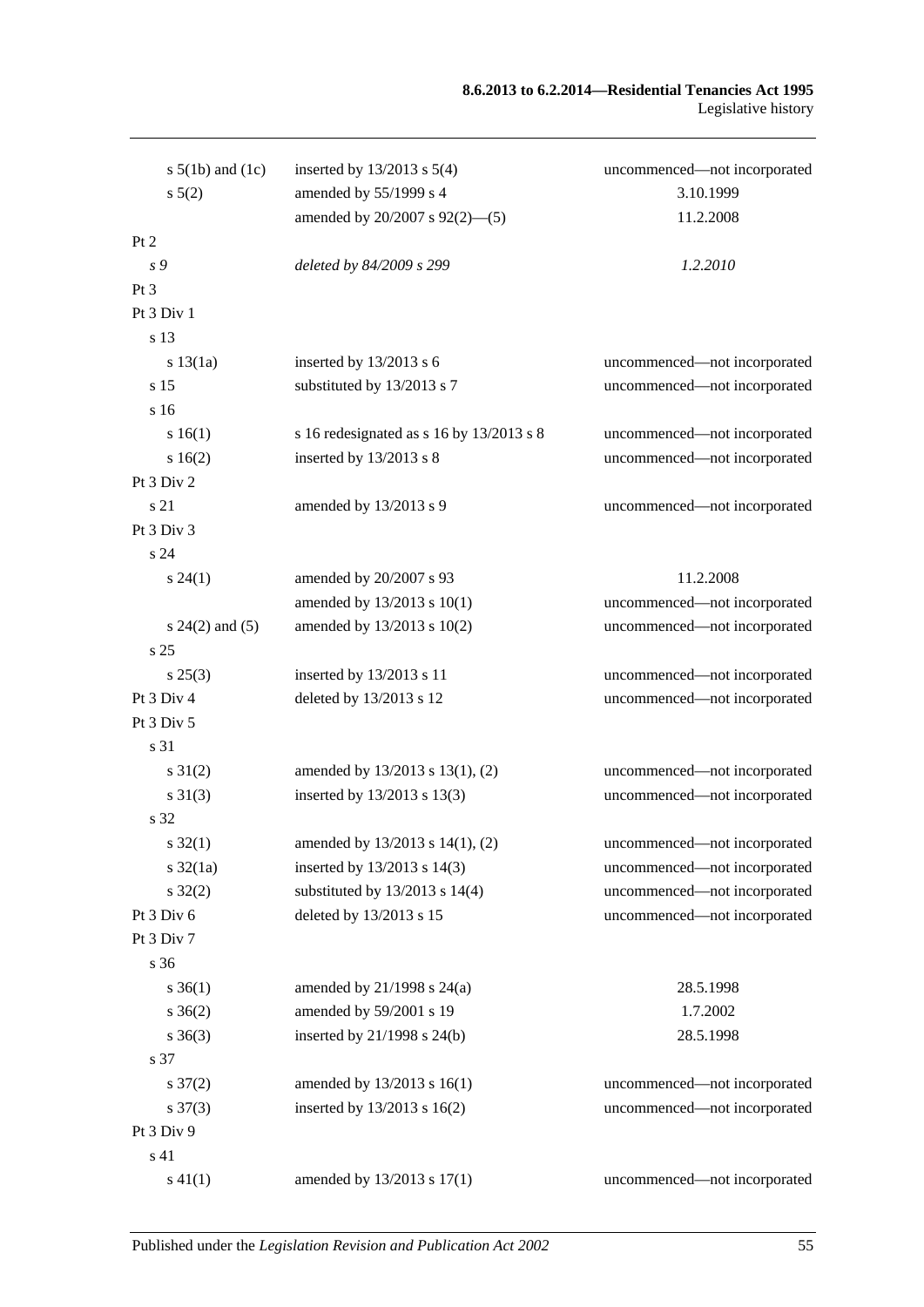#### **Residential Tenancies Act 1995—8.6.2013 to 6.2.2014** Legislative history

| $s\ 41(2)$      | deleted by 13/2013 s 17(2)                              | uncommenced-not incorporated |
|-----------------|---------------------------------------------------------|------------------------------|
| s 42            | deleted by 13/2013 s 18                                 | uncommenced-not incorporated |
| Pt 3 Div 10     |                                                         |                              |
| s <sub>45</sub> |                                                         |                              |
| $s\,45(1)$      | amended by $13/2013$ s $19(1)$ —(3)                     | uncommenced-not incorporated |
| $s\,45(3)$      | inserted by 13/2013 s 19(4)                             | uncommenced-not incorporated |
| $s\,46$         |                                                         |                              |
| $s\,46(3)$      | inserted by $13/2013$ s 20                              | uncommenced-not incorporated |
| s 47            |                                                         |                              |
| $s\,47(4)$      | inserted by $13/2013$ s 21                              | uncommenced-not incorporated |
| Pt 4            |                                                         |                              |
| Pt 4 Div A1     | inserted by 13/2013 s 22                                | uncommenced-not incorporated |
| Pt 4 Div 1      |                                                         |                              |
| s <sub>48</sub> |                                                         |                              |
|                 | s 48(1), (2) and (4) amended by 34/1996 s 4 (Sch cl 29) | 3.2.1997                     |
| s 48            | substituted by 13/2013 s 23                             | uncommenced-not incorporated |
| s 49            | amended by 34/1996 s 4 (Sch cl 29)                      | 3.2.1997                     |
|                 | substituted by 13/2013 s 24                             | uncommenced-not incorporated |
| s <sub>50</sub> | amended by 13/2013 s 25                                 | uncommenced-not incorporated |
| s 51            | amended by 13/2013 s 26                                 | uncommenced-not incorporated |
| Pt 4 Div 2      |                                                         |                              |
| s 52            |                                                         |                              |
| s 52(1)         | amended by 13/2013 s 27(1)                              | uncommenced-not incorporated |
| s 52(2)         | amended by 13/2013 s 27(2)                              | uncommenced-not incorporated |
| $s\,52(3)$      | amended by 13/2013 s 27(3)                              | uncommenced-not incorporated |
| Pt 4 Div 3      |                                                         |                              |
| s <sub>53</sub> |                                                         |                              |
| s 53(1)         | amended by 13/2013 s 28(1), (2)                         | uncommenced-not incorporated |
| s 54            |                                                         |                              |
| s 54(1)         | amended by 13/2013 s 29(1)                              | uncommenced-not incorporated |
| s 54(2)         | amended by 13/2013 s 29(2)                              | uncommenced-not incorporated |
| $s\,54(3)$      | amended by 13/2013 s 29(3)                              | uncommenced-not incorporated |
| s <sub>55</sub> |                                                         |                              |
| s 55(1)         | amended by 13/2013 s 30(1)                              | uncommenced-not incorporated |
| s 55(2)         | amended by 13/2013 s 30(2), (3)                         | uncommenced-not incorporated |
| s 55(2a)        | inserted by 13/2013 s 30(4)                             | uncommenced-not incorporated |
| s 55(7)         | inserted by 13/2013 s 30(5)                             | uncommenced-not incorporated |
| s 56            |                                                         |                              |
| s 56(2)         | amended by $13/2013$ s $31(1)$                          | uncommenced-not incorporated |
| s 56(5)         | amended by 13/2013 s 36(2)                              | uncommenced-not incorporated |
| $s$ 56A         | inserted by 13/2013 s 32                                | uncommenced-not incorporated |
| s 57            |                                                         |                              |
| s 57(1)         | amended by 13/2013 s 33(1), (2)                         | uncommenced-not incorporated |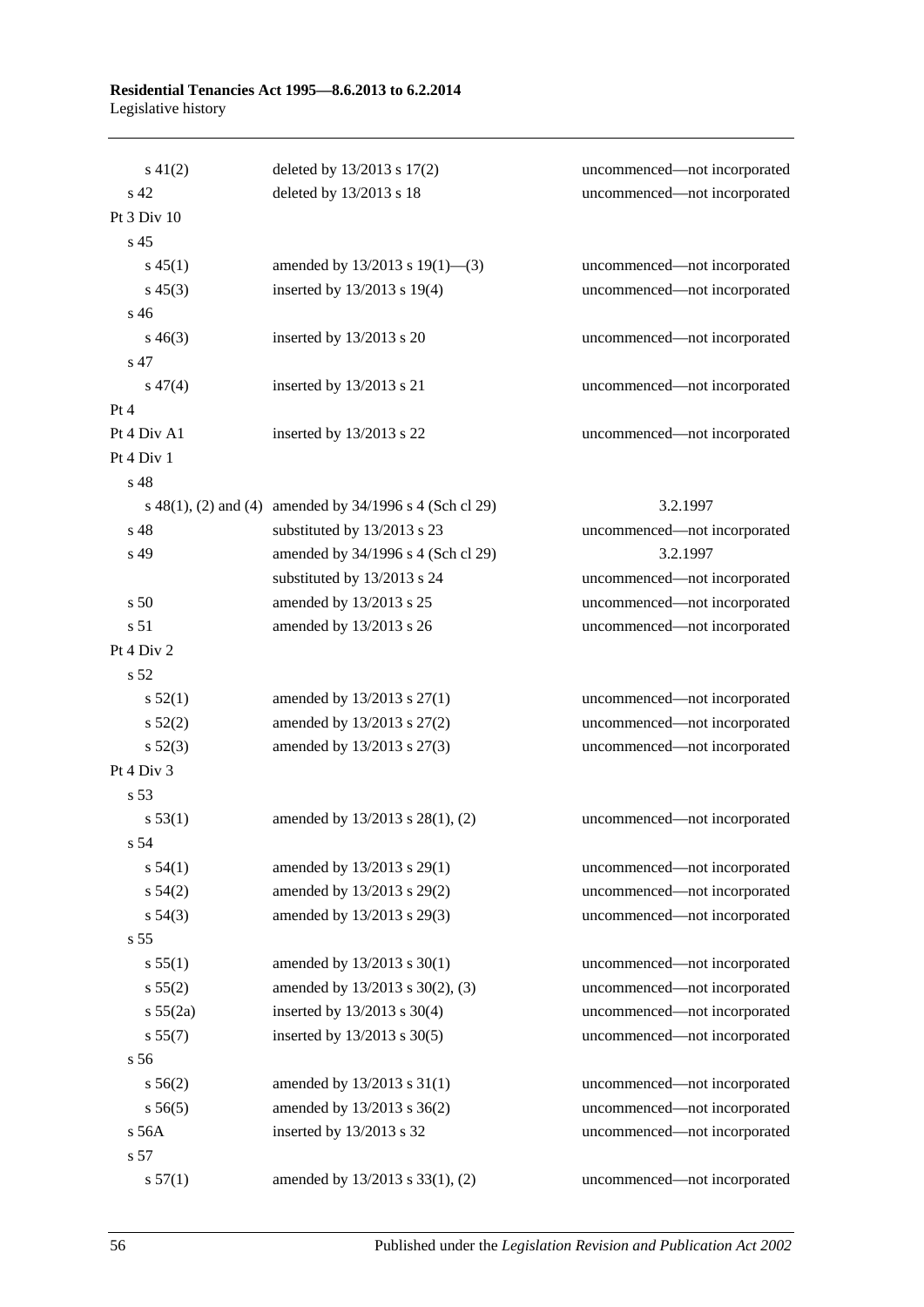#### **8.6.2013 to 6.2.2014—Residential Tenancies Act 1995** Legislative history

| s 57(2)       | amended by 13/2013 s 33(3), (4)                                                  | uncommenced-not incorporated |
|---------------|----------------------------------------------------------------------------------|------------------------------|
| s 58          |                                                                                  |                              |
| s 58(1)       | amended by 34/1996 s 4 (Sch cl 29)                                               | 3.2.1997                     |
| s 58(2)       | amended by $33/1999$ Sch (item $45(b)$ )                                         | 1.7.1999                     |
| s 58          | substituted by 13/2013 s 34                                                      | uncommenced-not incorporated |
| s 58A         | inserted by 13/2013 s 34                                                         | uncommenced-not incorporated |
| Pt 4 Div 4    |                                                                                  |                              |
| heading       | amended by 13/2013 s 35                                                          | uncommenced-not incorporated |
| s 61          |                                                                                  |                              |
| $s \, 61(1)$  | amended by $13/2013$ s $36(1)$ —(3)                                              | uncommenced-not incorporated |
| $s \ 61(2)$   | amended by $13/2013$ s $36(4)$ — $(7)$                                           | uncommenced-not incorporated |
| $s \, 61(2a)$ | inserted by 13/2013 s 36(8)                                                      | uncommenced-not incorporated |
| $s \ 61(3)$   | amended by 13/2013 s 36(9)                                                       | uncommenced-not incorporated |
| s 61(4)       | amended by 13/2013 s 36(10)                                                      | uncommenced-not incorporated |
| s 61(5)       | inserted by 13/2013 s 36(11)                                                     | uncommenced-not incorporated |
| s 62          |                                                                                  |                              |
| s 62(1)       | amended by 34/1996 s 4 (Sch cl 29)                                               | 3.2.1997                     |
|               | amended by 13/2013 s 37(1), (2)                                                  | uncommenced-not incorporated |
| $s \, 62(2)$  | amended by 34/1996 s 4 (Sch cl 29)                                               | 3.2.1997                     |
|               | amended by 13/2013 s 37(3)–(5)                                                   | uncommenced-not incorporated |
| s 63          |                                                                                  |                              |
| s 63(1)       | amended by 13/2013 s 38(1)                                                       | uncommenced-not incorporated |
| s 63(3)       | amended by 13/2013 s 38(2)                                                       | uncommenced-not incorporated |
| s 63(5)       | substituted by $13/2013$ s $38(3)$                                               | uncommenced-not incorporated |
| s 63(5a)      | inserted by 13/2013 s 38(3)                                                      | uncommenced-not incorporated |
| s 63(6)       | amended by 13/2013 s 38(4)                                                       | uncommenced-not incorporated |
| s 63(7)       | amended by 44/2003 s 3(1) (Sch 1)                                                | 24.11.2003                   |
|               | amended by 13/2013 s 38(5), (6)                                                  | uncommenced-not incorporated |
| $s\,63(8)$    | amended by 13/2013 s 38(7)                                                       | uncommenced—not incorporated |
| s 63(9)       | amended by 13/2013 s 38(8), (9)                                                  | uncommenced-not incorporated |
| s 63(11)      | amended by 13/2013 s 38(10)                                                      | uncommenced-not incorporated |
| $s\,63(12)$   | deleted by 13/2013 s 38(11)                                                      | uncommenced-not incorporated |
| $s\,63(13)$   | s 63 footnotes 1 and 2 redesignated as s 63(13)<br>by $44/2003$ s $3(1)$ (Sch 1) | 24.11.2003                   |
|               | amended by 13/2013 s 38(12)                                                      | uncommenced-not incorporated |
| Pt 4 Div 5    |                                                                                  |                              |
| s 65          |                                                                                  |                              |
| s 65(2)       | amended by $13/2013$ s $39(1)$ , (2)                                             | uncommenced-not incorporated |
| Pt 4 Div 6    |                                                                                  |                              |
| s 66          |                                                                                  |                              |
| s 66(1)       | amended by $13/2013$ s $40(1)$                                                   | uncommenced-not incorporated |
| s 66(2)       | amended by 13/2013 s 40(2), (3)                                                  | uncommenced-not incorporated |
| $s\,66(3)$    | amended by 13/2013 s 40(4), (5)                                                  | uncommenced-not incorporated |
|               |                                                                                  |                              |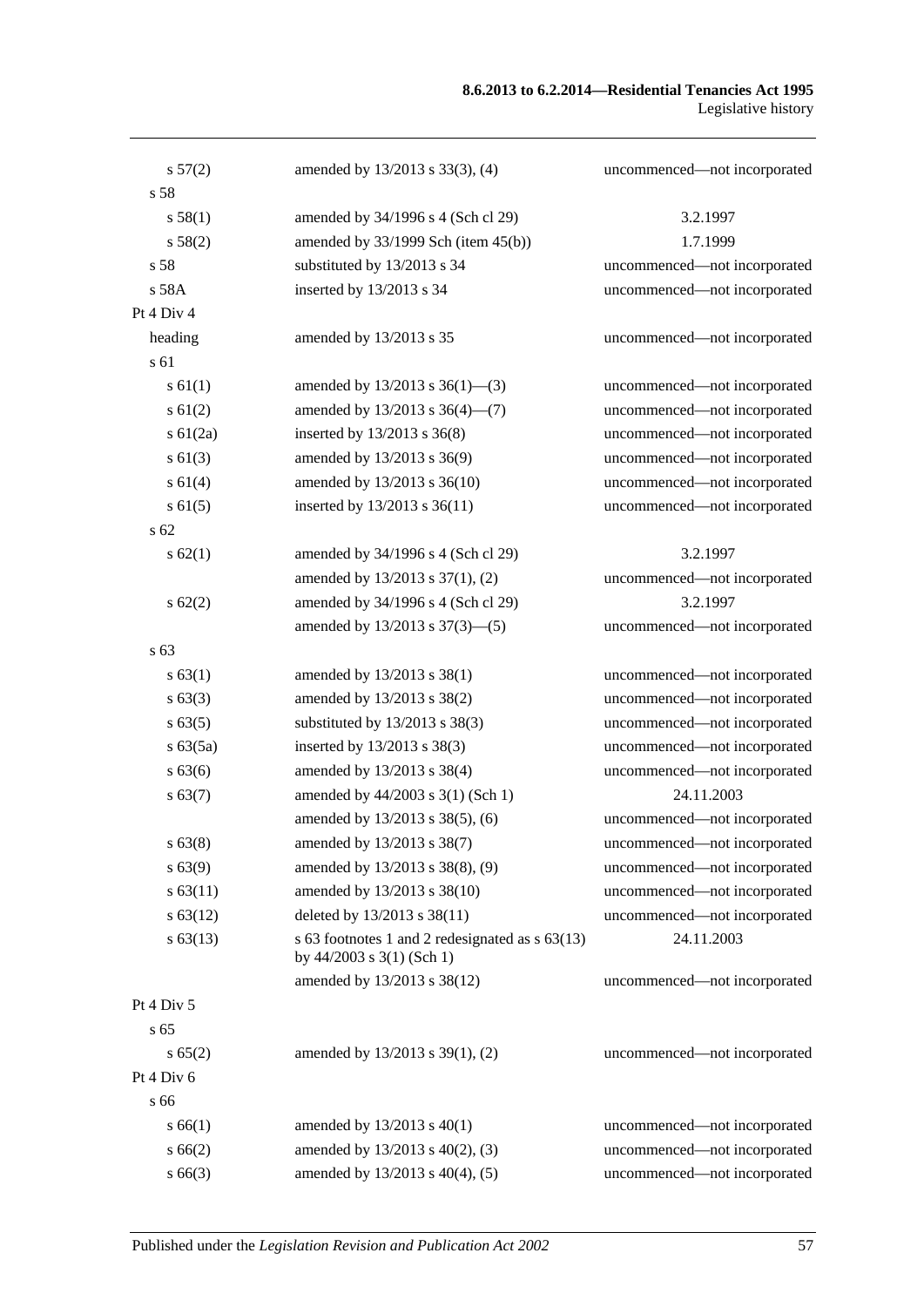#### Pt 4 Div 7

| s 68                            |                                                                                         |                              |
|---------------------------------|-----------------------------------------------------------------------------------------|------------------------------|
| s 68(1)                         | amended by 13/2013 s 41(1)                                                              | uncommenced-not incorporated |
| s 68(1a)                        | inserted by $13/2013$ s $41(2)$                                                         | uncommenced-not incorporated |
| s 68(2)                         | amended by 13/2013 s 41(3)                                                              | uncommenced-not incorporated |
| s68(3)                          | substituted by $13/2013$ s $41(4)$                                                      | uncommenced-not incorporated |
| s 68(4)                         | amended by 13/2013 s 41(5)                                                              | uncommenced-not incorporated |
| s 68(5)                         | inserted by 13/2013 s 41(6)                                                             | uncommenced-not incorporated |
| Pt 4 Div 8                      |                                                                                         |                              |
| s 69                            |                                                                                         |                              |
| s 69(1)                         | amended by 13/2013 s 42(1)                                                              | uncommenced-not incorporated |
| s 69(2)                         | amended by 13/2013 s 42(2), (3)                                                         | uncommenced-not incorporated |
| $s\ 69(3a)$                     | inserted by 13/2013 s 42(4)                                                             | uncommenced-not incorporated |
| s 70                            |                                                                                         |                              |
| $s \, 70(1a)$                   | inserted by $13/2013$ s $43(1)$                                                         | uncommenced-not incorporated |
| $s \, 70(3)$                    | amended by 13/2013 s 43(2)                                                              | uncommenced-not incorporated |
| Pt 4 Div 9A                     | inserted by 13/2013 s 44                                                                | uncommenced-not incorporated |
| Pt 4 Div 10                     |                                                                                         |                              |
| s 72                            | substituted by 13/2013 s 45                                                             | uncommenced-not incorporated |
| Pt 4 Div 11                     |                                                                                         |                              |
| heading                         | substituted by 13/2013 s 46                                                             | uncommenced-not incorporated |
| s 73                            |                                                                                         |                              |
| $s \, 73(1)$                    | amended by 13/2013 s 47(1)                                                              | uncommenced-not incorporated |
| s 73(2)                         | amended by 54/2012 s 34(1)                                                              | 28.2.2013                    |
|                                 | substituted by $13/2013$ s $47(2)$                                                      | uncommenced-not incorporated |
| $s \, 73(3)$                    | amended by 54/2012 s 34(2)                                                              | 28.2.2013                    |
|                                 | substituted by $13/2013$ s $47(2)$                                                      | uncommenced-not incorporated |
| $s \, 73(4)$                    | inserted by 54/2012 s 34(3)                                                             | 28.2.2013                    |
|                                 | amended by 13/2013 s 47(3)                                                              | uncommenced-not incorporated |
| s 73(5)                         | inserted by 54/2012 s 34(3)                                                             | 28.2.2013                    |
| $s\,73(6)$                      | inserted by 54/2012 s 34(3)                                                             | 28.2.2013                    |
| water security<br>rebate amount | amended by 13/2013 s 47(4)                                                              | 8.6.2013                     |
| Pt 4 Div 12                     |                                                                                         |                              |
| s 74                            |                                                                                         |                              |
| $s \, 74(2)$                    | amended by 13/2013 s 48(1)                                                              | uncommenced-not incorporated |
| $s \, 74(2a)$                   | s 74(2) dot point redesignated as $\frac{1}{2}$ 74(2a) by<br>$44/2003$ s 3(1) (Sch 1)   | 24.11.2003                   |
|                                 | substituted by $13/2013$ s $48(2)$                                                      | uncommenced-not incorporated |
| $s\,74(2ab)$                    | inserted by 13/2013 s 48(2)                                                             | uncommenced-not incorporated |
| s $74(2b)$ and $(2c)$           | s $74(2)$ dot points redesignated as s $74(2b)$ and<br>$(2c)$ by 44/2003 s 3(1) (Sch 1) | 24.11.2003                   |
| s74(5)                          | amended by 13/2013 s 48(3)                                                              | uncommenced-not incorporated |

Pt 4 Div 15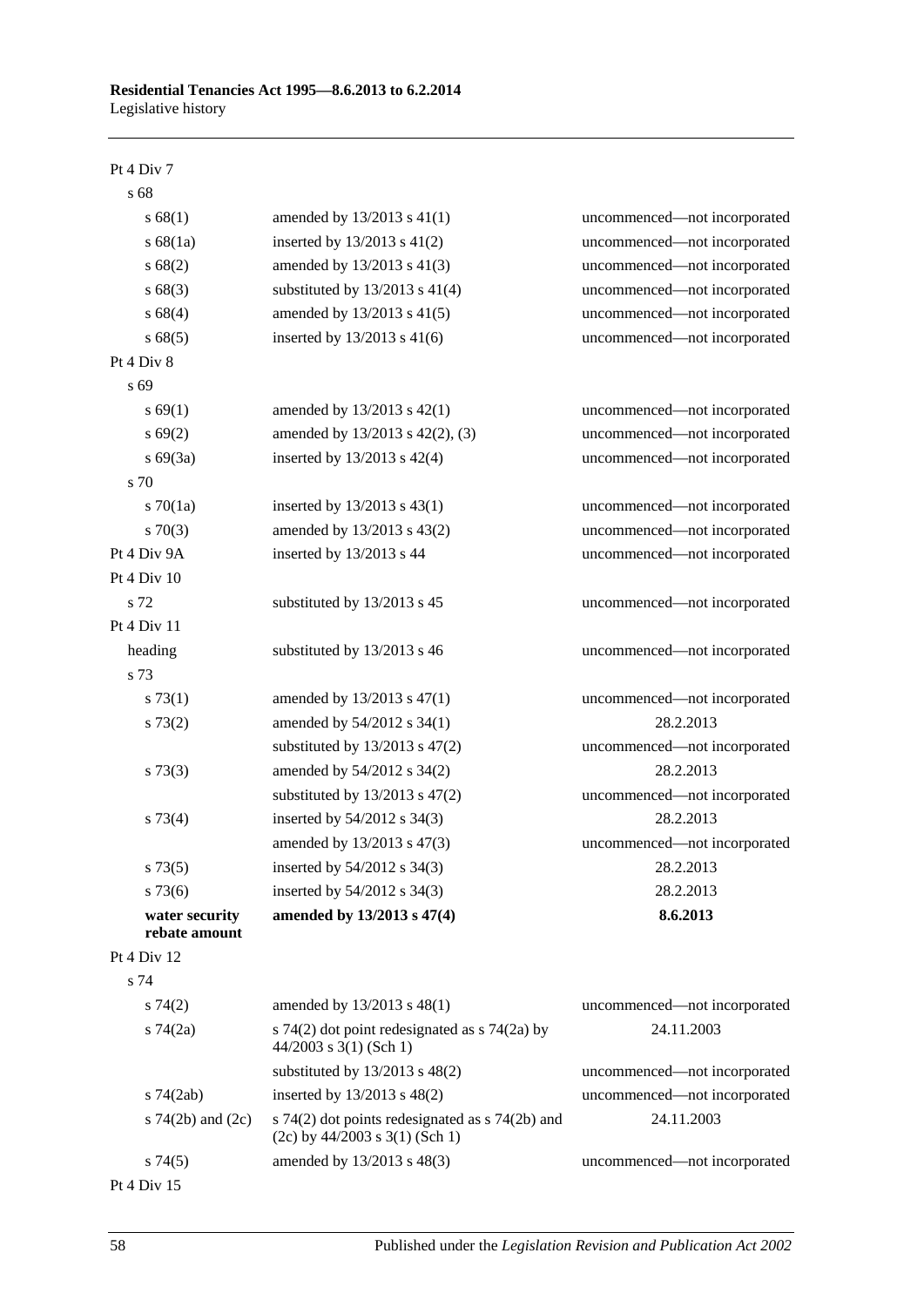#### **8.6.2013 to 6.2.2014—Residential Tenancies Act 1995** Legislative history

| s 77                  |                                                                                     |                              |
|-----------------------|-------------------------------------------------------------------------------------|------------------------------|
| $s\,77(3)$            | amended by 13/2013 s 49                                                             | uncommenced-not incorporated |
| s 78A                 | inserted by 13/2013 s 50                                                            | uncommenced-not incorporated |
| $Pt\,5$               |                                                                                     |                              |
| Pt 5 Div 1            |                                                                                     |                              |
| s 79                  | (a) deleted by $13/2013$ s $51$                                                     | uncommenced-not incorporated |
| s 79A                 | inserted by 13/2013 s 52                                                            | uncommenced-not incorporated |
| Pt 5 Div 2            |                                                                                     |                              |
| s 80                  |                                                                                     |                              |
| 80(2)                 | amended by 13/2013 s 53                                                             | uncommenced-not incorporated |
| $s\ 80(6)$ and (7)    | s $80(5)$ dot points redesignated as s $80(6)$ and (7)<br>by 44/2003 s 3(1) (Sch 1) | 24.11.2003                   |
| s 81                  |                                                                                     |                              |
| s 81(3)               | amended by 13/2013 s 54(1)                                                          | uncommenced-not incorporated |
| s 81(4)               | amended by 13/2013 s 54(2)                                                          | uncommenced-not incorporated |
| s 83                  |                                                                                     |                              |
| s 83(2)               | substituted by 13/2013 s 55                                                         | uncommenced-not incorporated |
| ss 83A and 83B        | inserted by 13/2013 s 56                                                            | uncommenced-not incorporated |
| s 84                  |                                                                                     |                              |
| s 84(1)               | substituted by $13/2013$ s $57(1)$                                                  | uncommenced-not incorporated |
| s 84(3)               | inserted by $13/2013$ s $57(2)$                                                     | uncommenced-not incorporated |
| Pt 5 Div 3            |                                                                                     |                              |
| s 85                  |                                                                                     |                              |
| s 85(3a)              | s 85(3) dot point redesignated as s 85(3a) by<br>$44/2003$ s 3(1) (Sch 1)           | 24.11.2003                   |
| s 85A                 | inserted by 13/2013 s 58                                                            | uncommenced-not incorporated |
| ss 86A and 86B        | inserted by 13/2013 s 59                                                            | uncommenced-not incorporated |
| Pt 5 Div 4            |                                                                                     |                              |
| s 87                  |                                                                                     |                              |
| s $87(1a)$ and $(1b)$ | inserted by $13/2013$ s 60                                                          | uncommenced-not incorporated |
| s 90                  |                                                                                     |                              |
| $s\,90(2)$            | substituted by 55/1999 s 5                                                          | 3.10.1999                    |
|                       | amended by 44/2006 s 49                                                             | 18.1.2007                    |
| $s \ 90(2a)$          | inserted by 55/1999 s 5                                                             | 3.10.1999                    |
| $s\,90(3)$            |                                                                                     |                              |
| interested person     | amended by 13/2013 s 61(1)                                                          | uncommenced-not incorporated |
| $s\ 90(4)$ and (5)    | inserted by 13/2013 s 61(2)                                                         | uncommenced-not incorporated |
| Pt 5 Div 5            |                                                                                     |                              |
| s 92A                 | inserted by $13/2013$ s 62                                                          | uncommenced-not incorporated |
| Pt 5 Div 6            |                                                                                     |                              |
| s 93                  |                                                                                     |                              |
| $s\,93(1)$            | substituted by $13/2013$ s $63(1)$                                                  | uncommenced-not incorporated |
| $s\,93(2)$            | amended by 13/2013 s 63(2)                                                          | uncommenced-not incorporated |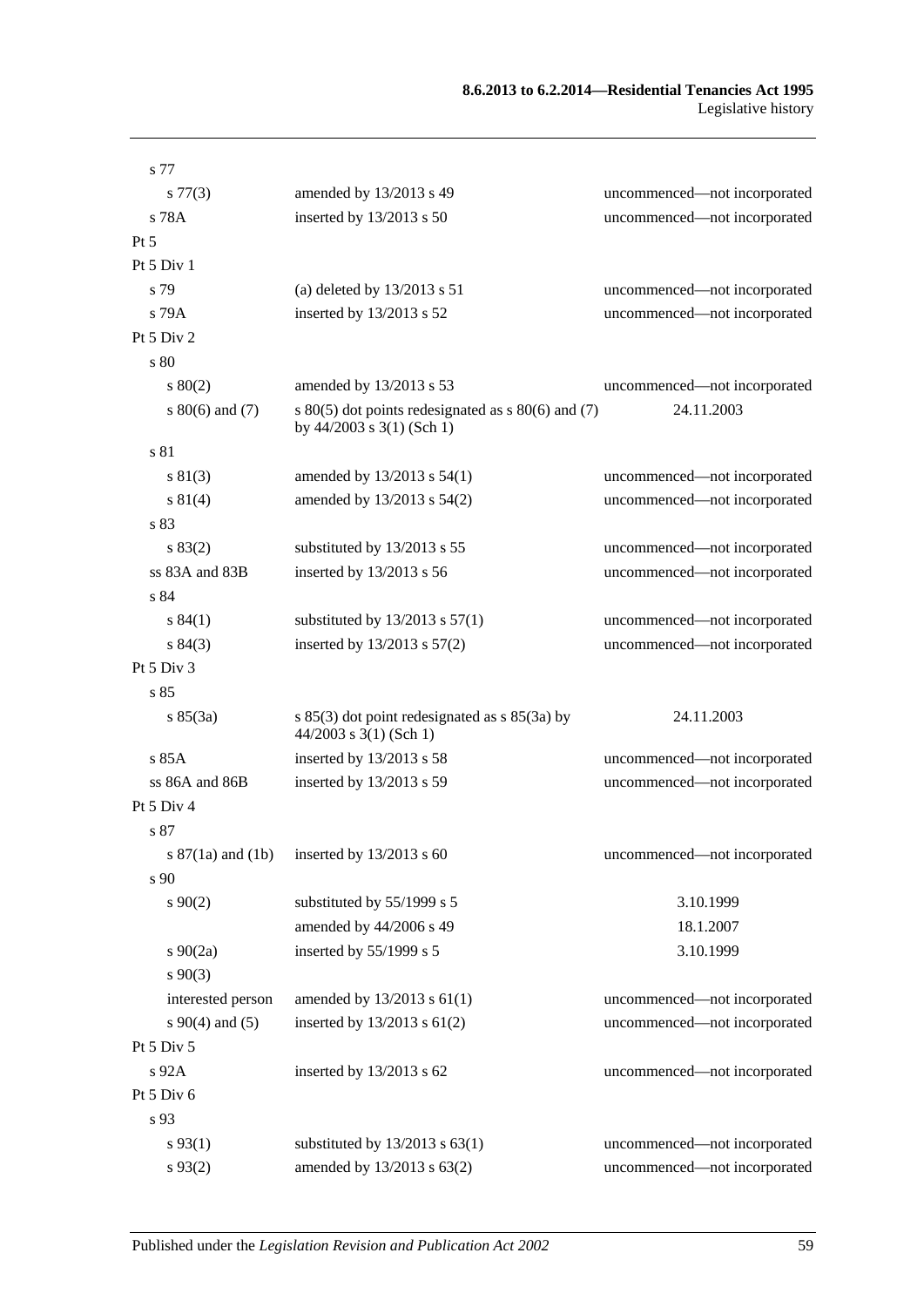#### **Residential Tenancies Act 1995—8.6.2013 to 6.2.2014** Legislative history

| $s\,93(4a)$    | s 93(4) dot point redesignated as s 93(4a) by<br>$44/2003$ s 3(1) (Sch 1)    | 24.11.2003                   |
|----------------|------------------------------------------------------------------------------|------------------------------|
| s 94           |                                                                              |                              |
| $s\,94(1a)$    | inserted by 13/2013 s 64                                                     | uncommenced-not incorporated |
| s 95           | amended by 13/2013 s 65                                                      | uncommenced-not incorporated |
| s 96           |                                                                              |                              |
| s 96(1a)—(1c)  | inserted by $13/2013$ s 66                                                   | uncommenced-not incorporated |
| Pt $5$ Div $7$ |                                                                              |                              |
| s 97           |                                                                              |                              |
| $s\,97(4)$     | substituted by $55/1999$ s $6(a)$                                            | 3.10.1999                    |
| $s\,97(6)$     | amended by $55/1999$ s $6(b)$                                                | 3.10.1999                    |
| Pt $5$ Div $7$ | substituted by 13/2013 s 67                                                  | uncommenced-not incorporated |
| Pt 5 Div 8     |                                                                              |                              |
| s 99           |                                                                              |                              |
| $s\,99(1)$     | substituted by 13/2013 s 68(1)                                               | uncommenced-not incorporated |
| $s\,99(3)$     | amended by 13/2013 s 68(2)                                                   | uncommenced-not incorporated |
| $s\,99(5)$     | amended by 13/2013 s 68(3)                                                   | uncommenced-not incorporated |
| $s\,99(6)$     | amended by 13/2013 s 68(4)                                                   | uncommenced-not incorporated |
| $s\,99(8)$     | amended by 13/2013 s 68(2)                                                   | uncommenced-not incorporated |
| Pt $5A$        | inserted by 13/2013 s 69                                                     | uncommenced-not incorporated |
| Pt 6           |                                                                              |                              |
| s 100          |                                                                              |                              |
| $s\ 100(3)$    | amended by 13/2013 s 70(1)                                                   | uncommenced-not incorporated |
| $s\ 100(5)$    | amended by 13/2013 s 70(2)                                                   | uncommenced-not incorporated |
| s 100(6)       | inserted by 13/2013 s 70(3)                                                  | uncommenced-not incorporated |
| s 101          |                                                                              |                              |
| s 101(1)       | s 101 amended and redesignated as $s$ 101(1) by<br>$13/2013$ s $71(1)$ - (3) | uncommenced-not incorporated |
| s 101(2)       | inserted by 13/2013 s 71(3)                                                  | uncommenced-not incorporated |
| Pt 7           |                                                                              |                              |
| s 105A         | inserted by 21/1998 s 25                                                     | 28.5.1998                    |
| Pt 7           | substituted by 13/2013 s 72                                                  | uncommenced-not incorporated |
| Pt 8           |                                                                              |                              |
| Pt 8 Div 1     | substituted by 13/2013 s 73                                                  | uncommenced-not incorporated |
| Pt 8 Div 3     |                                                                              |                              |
| $\sqrt{s}$ 110 |                                                                              |                              |
| s 110(1)       | s 110 amended and redesignated as s 110(1) by<br>55/1999 s 7(a)—(c)          | 3.10.1999                    |
|                | amended by $13/2013$ s $74(1)$ —(3)                                          | uncommenced-not incorporated |
| s 110(2)       | inserted by $55/1999$ s $7(c)$                                               | 3.10.1999                    |
| Pt 8 Div 4     |                                                                              |                              |
| s 113          |                                                                              |                              |
| s 113(1)       | amended by 13/2013 s 75(1)                                                   | uncommenced-not incorporated |
| s 113(3)       | amended by 13/2013 s 75(2), (3)                                              | uncommenced-not incorporated |

60 Published under the *Legislation Revision and Publication Act 2002*